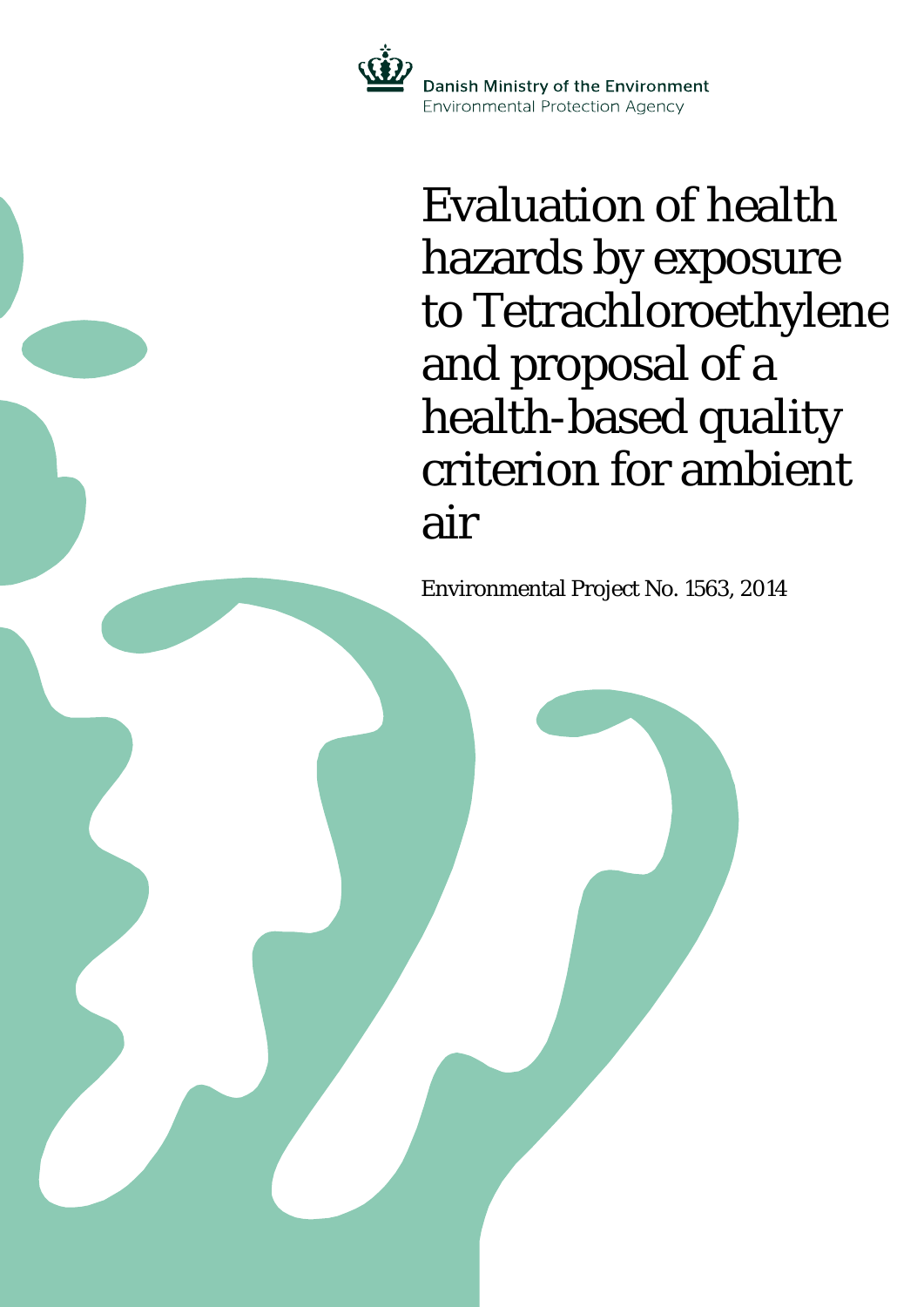#### **Title:**

## **Authors:**

Elsa Nielsen

National Food Institute

Technical University of Denmark

Division of Toxicology and Risk Assessment

Evaluation of health hazards by exposure to Tetrachloroethylene and proposal of a healthbased quality criterion for ambient air

**Published by:**

The Danish Environmental Protection Agency Strandgade 29 1401 Copenhagen K Denmark www.mst.dk/english

**Year:**

2014

**ISBN no.**

978-87-93178-36-6

#### **Disclaimer:**

When the occasion arises, the Danish Environmental Protection Agency will publish reports and papers concerning research and development projects within the environmental sector, financed by study grants provided by the Danish Environmental Protection Agency. It should be noted that such publications do not necessarily reflect the position or opinion of the Danish Environmental Protection Agency.

However, publication does indicate that, in the opinion of the Danish Environmental Protection Agency, the content represents an important contribution to the debate surrounding Danish environmental policy.

Sources must be acknowledged.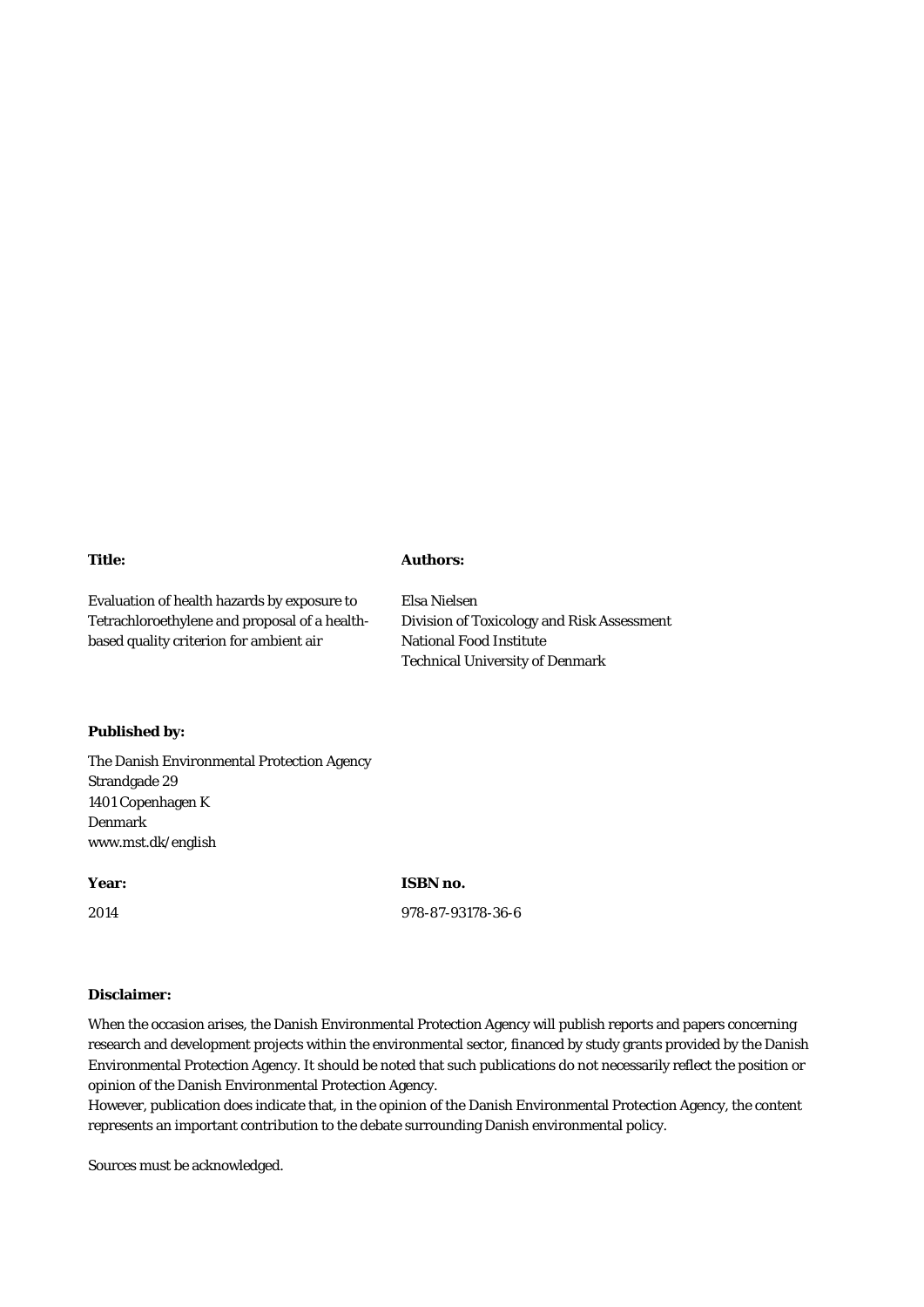# <span id="page-2-0"></span>**Content**

| <b>CONTENT</b>                                                                             |                |
|--------------------------------------------------------------------------------------------|----------------|
| <b>PREFACE</b>                                                                             | 5              |
| <b>GENERAL DESCRIPTION</b><br>1                                                            | 7              |
| 1.1<br><b>IDENTITY</b>                                                                     | 7              |
| 1.2<br>PHYSICAL / CHEMICAL PROPERTIES                                                      | $\overline{7}$ |
| 1.3<br>PRODUCTION AND USE                                                                  | 8              |
| 1.4<br>ENVIRONMENTAL OCCURRENCE AND FATE                                                   | 8              |
| Environmental distribution<br>1.4.1                                                        | 8              |
| 1.4.2 Degradation in the environment                                                       | 8              |
| 1.4.3 Accumulation                                                                         | 9              |
| 1.4.4 Environmental concentrations                                                         | 10             |
| 1.5 HUMAN EXPOSURE                                                                         | 10             |
| $\mathbf{2}$<br><b>TOXICOKINETICS</b>                                                      | 11             |
| 2.1<br>ABSORPTION, DISTRIBUTION, AND EXCRETION                                             | 11             |
| <b>HUMAN TOXICITY</b><br>3                                                                 | 14             |
| 3.1<br>SINGLE DOSE TOXICITY                                                                | 14             |
| 3.2<br><b>IRRITATION</b>                                                                   | 14             |
| 3.3 SENSITISATION                                                                          | 14             |
| 3.4 REPEATED DOSE TOXICITY                                                                 | 15             |
| 3.5 TOXICITY TO REPRODUCTION                                                               | 17             |
| 3.5.1<br>Fertility and general reproductive performance                                    | 17             |
| 3.5.2<br>Developmental toxicity                                                            | 17             |
| 3.6<br>MUTAGENIC AND GENOTOXIC EFFECTS                                                     | 18             |
| 3.7<br><b>CARCINOGENIC EFFECTS</b>                                                         | 18             |
| <b>ANIMAL TOXICITY</b><br>4                                                                | 20             |
| 4.1<br><b>SINGLE DOSE TOXICITY</b>                                                         | 20             |
| 4.2 IRRITATION                                                                             | 20             |
| 4.3 SENSITISATION                                                                          | 20             |
| 4.4<br>REPEATED DOSE TOXICITY                                                              | 21             |
| 4.4.1<br>Studies in rats                                                                   | 21             |
| 4.4.2 Studies in mice                                                                      | 22             |
| 4.5<br><b>TOXICITY TO REPRODUCTION</b>                                                     | 23             |
| Fertility and general reproductive performance<br>4.5.1<br>4.5.2<br>Developmental toxicity | 23<br>23       |
| MUTAGENIC AND GENOTOXIC EFFECTS<br>4.6                                                     | 24             |
| 4.6.1<br>In vitro studies                                                                  | 24             |
| 4.6.2<br>In vivo studies                                                                   | 25             |
| 4.7<br><b>CARCINOGENIC EFFECTS</b>                                                         | 26             |
| 5<br><b>REGULATIONS AND EVALUATIONS</b>                                                    | 27             |
| 5.1<br><b>AMBIENT AIR</b>                                                                  | 27             |
| 5.2<br><b>DRINKING WATER</b>                                                               | 27             |
| 5.3<br><b>SOIL</b>                                                                         | 27             |
|                                                                                            |                |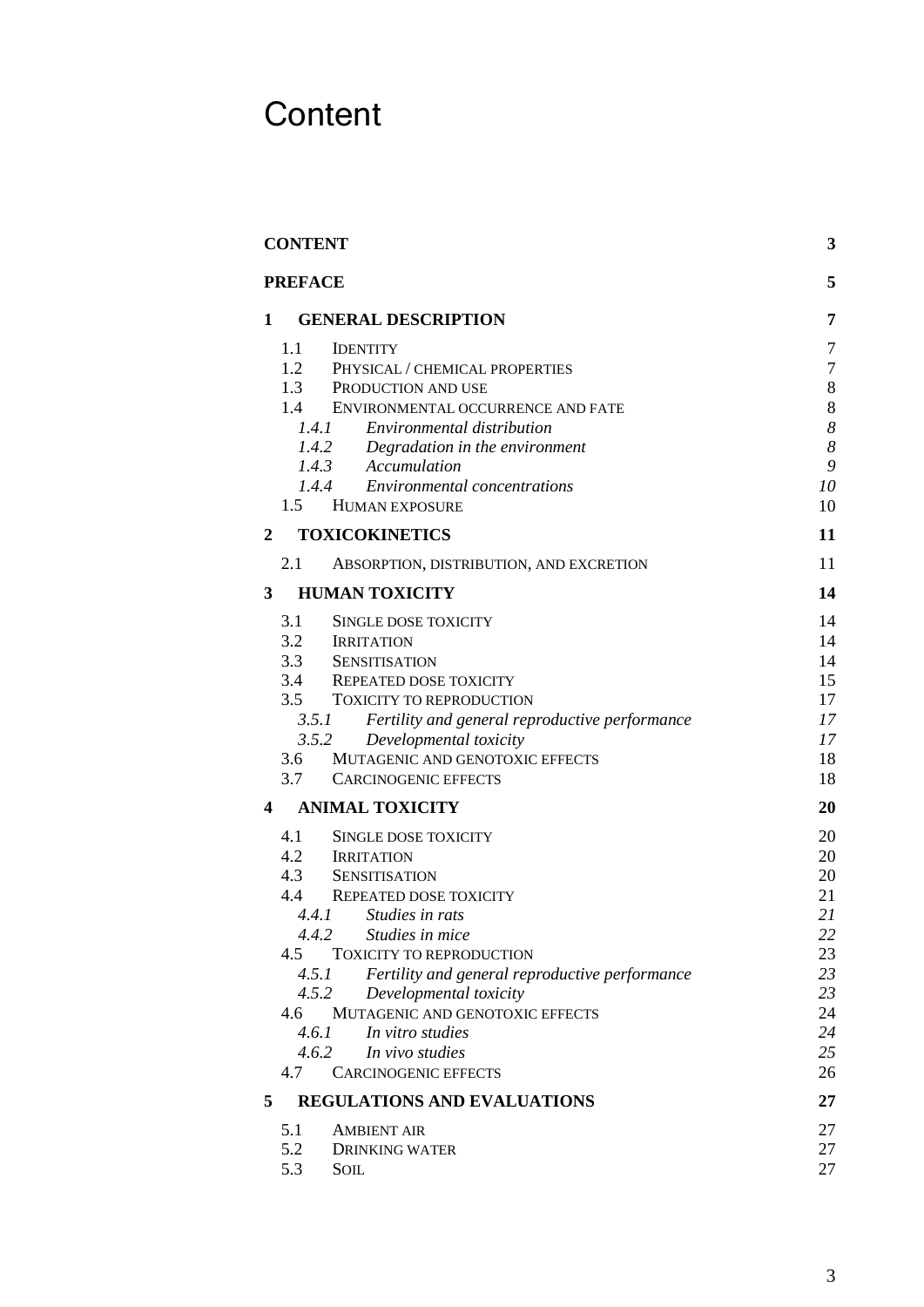|                                 | 5.4                               | <b>OCCUPATIONAL EXPOSURE LIMITS</b><br>27 |    |  |
|---------------------------------|-----------------------------------|-------------------------------------------|----|--|
|                                 | 5.5<br><b>CLASSIFICATION</b>      |                                           |    |  |
|                                 | 5.6                               | <b>IARC</b>                               |    |  |
|                                 | 5.7                               | 28                                        |    |  |
|                                 | 5.8                               | 29                                        |    |  |
|                                 | US-EPA/NRC<br>5.9<br><b>CICAD</b> |                                           |    |  |
|                                 | 5.10                              | 31                                        |    |  |
| 6                               |                                   | <b>SUMMARY AND EVALUATION</b>             | 32 |  |
|                                 | 6.1                               | <b>DESCRIPTION</b>                        | 32 |  |
|                                 | 6.2                               | <b>ENVIRONMENT</b>                        | 32 |  |
|                                 | 6.3                               | <b>HUMAN EXPOSURE</b>                     | 32 |  |
|                                 | 6.4                               | <b>TOXICOKINETICS</b>                     | 33 |  |
|                                 | 6.5                               | HUMAN TOXICITY                            | 34 |  |
|                                 |                                   | 6.5.1<br>Single dose toxicity             | 34 |  |
|                                 |                                   | 6.5.2<br><b>Irritation</b>                | 34 |  |
|                                 | 6.5.3                             | <i>Sensitisation</i>                      | 34 |  |
| 6.5.4<br>Repeated dose toxicity |                                   |                                           | 34 |  |
|                                 | 6.5.5                             | Toxicity to reproduction                  | 35 |  |
|                                 | 6.5.6                             | Mutagenic and genotoxic effects           | 35 |  |
|                                 | 6.5.7                             | Carcinogenic effects                      | 36 |  |
| 6.6<br><b>ANIMAL TOXICITY</b>   |                                   |                                           | 36 |  |
|                                 | 6.6.1                             | Single dose toxicity                      | 36 |  |
|                                 |                                   | 6.6.2<br><i>Irritation</i>                | 36 |  |
|                                 |                                   | 6.6.3<br>Sensitisation                    | 36 |  |
|                                 |                                   | 6.6.4<br>Repeated dose toxicity           | 37 |  |
|                                 |                                   | 6.6.5<br>Toxicity to reproduction         | 37 |  |
|                                 | 6.6.6                             | Mutagenic and genotoxic effects           | 38 |  |
|                                 | 6.6.7                             | Carcinogenic effects                      | 38 |  |
|                                 | 6.7                               | <b>EVALUATION</b>                         | 39 |  |
|                                 | 6.7.1                             | Genotoxicity                              | 39 |  |
|                                 |                                   | 6.7.2<br>Carcinogenicity                  | 43 |  |
|                                 | 6.7.3                             | Repeated dose toxicity                    | 48 |  |
|                                 | 6.7.4                             | Critical effect(s) and NOAEC              | 52 |  |
| 7                               |                                   | <b>QUALITY CRITERION IN AMBIENT AIR</b>   | 54 |  |
|                                 | 7.1                               | C-VALUE                                   | 54 |  |
| 8                               |                                   | <b>REFERENCES</b>                         | 55 |  |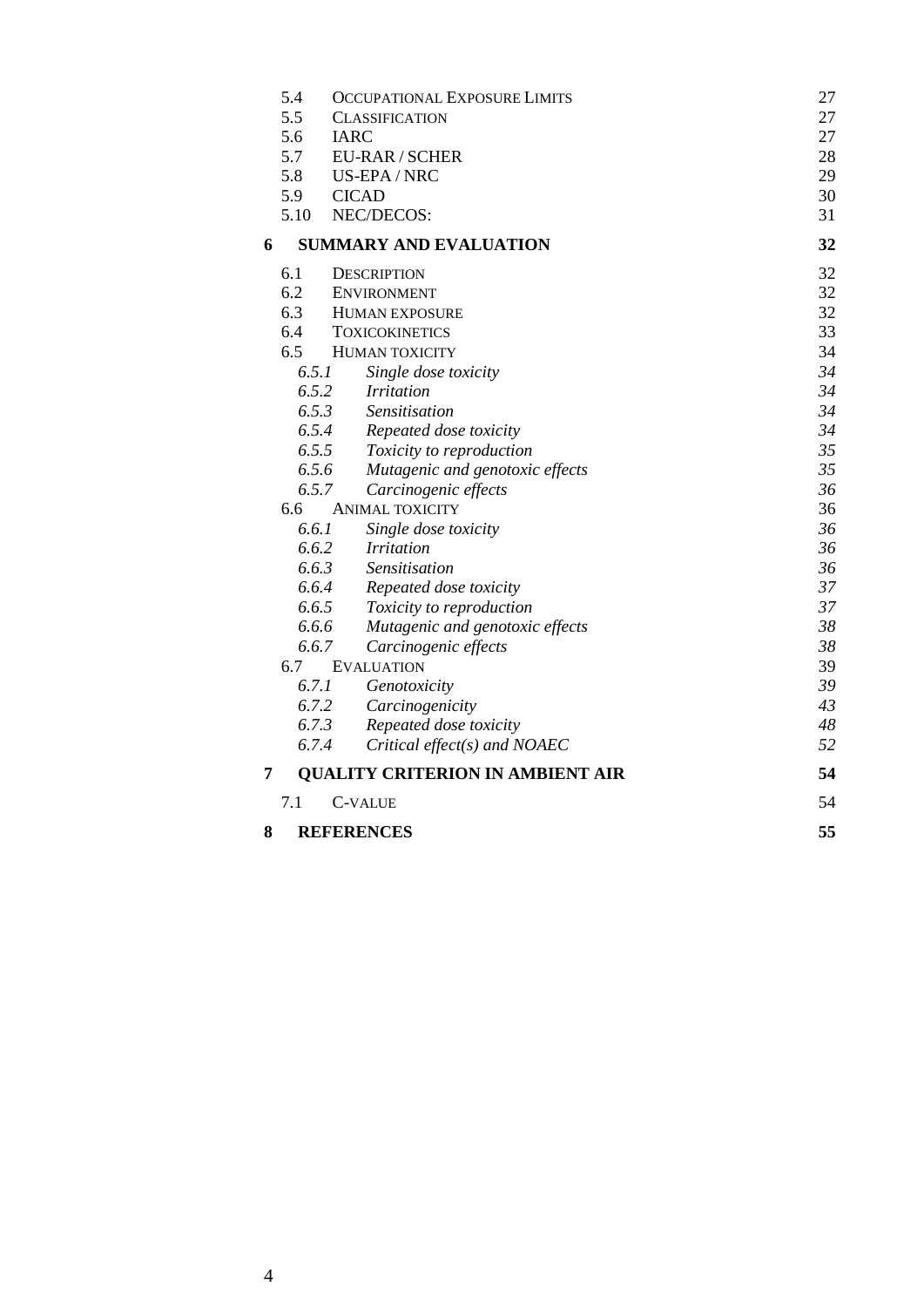## <span id="page-4-0"></span>Preface

Tetrachlorethylene was evaluated in 1995 and a health-based air quality criterion of  $0.00017$  mg/m<sup>3</sup> was set based on the carcinogenic potential (liver tumours in mice) of tetrachloroethylene with the assumption of a non-threshold mechanism (genotoxicity) for the critical effect (Larsen 1995). The C-value was set at 0.01 mg/m<sup>3</sup>, and tetrachloroethylene was placed in Main Group 1.

In 2001, the documentation for tetrachloroethylene was updated and revised (Larsen 2001) and the health-based air quality criterion was changed to 0.006  $mg/m<sup>3</sup>$  and based on the toxicity to the liver, an endpoint for which a threshold mechanism is assumed. The C-value was still set at  $0.01$  mg/m<sup>3</sup>, and tetrachloroethylene was still placed in Main Group 1.

New assessments and evaluations of tetrachloroethylene as well as new data have been published since the 2001 revision of the documentation for the health-based air quality criterion for tetrachloroethylene:

Tetrachloroethylene is a high production volume (HPV) chemical, which has been prioritised for risk assessment within the former EU Existing Substances Regulation. The UK has prepared a comprehensive risk assessment report (RAR) for tetrachloroethylene (EU-RAR 2001, 2007), which has been discussed in the EU former 'Technical Committee on New and Existing Substances' (TC NES). The final version of the draft risk assessment report, human health part (EU-RAR 2007) was send to the EU Scientific Committee on Health and Environmental Risks (SCHER) for commenting and SCHER has published its opinion in 2008 (SCHER 2008).

In June 2008, the US-EPA released its draft 'Toxicological Review of tetrachloroethylene' (US-EPA 2008). At the request of the US-EPA, the National Research Council (NRC) convened a committee to conduct an independent scientific review of the draft assessment. The NRC review was published in 2010 in form of a book as well as a free summary; the free summary (NAS 2010) has been used in this document. The US-EPA has recently published the final version of the 'Toxicological Review of tetrachloroethylene' (US-EPA 2012).

In addition to the EU and US-EPA assessments, a Concise International Chemical Assessment Document (CICAD) was published in 2006 (CICAD 2006). The CICAD is published under the joint sponsorship of the United Nations Environment Programme (UNEP), the International Labour Organization (ILO), and the World Health Organization (WHO), and produced within the framework of the Inter-Organization Programme for the Sound Management of Chemicals. The CICAD contains the collective views of an international group of experts and does not necessarily represent the decisions or the stated policy of the United Nations Environment Programme, the International Labour Organization, or the World Health Organization.

The Nordic Expert Group for Criteria Documentation of Health Risks from Chemicals (NEG) and The Dutch Expert Committee on Occupational Standards (DECOS) published a criteria document in 2003 (NEG/DECOS 2003).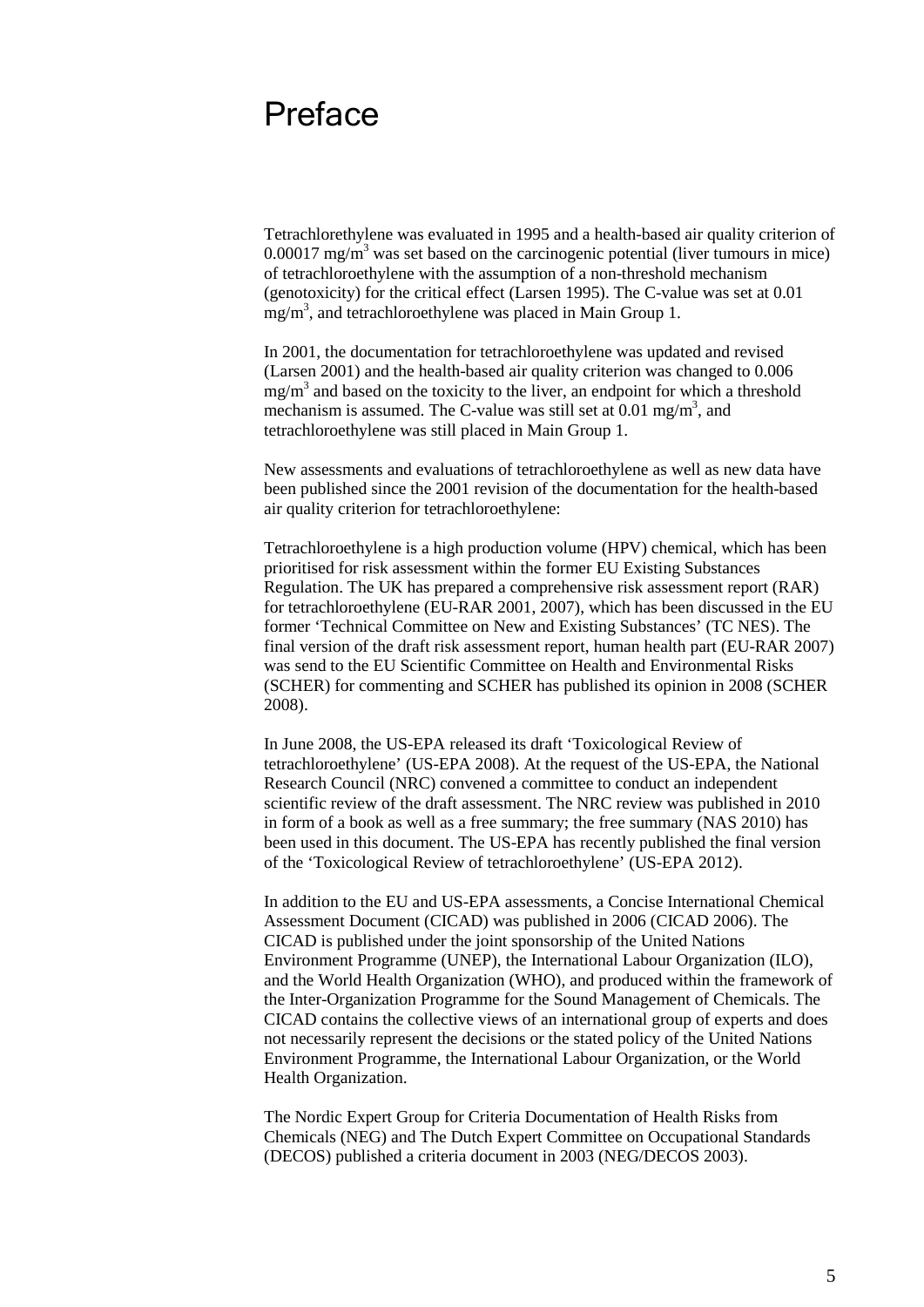Finally, a new genotoxicity study on tetrachloroethylene was published in 2010 (Cederberg et al. 2010a).

The purpose of this document is to consider whether the current health-based air quality criterion should be revised with a primary focus on the new data, assessments and evaluations regarding the genotoxic and carcinogenic effects of tetrachloroethylene as these effects have given rise to an intensive debate nationally as well as internationally, and no consensus has been arrived at yet. In addition, focus will also be on effects following repeated inhalation exposure, which also are essential for a possibly revision of the current health-based air quality criterion. Other endpoints such as acute toxicity, irritation, sensitisation and toxicity to reproduction are only addressed briefly.

This document has been prepared based on the final version of the draft EU risk assessment report, human health part (EU-RAR 2007) as the Danish EPA has taken part in the EU TC NES discussions and therefore has acknowledged the conclusions in the draft EU RAR. It should be noted that the draft EU-RAR, human health part (EU-RAR 2007) can only be cited, quoted or copied if permission of the Member State rapporteur (UK) has been obtained beforehand. As the Danish EPA has taken part in the EU TC NES discussions and acknowledged the conclusions in the draft EU-RAR, and as the draft EU-RAR is publicly available, it has been decided by the Danish EPA that the draft EU-RAR can be cited, quoted and copied for use in this document. Thus, all the information in Chapters 2, 3, 4 and 6 in this document has been extracted from the EU-RAR (2007) unless otherwise stated.

The assessments and evaluations from the SCHER Opinion (SCHER 2008), the US-EPA Toxicological Review (US-EPA 2012), the NRC review (NAS 2010), the Concise International Chemical Assessment Document (CICAD 2006), and the NEG/DECOS criteria document (NEG/DECOS 2003) in relation to the genotoxic and carcinogenic effects of tetrachloroethylene have been cited in Section 6.7 as the purpose of this document is primarily to focus on the new data, assessments and evaluations regarding these effects. Attention has also been given to the genotoxicity study published in 2010 (Cederberg et al. 2010a). In addition, the assessments and evaluations from the US-EPA Toxicological Review (US-EPA 2012) in relation to the toxic effects following repeated inhalation exposure have also been cited in Section 6.7 as these effects also are a focus in this document.

No further references were consulted specifically in the preparation of this document.

This document has been prepared by the Division of Toxicology and Risk Assessment, National Food Institute, Technical University of Denmark.

The document has been elaborated according to the overall practice laid down in the Danish EPA guideline document for the setting of health based quality criteria for chemical substances in relation to soil, ambient air and drinking water (MST 2006).

Furthermore, the document has been subjected to review and discussion and has been adopted in a steering committee with representatives from the following Danish authorities/ institutions:

- The National Board of Health
- The Danish Working Environment Authority
- The Danish Veterinary and Food Administration
- Danish Environmental Protection Agency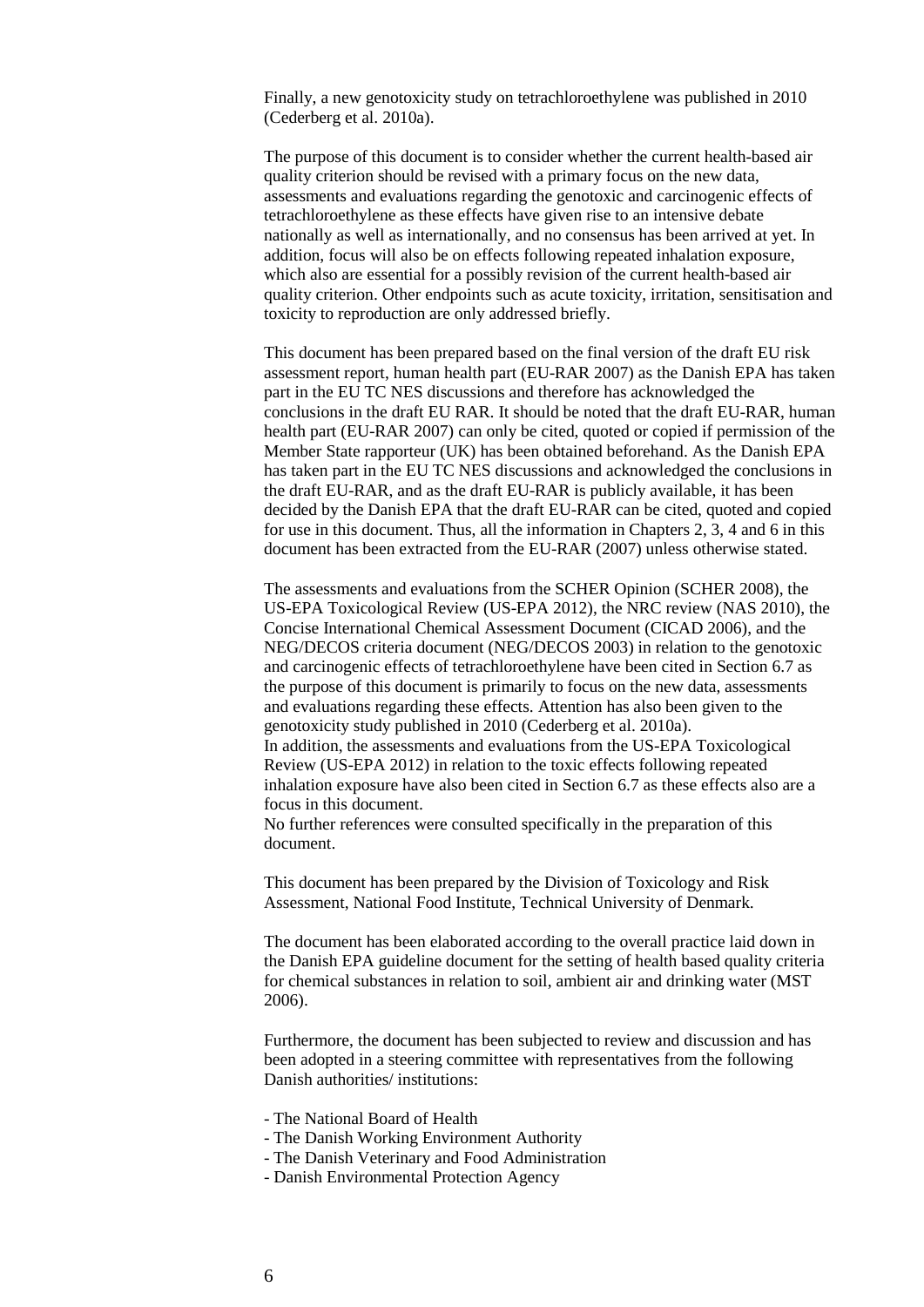# <span id="page-6-0"></span>1 General description

## <span id="page-6-1"></span>1.1 Identity

| Molecular formula:  | $C_2Cl_4$                                                                        |
|---------------------|----------------------------------------------------------------------------------|
| Structural formula: | $Cl_2C=CCl_2$                                                                    |
| Molecular weight:   | 165.85                                                                           |
| $CAS$ -no.:         | 127-18-4                                                                         |
| Synonyms:           | Perchlor<br>Perchloroethylene<br>Tetrachlorethene<br>1,1,2,2-Tetrachloroethylene |

## <span id="page-6-2"></span>1.2 Physical / chemical properties

| Description:                       | Colourless liquid with an ethereal odour                                                                              |
|------------------------------------|-----------------------------------------------------------------------------------------------------------------------|
| Purity:                            | 99-100%<br>May contain stabilizers                                                                                    |
| Melting point:                     | $-22$ to $-22.7$ °C                                                                                                   |
| Boiling point:                     | $121.2$ °C                                                                                                            |
| Density:                           | $1.623$ (at $20^{\circ}$ C)                                                                                           |
| Vapour pressure:                   | 14.3 mmHg $(1.9 \text{ kPa})$ (at $20^{\circ}$ C)                                                                     |
| Saturated vapour<br>concentration: | 25,000 ppm (169,500 mg/m <sup>3</sup> ) (at 20 <sup>o</sup> C)                                                        |
| Vapour density:                    | 5.8                                                                                                                   |
| Conversion factor:                 | 1 ppm = $6.78$ mg/m <sup>3</sup><br>$1 \text{ mg/m}^3 = 0.147 \text{ ppm}$                                            |
| Flash point:                       | Not flammable                                                                                                         |
| Solubility:                        | $149 \text{ mg/l}$ (water)<br>Miscible with alcohol, ether, chloroform and benzene                                    |
| Log $K_{o/w}$ :                    | 2.53                                                                                                                  |
| Incompatibilities:                 | When exposed to light and air, tetrachloroethylene will<br>slowly oxidise to trichloroacetyl chloride and phosgene at |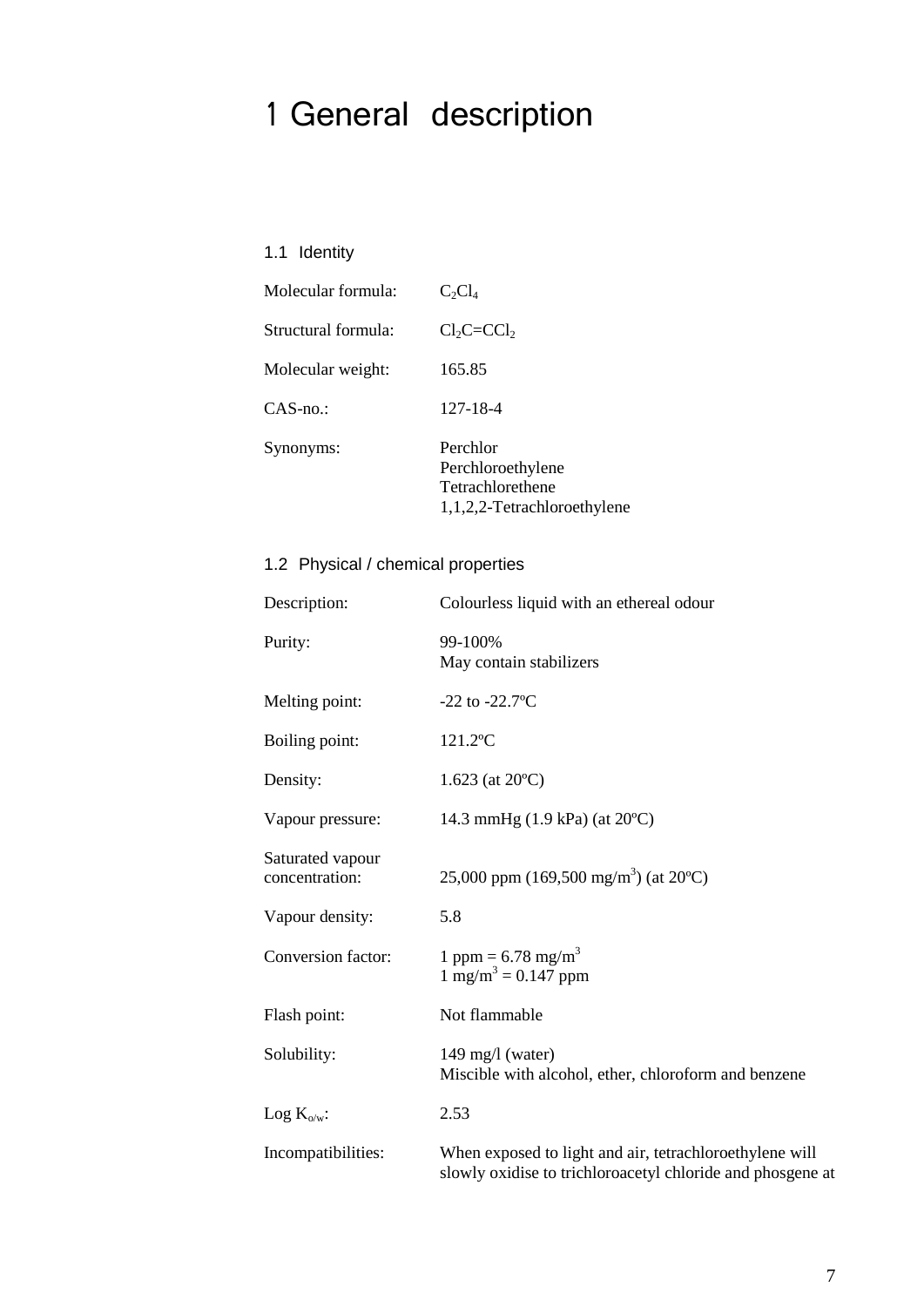ambient temperatures. This auto-oxidation is suppressed by the addition of stabilisers (usually amines or phenols).

| Odour threshold, air: | ~180 mg/m <sup>3</sup> (recognition) |
|-----------------------|--------------------------------------|
| Reference:            | EU-RAR (2001)                        |

#### <span id="page-7-0"></span>1.3 Production and use

Tetrachloroethylene is a high production volume chemical.

The major uses of tetrachloroethylene are as a chemical intermediate and a dry cleaning solvent. Other uses include in metal cleaning and extraction processes. Some minor uses have been reported and these include use as a textile scouring solvent, fumigant, stain remover, paint remover and heat transfer media ingredient. (EU-RAR 2001).

#### <span id="page-7-1"></span>1.4 Environmental occurrence and fate

The information in this section is extracted from the EU-RAR (2001) unless otherwise stated.

Tetrachloroethylene is released to the environment during production and use.

#### <span id="page-7-2"></span>**1.4.1 Environmental distribution**

Tetrachloroethylene is distributed between environmental compartments by volatilisation, precipitation and adsorption. Tetrachloroethylene is predominantly released and transported to the atmosphere. Based upon its environmental chemistry, computer models predict that the atmosphere will be the major sink for tetrachloroethylene.

Tetrachloroethylene has the potential to dissolve in atmospheric water droplets and be deposited by rainout.

Tetrachloroethylene released to surface waters is rapidly lost through volatilisation to the atmosphere. The evaporation half-life of tetrachloroethylene from field measurements and theoretical considerations is of the order of 1-10 days in rivers and 10 days to one month in lakes and ponds.

Tetrachloroethylene can be adsorbed onto soils of varying organic carbon contents. The amounts adsorbed are negligible hence tetrachloroethylene is relatively mobile in groundwater in the absence of any removal processes.

#### <span id="page-7-3"></span>**1.4.2 Degradation in the environment**

Once released to the environment tetrachloroethylene may undergo a number of degradation and removal processes. The processes that can occur are dependent upon the systems into which the release occurs.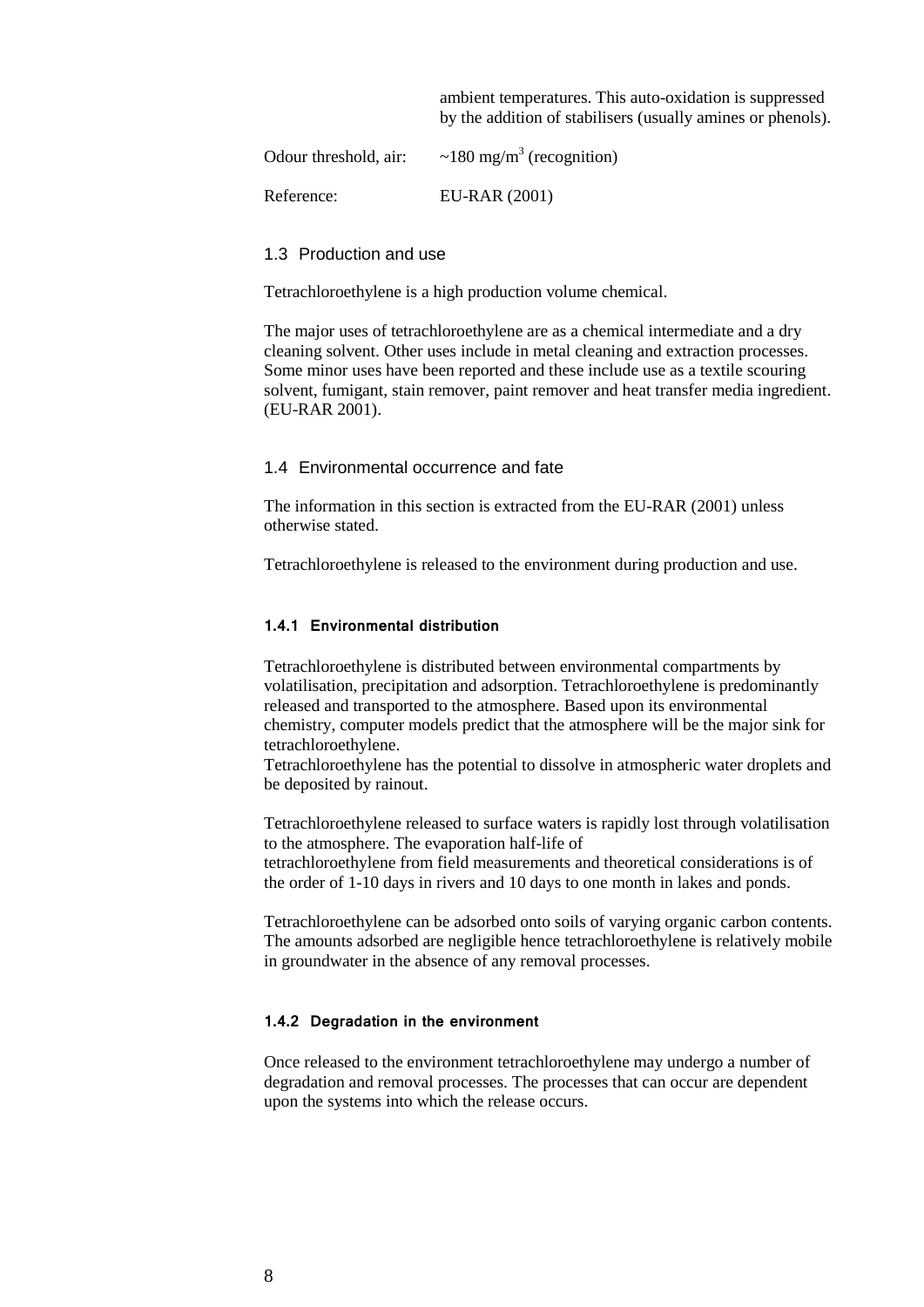#### *1.4.2.1 Atmospheric degradation*

Tetrachloroethylene will react in the atmosphere with a number of photochemically produced species. The major reaction that occurs is with hydroxyl radicals, and this is the major removal process for tetrachloroethylene from the atmosphere. The reaction with atmospheric chlorine atoms is thought to be the next most important atmospheric degradation mechanism for tetrachloroethylene. The overall lifetime for the two processes combined is thought to be around 3 months, although the exact contribution of the reaction with chlorine atoms to the overall degradation of tetrachloroethylene is uncertain.

The main products formed during the photochemical degradation of tetrachloroethylene in air are phosgene, trichloroacetyl chloride, hydrogen chloride, carbon dioxide and carbon monoxide, but other products such as carbon tetrachloride, dichloroacetyl chloride and chloroform have also been detected

The lifetime for removal of tetrachloroethylene by gas phase photolysis has been calculated to be about 3 years in the troposphere. Direct photolysis is therefore thought to be of negligible importance compared to other tropospheric removal mechanisms.

#### *1.4.2.2 Aquatic degradation*

A number of studies have been reported on the biodegradation of tetrachloroethylene.

Based upon the data reported tetrachloroethylene undergoes anaerobic biodegradation by a process of reductive dechlorination. The degradation products reported are trichloroethylene, dichloroethylene, vinyl chloride, ethene and ethane. The degradation products found vary and are dependent upon the experimental conditions used.

Tetrachloroethylene does not appear to undergo aerobic biodegradation.

Degradation of tetrachloroethylene in water by hydrolysis is very slow, with half lives in the order of years reported.

Tetrachloroethylene may be removed from aquatic systems by photochemical reactions, involving free radicals or electronically excited molecular species. These reactions are only likely to compete with volatilisation in still, sunlit waters where volatilisation is limited by the available surface area for evaporation.

Reductive pathways involving transition metals or their organic complexes may be significant in the presence of soils or sediments.

### <span id="page-8-0"></span>**1.4.3 Accumulation**

Bioconcentration factors (BCFs) of approximately 40-50 have been reported for aquatic species with tetrachloroethylene. Based on these data, no significant bioaccumulation of tetrachloroethylene is expected.

The log  $K_{\text{o/w}}$  value for tetrachloroethylene is below 3, indicating a low potential for bioaccumulation.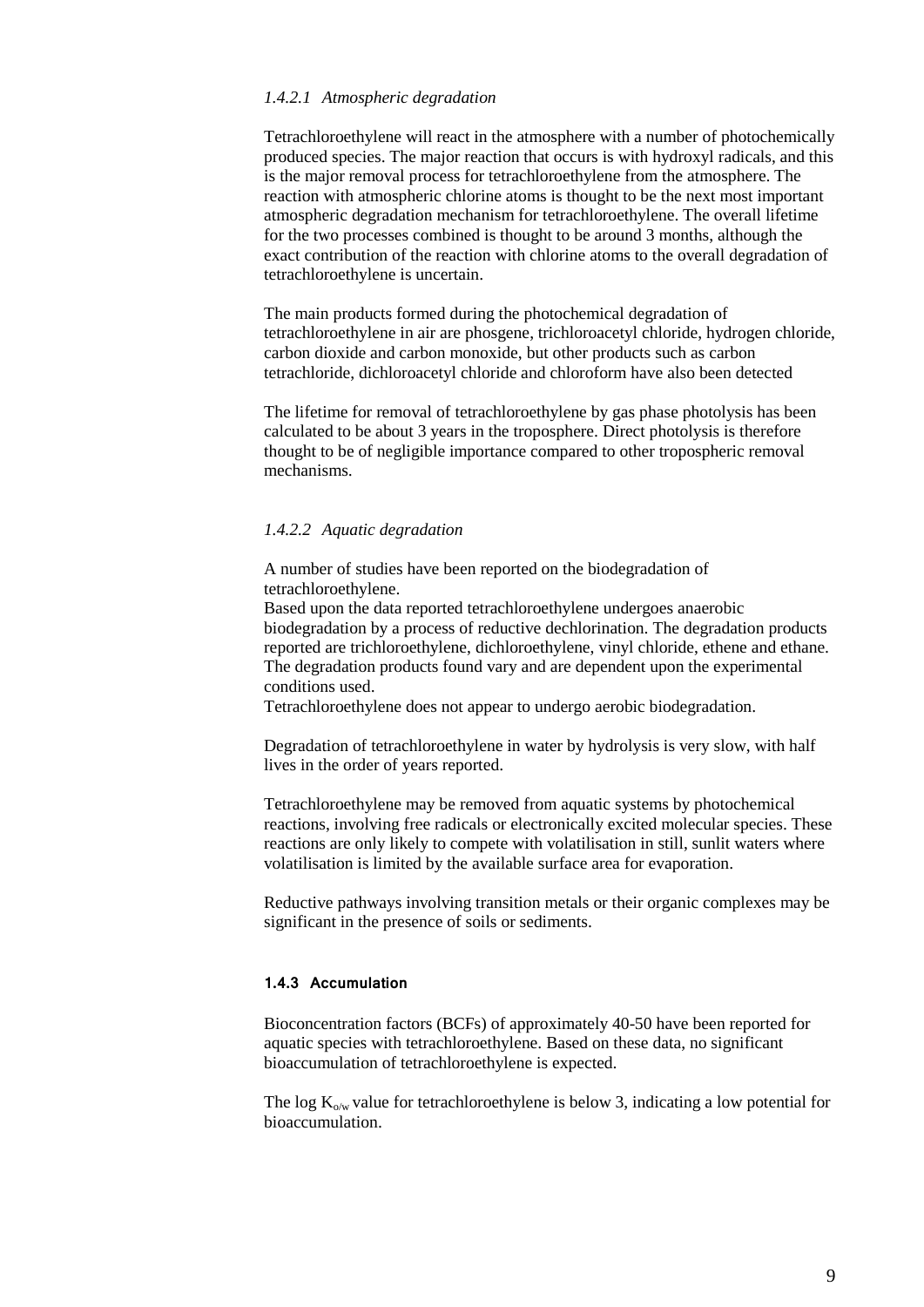#### <span id="page-9-0"></span>**1.4.4 Environmental concentrations**

The majority of measured atmospheric levels are below 10  $\mu$ g/m<sup>3</sup>, with most levels below 1  $\mu$ g/m<sup>3</sup>.

Tetrachloroethylene levels have been measured in a number of water systems. Measured concentrations in the majority of drinking water samples are below 0.5  $\mu$ g/l.

In 1999 tetrachloroethylene was found in approximately 2% of samples taken in the general groundwater monitoring part of the general Danish Monitoring Programme NOVA ( $n \approx 1000$ ), whereas the detection frequency in drinking water wells was 5% ( $n \approx 1700$ ) (Personal Communication (Danish EPA), 2001).

No measured soil levels are reported.

#### <span id="page-9-1"></span>1.5 Human exposure

The information in this section is extracted from the EU-RAR (2007) unless otherwise stated.

The most significant human exposure via the environment is likely to occur in flats above dry-cleaning establishments. Exposure to a person living above a drycleaning establishment and eating food that has been stored in the vicinity is regarded as a foreseeable worst-case scenario for exposure via the environment. This gives a predicted exposure of approximately 1429  $\mu$ g/kg bw/day from air + 15.7 μg/kg bw/day from food which is equivalent to a total predicted exposure of 1445 μg/kg bw/day (1.45 mg/kg bw/day).

For combined exposure, consideration is given to a consumer who may also be exposed indirectly via the environment. A worst-case scenario would be a consumer exposed daily from wearing freshly dry-cleaned clothes (46 mg/day equivalent to 0.66 mg/kg bw/day for a 70 kg individual), and who also lives in the vicinity of a dry-cleaning establishment and consuming food stored in the vicinity (1.45 mg/kg bw/day), which is equivalent to a total of 2.11 mg/kg bw/day.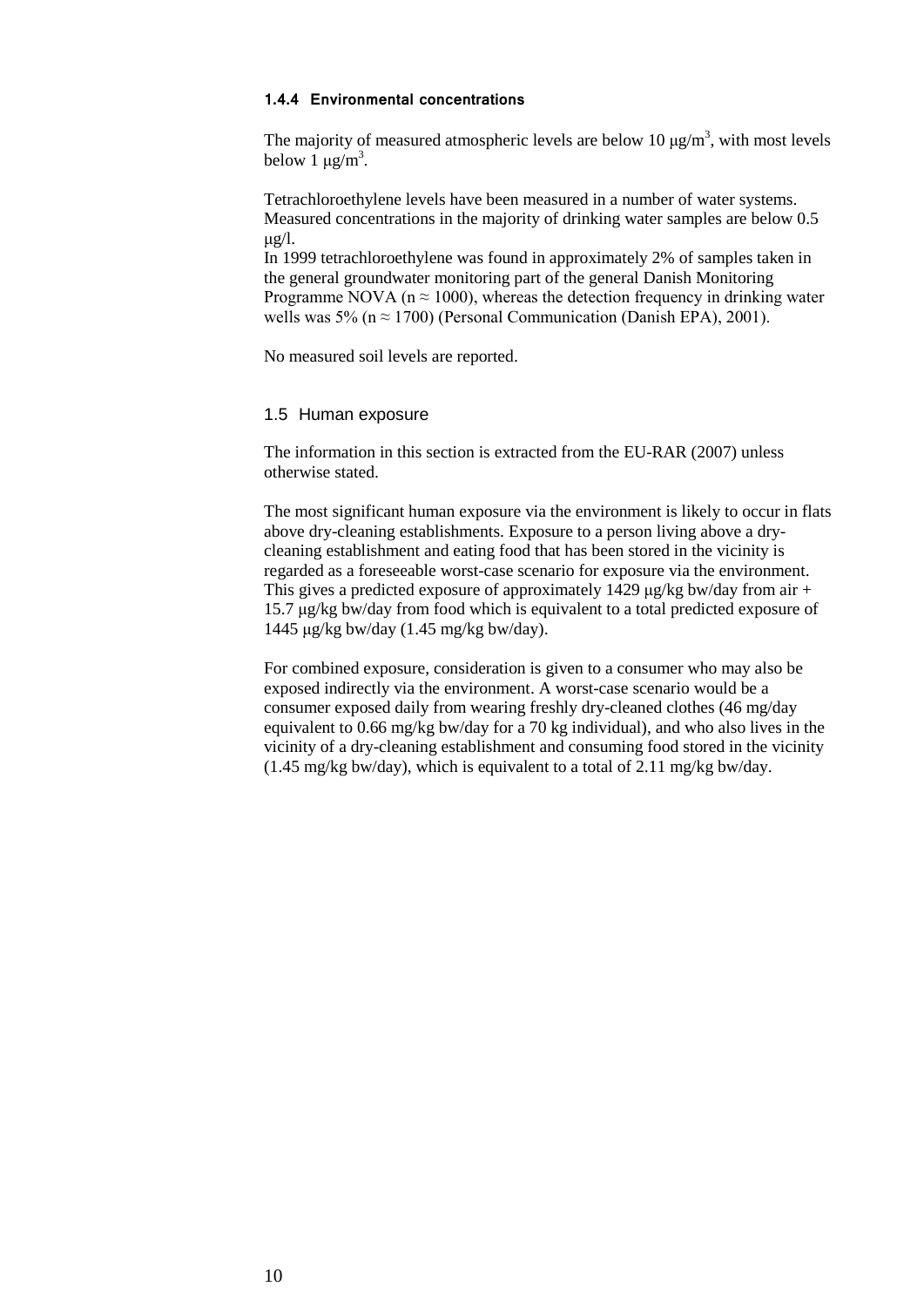## <span id="page-10-0"></span>2 Toxicokinetics

### <span id="page-10-1"></span>2.1 Absorption, distribution, and excretion

The information in this section is extracted from the EU-RAR (2007) section 4.1.2.1 'Toxicokinetics'.

A substantial amount of human information and animal studies are available on the toxicokinetics of tetrachloroethylene.

In both humans and animals, tetrachloroethylene is rapidly and extensively absorbed by the inhalation and oral routes of exposure. In the EU-RAR (2007), values of 100% have been taken forward to the risk characterisation.

Skin absorption of liquid tetrachloroethylene has been detected in studies in humans, animals and *in vitro*. In the EU-RAR (2007), a worst-case absorption value of 50% has been considered appropriate for risk characterisation purposes.

Human evidence indicates that dermal absorption of vapour would contribute only a minimal amount (~0.3-1%) of that which would be absorbed by inhalation under normal conditions.

Following absorption, tetrachloroethylene is subject to widespread systemic distribution to all organs and tissues, with selective partitioning into fat. Tetrachloroethylene penetrates the blood-brain barrier, crosses the placenta and enters the foetus, and also enters breast milk.

Human and animal evidence indicates that relatively little of the absorbed tetrachloroethylene is metabolised; the fraction of the absorbed dose, which is metabolised decreases with increasing dose in a manner consistent with saturable metabolism.

Maximum rates of metabolism have been measured in mice in which 25% of a low dose (20 mg/kg bw/day) was metabolised, compared with only 5% of a high dose (2000 mg/kg bw/day).

In humans, less than 2% of the retained amount of tetrachloroethylene was metabolised and excreted in the urine within 67 hours following a 3-hour exposure to 87 ppm (600 mg/m<sup>3</sup>). Since a mean half-life of about 144 hours for the elimination of urinary metabolites following inhalation exposure has been calculated in humans, it can, according to the EU-RAR (2007), be estimated that, in total about 8% of an inhaled dose is eliminated as urinary metabolites.

The majority of absorbed tetrachloroethylene is exhaled unchanged in the breath (approximately 80% in humans; up to 91% in rats).

The metabolites of tetrachloroethylene are excreted in the urine (approx. 8% of an inhaled dose), with very low percentages of the absorbed amount exhaled as carbon dioxide (1%) or eliminated in the faeces (2%).

Precise values for the half-life of elimination of tetrachloroethylene in humans cannot be identified from the available data, but rough estimates indicate values of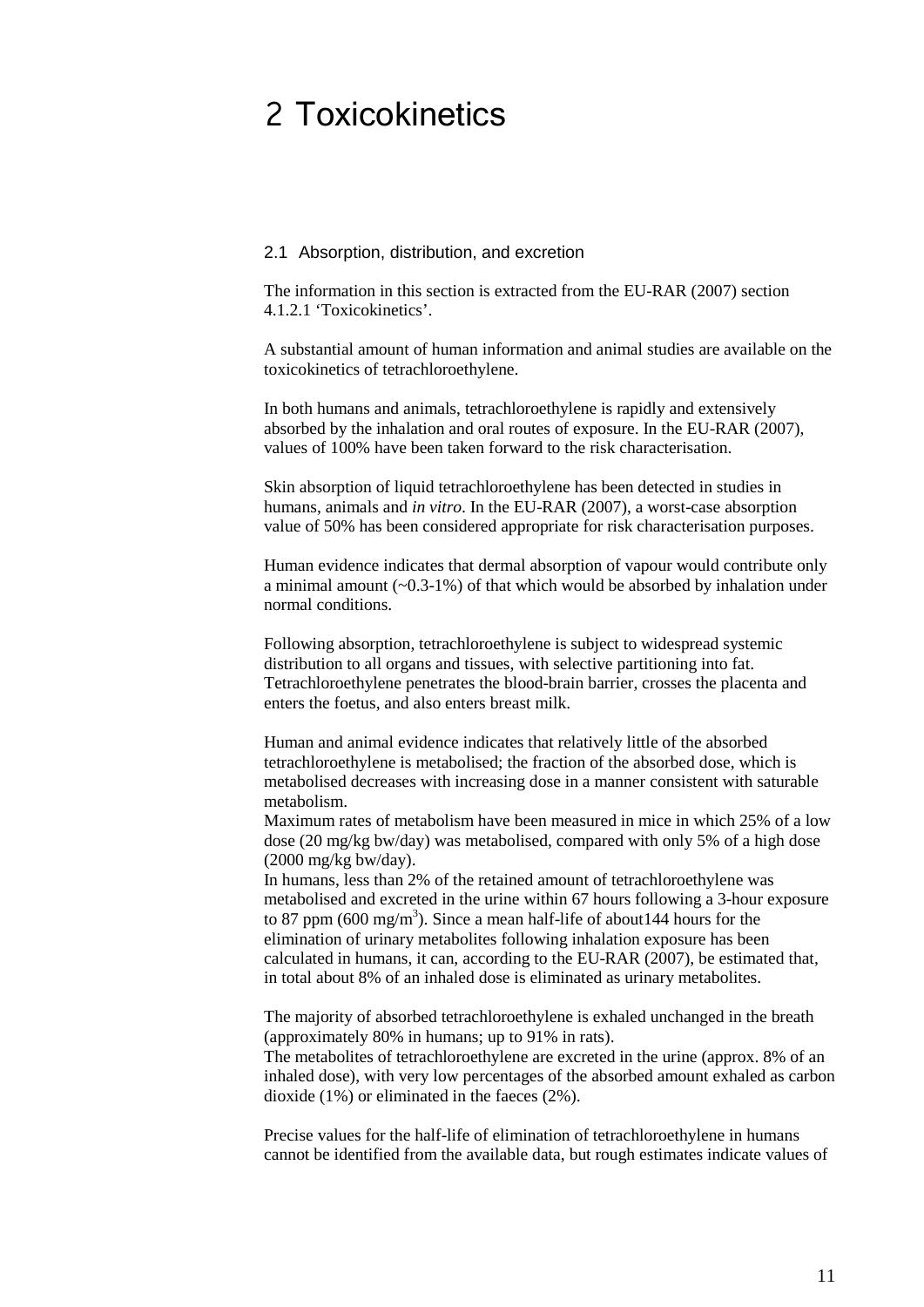6-10 days. Furthermore, there is some evidence that with repeated exposure tetrachloroethylene accumulates in fat stores.

The metabolism of tetrachloroethylene shows inter-species variability, with some differences in dose-response trends.

The major route of metabolism in humans and animals involves cytochrome P450 oxidation (Figure 1); this proceeds more rapidly in mice than in rats, and more rapidly in rats than in dogs. The pathway leads to the formation of an epoxide (1,1,2,2-tetrachlorooxirane) and ultimately to trichloroacetic acid, which in turn may be reduced to trichloroethanol. There is, according to the EU-RAR (2007), clear animal and human evidence that the oxidative metabolism of tetrachloroethylene is a saturable process.

The presence in rat and mouse urine of small quantities of a mercapturate metabolite indicates the existence of a further metabolic pathway, involving hepatic conjugation of tetrachloroethylene with glutathione to give S-1,2,2 trichlorovinylglutathione. The conjugate is then converted by the enzymes of mercapturic acid formation to S-1,2,2-trichlorovinylcysteine and ultimately to Nacetyl-S-1,2,2-trichlorovinylcysteine which is excreted in the urine. S-1,2,2 trichlorovinylcysteine is also a substrate for renal β-lyase, producing the reactive intermediate dichlorodithioketene. This intermediate is subsequently hydrolysed to yield dichloroacetic acid.

Although one study indicates that the glutathione conjugation step of this pathway may occur in rats following exposure to relatively high concentrations (approx. 1000 ppm, 6900 mg/m<sup>3</sup>) of tetrachloroethylene, at which the P450 oxidation pathway tends to become saturated, more recent evidence using a more sensitive technique, shows that this pathway occurs with linear kinetics. Dose-dependant increases in the levels of  $N^{\epsilon}$ -(dichloroacetyl)-L-lysine (the protein adduct deriving from interaction with dichlorodithioketone) were found in the kidney, serum and liver of rats exposed from 10 (69 mg/m<sup>3</sup>) up to 400 ppm (2760 mg/m<sup>3</sup>) tetrachloroethylene for 6-hours.

Evidence that the first step of this metabolic pathway also occurs in humans comes from the detection of N-acetyl-S-(1,2,2-trichlorovinyl)-L-cysteine in the urine of occupationally-exposed workers (8h-TWA of 50 ppm,  $345 \text{ mg/m}^3$ ) and human volunteers (from 10 up to 40 ppm, 69 to 276 mg/m<sup>3</sup> for 6 hours). Dose-dependent increases in the urinary excretion of N-acetyl-S-(1,2,2-trichlorovinyl)-L-cysteine in human volunteers further indicate that in humans, like rats, the glutathione conjugation of tetrachloroethylene is not an high dose phenomenon, but occurs with linear kinetics.

The data also suggest that there are very large quantitative differences in the activity of the glutathione conjugation step between sexes and species. Studies *in vivo* have shown that in rats the urinary excretion of N-acetyl-S-(1,2,2 trichlorovinyl)-L-cysteine is 2-3 fold greater in males compared to females and is 10-fold greater in rats compared to mice.

Exposure of rats and human volunteers to 40 ppm  $(276 \text{ mg/m}^3)$  tetrachloroethylene for 6 hours has shown that glutathione conjugation is also 10-fold more active in rats compared to humans.

Overall, these data indicate that the first step of this pathway with the production of N-acetyl-S-(1,2,2-trichlorovinyl)-L-cysteine is more active in male rats compared to females and is roughly an order of magnitude lower in mice and humans.

There are also *in vitro* studies, which have investigated the rates of glutathione conjugation of tetrachloroethylene in human, rat and mouse microsomal and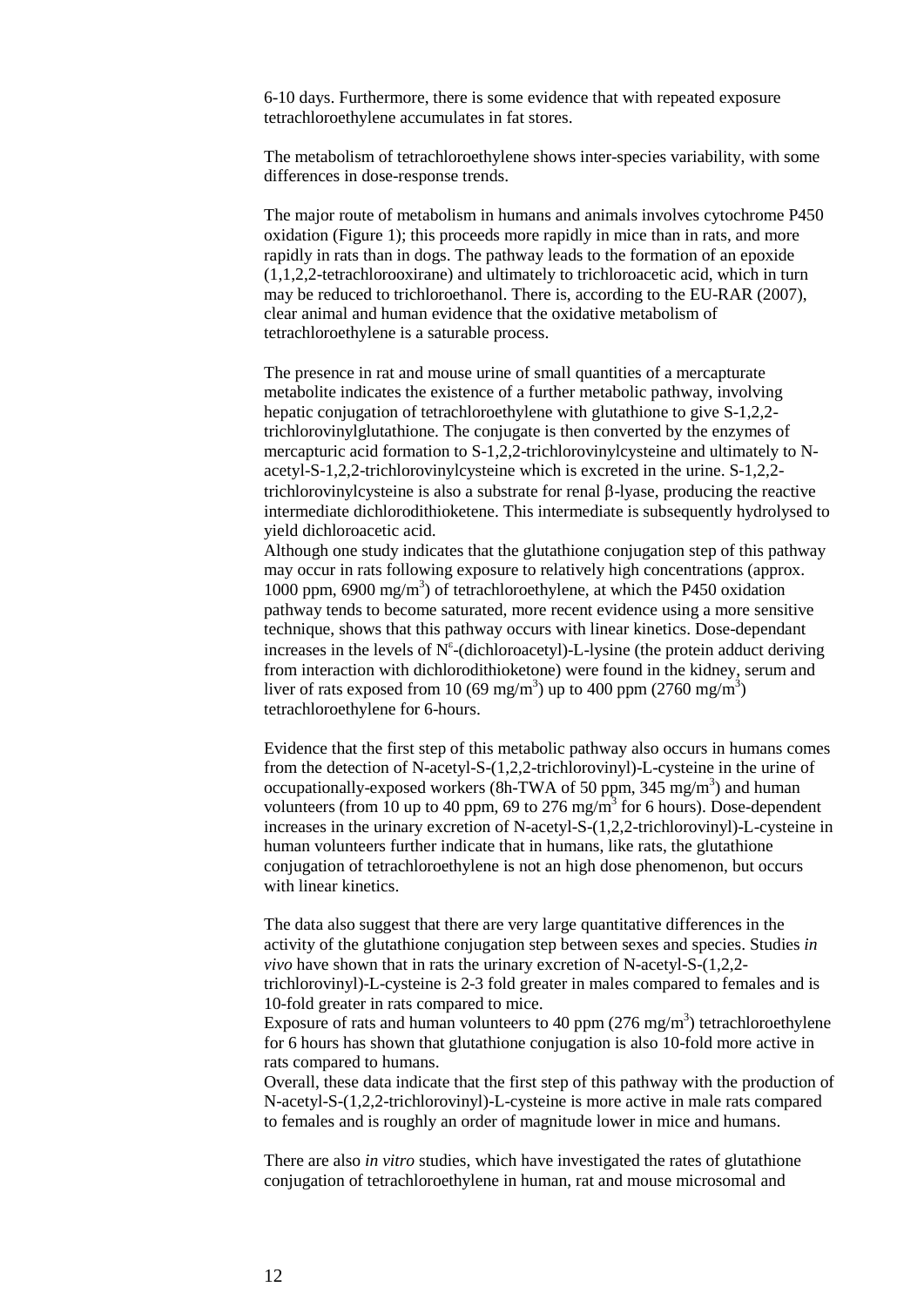cytosolic fractions of liver and kidney. The rate of the S-(1,2,2-trichlorovinyl) glutathione formation was seen to be 4-5 times greater in male rats than in female rats and in mice of either sex. The formation of S-(1,2,2-trichlorovinyl)glutathione in humans was below the limit of detection even though glutathione S-transferase activity had been confirmed, which indicates that human liver samples exhibit the potential to conjugate tetrachloroethylene, but at a much lower extent than male rats (at least 80-fold lower).

It is important to note, according to the EU-RAR (2007), that these *in vitro* data reinforce the picture obtained *in vivo* as they confirm that the first step of this pathway is more active in male rats compared to female rats and mice, and that humans are likely to be even less active in this pathway than mice.

The conjugate S-1,2,2-trichlorovinylcysteine is also a substrate for renal β-lyase, producing the reactive intermediate dichlorodithioketene. Its hydrolysis yields the urinary metabolite dichloroacetic acid. This urinary metabolite has been detected *in vivo* in rats (cumulative levels of 0.72 µmol/kg bw at an exposure of 40 ppm for 6 hours), but not in humans indicating that there was no β-lyase activity or it was below the limit of detection  $\left($  < 50 ng dichloroacetic acid/ml urine) in 6 volunteers exposed up to 40 ppm  $(276 \text{ mg/m}^3)$  tetrachloroethylene for 6 hours. In relation to mice, it is unclear from the data whether or not dichloroacetic acid was investigated and not detected or whether it was not measured at all.

The result of no apparent β-lyase activity in humans *in vivo* has also been confirmed in a second study where no  $N^{\epsilon}$ -(dichloroacetyl)-L-lysine (the protein adduct deriving from interaction with dichlorodithioketene, the final reactive metabolite of the glutathione conjugation/β-lyase pathway) formation was detected in the serum of 6 volunteers exposed up to 40 ppm  $(276 \text{ mg/m}^3)$ tetrachloroethylene for 6 hours, in spite of using a very sensitive technique (limit of detection of 0.01 pmol/mg protein). In this study exposure of rats to 40 ppm (276 mg/m<sup>3</sup>) tetrachloroethylene resulted in the formation of 0.4 pmol of serum  $N^{\epsilon}$ -(dichloroacetyl)-L-lysine/mg protein, which indicates that the activity of this pathway is at least 40-fold (0.4 pmol/limit of dectection) lower in humans compared to rats.

The only evidence of some limited β-lyase activity in humans comes from *in vitro* data showing that in kidney cytosol fractions the activity of the β-lyase was lower in humans and mice compared to rats and 2-fold greater in male rats compared to female rats.

Overall, it was concluded (EU-RAR 2007), that there is likely to be little, if any, βlyase activity in humans and that the conjugation/β-lyase pathway is likely to be at least 40-fold less active in humans (and probably mice) compared to rats.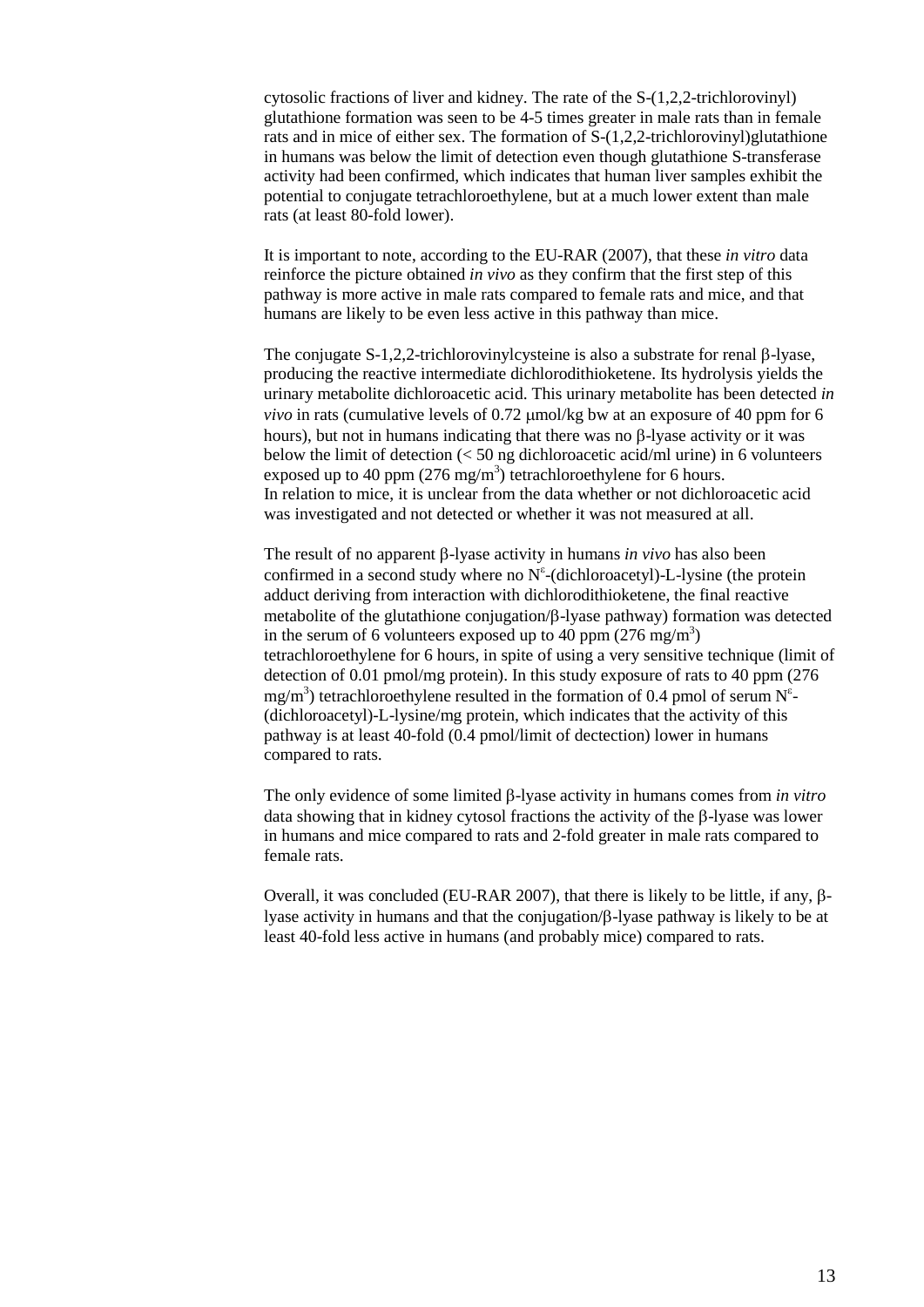## <span id="page-13-0"></span>3 Human toxicity

#### <span id="page-13-1"></span>3.1 Single dose toxicity

The information in this section is extracted from the EU-RAR (2007) section 4.1.2.2.3 'Summary of acute toxicity'.

Accidental inhalation by humans of tetrachloroethylene has led to death. Signs of CNS depression, such as unconsciousness and narcosis, have commonly been reported. There may also be transient and relatively minor effects in the liver.

Information from volunteers is limited.

A NOAEC of 106 ppm (731 mg/m<sup>3</sup>) was identified in one study for subjective CNS effects, following a 1-hour exposure. Dizziness and drowsiness occurred at 216 ppm  $(1490 \text{ mg/m}^3)$  following a 2-hour exposure.

Subjective CNS effects were also reported at 100 ppm (690 mg/m<sup>3</sup>), the only concentration tested, following a 7-hour exposure in another volunteer study. A LOAEC of 100 ppm (690 mg/m<sup>3</sup>) for a 7-hour exposure can be identified from this study.

Although both these human volunteer studies were considered in the EU-RAR (2007) as being limited in their study design, the NOAEC and LOAEC were considered to be sufficiently robust to be taken forward to the risk characterisation.

#### <span id="page-13-2"></span>3.2 Irritation

The information in this section is extracted from the EU-RAR (2007) section 4.1.2.3.3 'Summary of irritation'.

There is evidence from observations in humans that tetrachloroethylene is irritating (but not corrosive) to the skin.

Slight and transient eye irritation which developed within the first two hours of exposure and subsided before the end of the 7-hour exposure has been reported by human volunteers at about 100 ppm (690 mg/m<sup>3</sup>).

Mild nasal irritation was reported by volunteers exposed at 216 ppm (1490 mg/m<sup>3</sup>) for 2 hours but not at 106 ppm (731 mg/m<sup>3</sup>) for 1 hour, and at 100 ppm (690 mg/m<sup>3</sup>) for 7 hours.

According to the EU-RAR (2007), the nasal irritation reported in the two human volunteer studies available is very mild and of transient nature.

#### <span id="page-13-3"></span>3.3 Sensitisation

The information in this section is extracted from the EU-RAR (2007) section 4.1.2.5.2 'Sensitisation, Studies in humans'.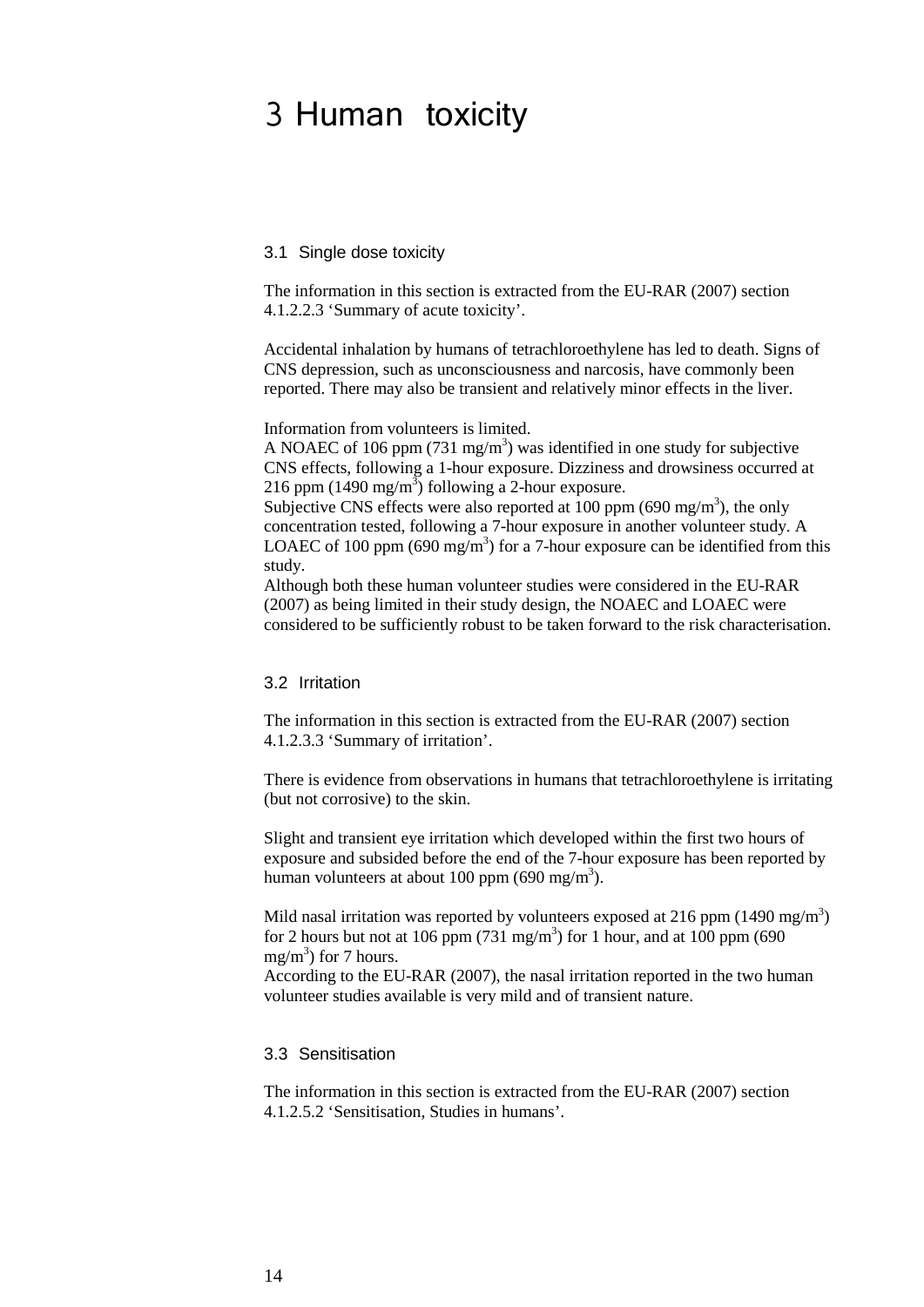Published information is limited to a letter reporting a positive closed patch test with tetrachloroethylene in a metal-worker complaining of acute dermatitis of the hands and wrists. An allergic reaction to tetrachloroethylene was claimed.

There are two reports of dry-cleaning workers who developed symptoms of asthma following exposure to unquantified but clearly high concentrations of tetrachloroethylene.

Although both of these reports implicate tetrachloroethylene in the production of symptoms of asthma, it is unlikely, according to the EU-RAR (2007) that the underlying mechanism is immunologically-mediated. Rather, the limited information available suggests that irritation of the airways was a significant factor in the development of the asthmatic symptoms observed.

## <span id="page-14-0"></span>3.4 Repeated dose toxicity

The information in this section is extracted from the EU-RAR (2007) section 4.1.2.6.2 'Repeated dose toxicity, Studies in humans, Inhalation'.

Although there are a considerable number of studies on the health of workers repeatedly exposed to tetrachloroethylene, the EU-RAR (2007) considered that deficiencies in the conduct and/or reporting of most of them make interpretation of their findings difficult.

In general health surveys, variable results and interpretational difficulties have arisen in those surveys in which workers were exposed to concentrations below 100 ppm  $(690 \text{ mg/m}^3)$  of tetrachloroethylene, with a study finding no effects on the frequency of subjective symptoms, psychomotor test results and markers of liver and kidney toxicity in dry-cleaners with a mean 8-hour TWA exposure of 21 ppm  $(145 \text{ mg/m}^3)$  for 6-years compared with an unexposed control group. The subjective symptoms of CNS depression have also been described in several studies with exposure concentrations as high as 300-400 ppm (2034-2712 mg/m<sup>3</sup>) tetrachloroethylene.

Since this symptomatology is associated with the acute CNS depressant effects of tetrachloroethylene, these latter effects are, according to EU-RAR (2007), very much likely to be acute CNS effects arising from single peak exposures rather than the consequence of repeated exposure.

Two specific hepatotoxicity studies together with the hepatotoxicological investigations of several worker health surveys have, according to the EU-RAR (2007), provided no clear evidence for tetrachloroethylene-induced liver toxicity at exposure concentrations below 50 ppm (339 mg/m<sup>3</sup>; 8-hour TWA).

The potential for workplace exposure to tetrachloroethylene to produce kidney toxicity has been investigated in six studies focusing specifically on nephrotoxicity, and also in a number of general health surveys. These studies have, according to the EU-RAR (2007), provided no convincing evidence of kidney toxicity at mean exposure levels in the range 1.2-23 ppm  $(8.3\n-159 \text{ mg/m}^3)$ .

The potential effects of repeated exposure to tetrachloroethylene on the nervous system have been investigated by 4 studies in dry-cleaners, 1 study in people living in close proximity to dry-cleaning shops and 4 studies in volunteers. The majority of these studies have examined neurobehavioural performance and neurological symptoms. Two studies have also examined electroencephalograms (EEG) and 3 studies have examined visual-evoked potentials (VEP).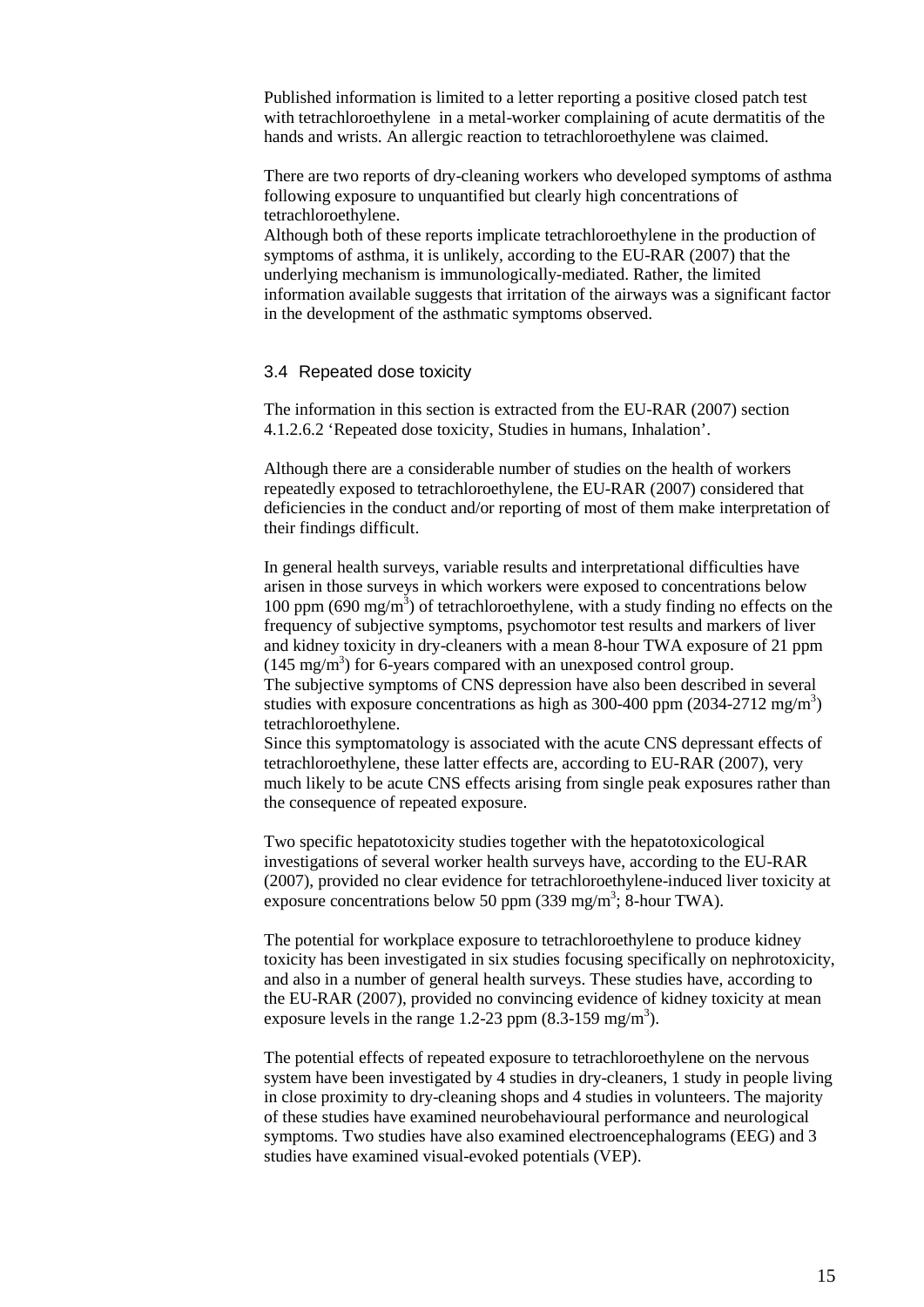Small decrements in performance were obtained in a proportion of the neurobehavioural tests carried out in dry-cleaners. In one study a higher frequency of neurological symptoms was also observed. However, due to a number of methodological shortcomings, including no or inappropriate control groups, lack of exposure-response relationships, inconsistency of results between tests and between studies and the small sample sizes, no toxicological significance can, according to EU-RAR (2007), be attributed to these findings. Overall, a clear association between a neurobehavioural/neurological deficit and repeated exposure to tetrachloroethylene at exposure levels up to 67 ppm  $(462 \text{ mg/m}^3)$  has, according to EU-RAR (2007), not been established.

Similarly, in the volunteer studies, small deficits in performance were obtained in a very small proportion of the neurobehavioural tests administered at exposure levels ranging from 50 ppm (339 mg/m<sup>3</sup>) up to 150 ppm (1035 mg/m<sup>3</sup>) for variable periods of time. One study also reported an increase in VEP peak latencies in volunteers exposed at 50 ppm (345 mg/m<sup>3</sup>) but not 10 ppm (69 mg/m<sup>3</sup>) for 4 hours/day on 4 consecutive days. However, due to a number of inconsistencies between the direction of the changes observed (decrements and improvements), between tests and between studies, and given that in some studies false positive results may have arisen as a result of multiple comparisons, the evidence in support of a neurobehavioural/neurological deficit caused by tetrachloroethylene exposure is, according to EU-RAR (2007), not convincing. Furthermore, it is important to consider that in these volunteer studies, the exposure schedule included a limited number of repeated single exposures rather than long-term repeated exposure sessions. Therefore, even if some of the findings were real, treatment-related effects, they would, according to EU-RAR (2007), be likely to be acute CNS effects arising from repeated single exposures rather than the consequence of longterm repeated exposure.

Overall, there is, according to EU-RAR (2007), no clear evidence for an effect of repeated exposure to tetrachloroethylene up to 150 ppm (1035 mg/m<sup>3</sup> 7.5 hours/day for 5 days) on neurobehavioural performance in these volunteer studies. Taking all of these points into consideration, the rapporteur (United Kingdom) proposes that the crucial issue in relation to the impact of tetrachloroethylene on the nervous system is the need to avoid acute CNS depressant effects and associated symptomatology.

There are very few studies that have specifically investigated the effects of tetrachloroethylene on colour discrimination.

A large-scale study in Japanese workers showed no effects of long-term exposure to tetrachloroethylene concentrations in the region of 12 to 13 ppm (83 to 90  $mg/m<sup>3</sup>$ ) relative to a control group. However, the test methodology used was relatively insensitive to changes in colour discrimination and hence the results do not provide reassurance for an absence of subtle effects.

A study in Italian dry-cleaners suggested a slight impairment of colour discrimination relative to controls, associated with relatively low exposures to tetrachloroethylene (mean 8 h TWA exposure ~6 ppm, ~41.4 mg/m<sup>3</sup>).

<span id="page-15-0"></span>Overall, there is, according to EU-RAR (2007), so little information on the effects of tetrachloroethylene on colour discrimination that no reliable conclusions can be drawn.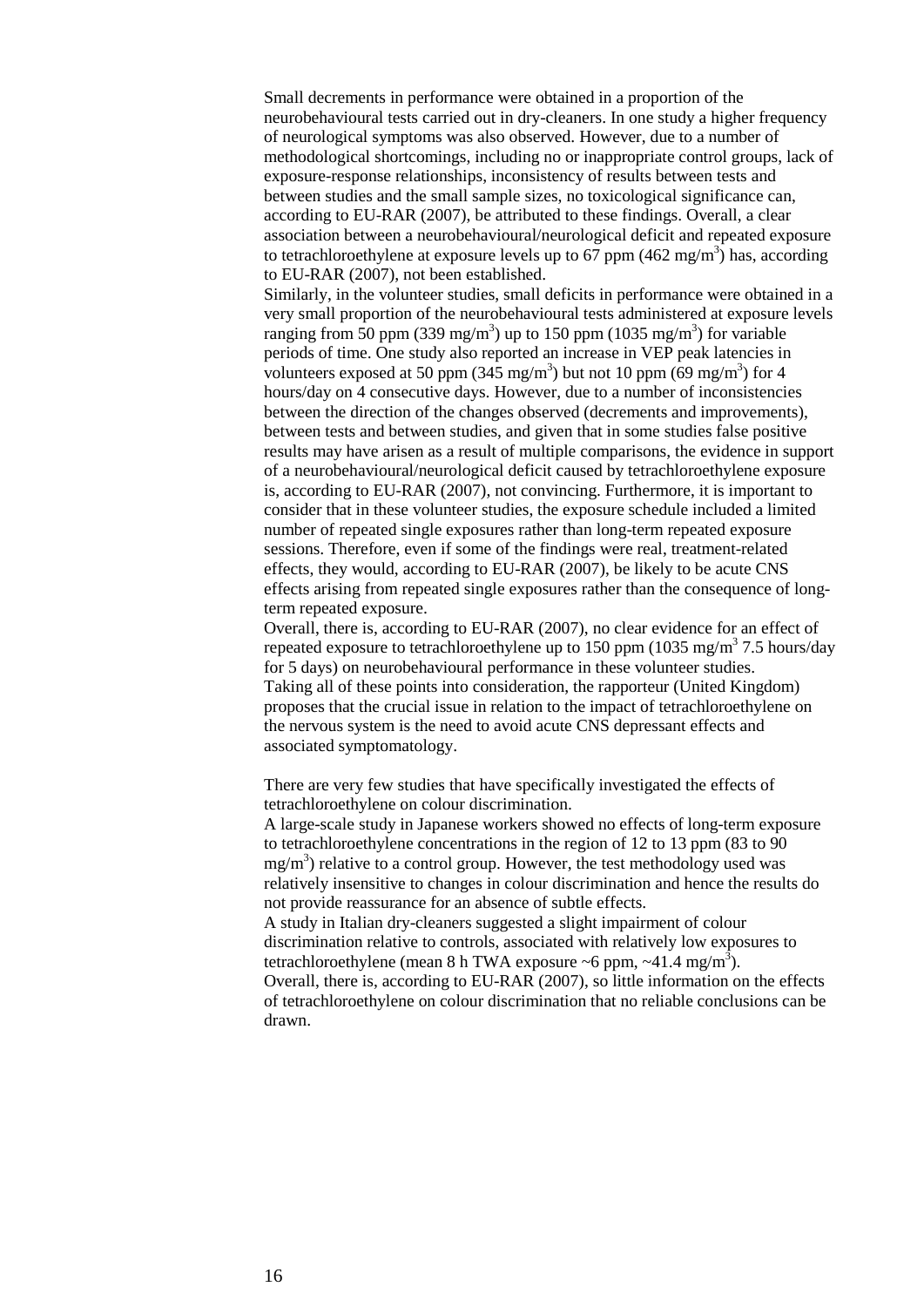#### 3.5 Toxicity to reproduction

The information in this section is extracted from the EU-RAR (2007) section 4.1.2.9.2 'Human reproduction'.

#### <span id="page-16-0"></span>**3.5.1 Fertility and general reproductive performance**

The effects of tetrachloroethylene on fertility and reproductive performance have not been well-investigated in humans; the two studies available relating to fertility and tetrachloroethylene were, according to the EU-RAR (2007), of insufficient power to allow firm conclusions to be drawn.

Other reports provide some information on menstrual disorders and on semen quality among dry-cleaners exposed to tetrachloroethylene. However, due to a number of limitations (size of the studies, lack of information on exposure, marginal significance of the effects reported), no firm conclusions can, according to the EU-RAR (2007), be drawn.

#### <span id="page-16-1"></span>**3.5.2 Developmental toxicity**

A recent UK retrospective cohort study of dry-cleaners has shown no significant difference in the risk of spontaneous abortion between laundry workers and drycleaners. Although in this study small, but statistically significant, increases were observed in the so-called dry-cleaning 'operators' compared with 'non-operators', it was impossible, according to the EU-RAR (2007), to conclude with any confidence that this increase was due to exposure to tetrachloroethylene. Although the study authors claim that exposure to tetrachloroethylene was higher for the operators compared to the non-operators, no actual data/measurements were provided to substantiate this claim. Moreover, no consideration was given to any different distribution between operators and non-operators of many important confounding factors such as bending down and heavy lifting.

Previous evidence for a positive association with tetrachloroethylene exposure derives mainly from two case-control studies, both of which involve small numbers and may be subject to various criticisms, including the fact that they failed to take into account known work-related risk factors for spontaneous abortion such as strenuous work, prolonged standing, bending down, shift-work and high work. Both studies have a number of limitations: for example, telephone interviewing, as used in the Windham study, often raises suspicions, and the study did not have any objective measure of exposure. The Kyyronen study was conducted in an industry where concern, due to the findings of earlier studies, might have been high resulting in a degree of reporting bias. The Windham study was conducted across a broad industrial base, involved some mixed exposures and included only one drycleaning worker.

Overall, the results of these studies in humans can, according to the EU-RAR (2007), not be taken as convincing evidence that exposure to tetrachloroethylene results in an increased risk of developmental toxicity including spontaneous abortion, but they raise a concern among some experts.

The available developmental toxicity data in humans were discussed by the Commission Group of Specialised Experts in the fields of Carcinogenicity, Mutagenicity and Reprotoxicity in September 2000. No clear agreement on the interpretation of these data was reached. Some epidemiologists and several other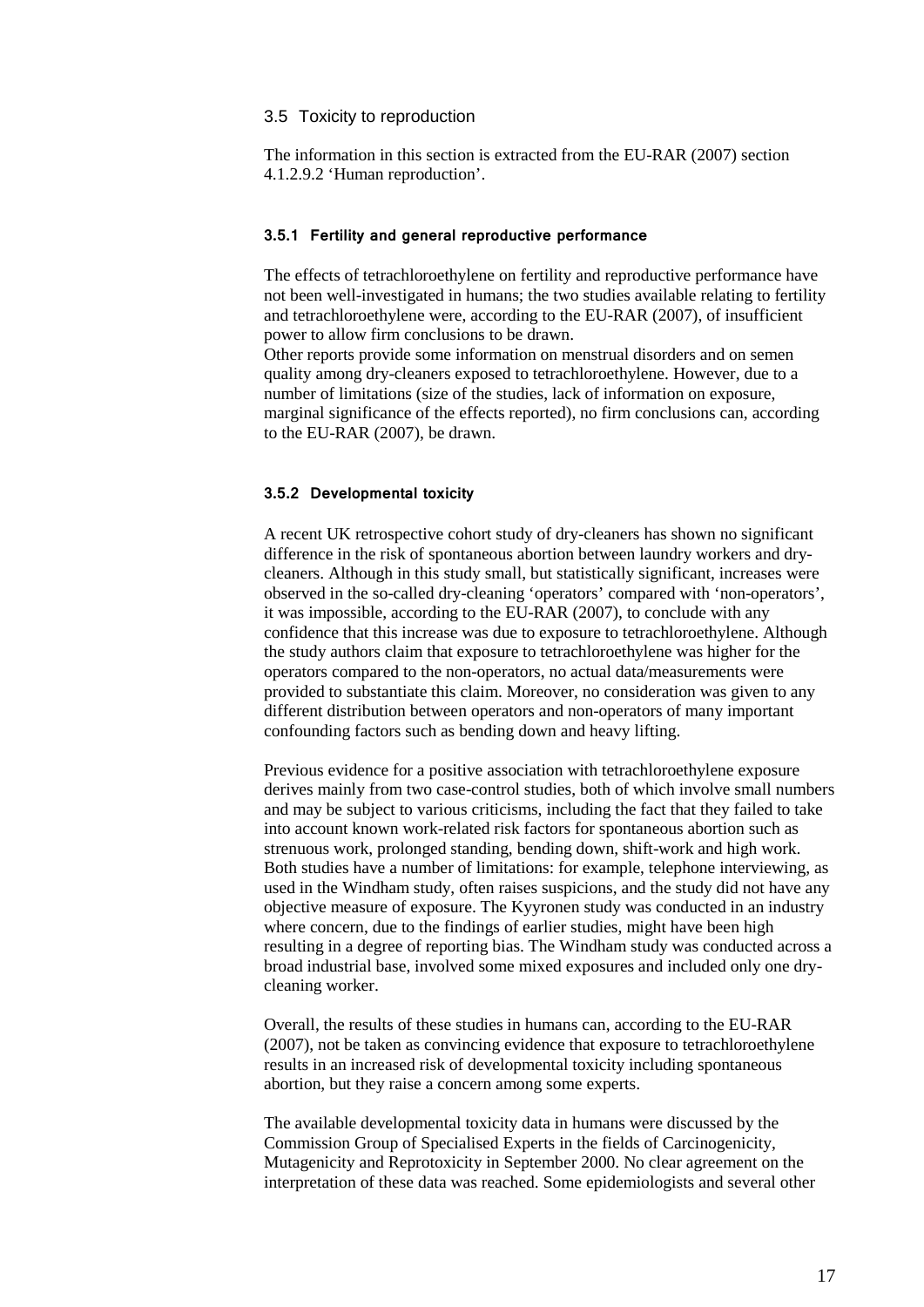experts stressed the consistency of the observations at high tetrachloroethylene exposure between the Kyyronen and Doyle studies (using different methodologies), as convincing evidence for an increased risk of spontaneous abortions. While for some individual Experts these data led to an unambiguous Category 1, the majority of the Specialised Experts did not regard the data quite sufficient for this Category and favoured classification of tetrachloroethylene in category 2 for effects upon development. Other Experts indicated that the Kyyronen and Doyle studies, both with borderline results, could not be considered as sufficient evidence for an increased risk of spontaneous abortions in humans. For these Experts the overall interpretation of the human evidence was inconclusive. Assertive corroboration or at least non-contradiction by animal toxicology, respectively the type and strength of the animal evidence, was important in reaching the final conclusion.

#### <span id="page-17-0"></span>3.6 Mutagenic and genotoxic effects

The information in this section is extracted from the EU-RAR (2007) section 4.1.2.7.3 'Human genotoxicity'.

A study has been conducted in Japan involving cytogenetic investigations of phytohaemagglutinin-stimulated peripheral lymphocytes from 10 (7 male and 3 female) workers. No exposure-related effects were observed in the frequency of chromosomal aberrations or sister chromatid exchanges in the lymphocyte cultures, compared with those from an ill-defined group of 11 unexposed controls. Similarly, negative results for sister chromatid exchanges in phytohaemagglutininstimulated lymphocytes were obtained in a study of 27 Japanese dry-cleaning workers. Overall, however, no firm conclusions can, according to the EU-RAR (2007), be made, due to limitations regarding the small numbers of subjects, lack of normal reference data and/or poor matching of the controls.

A recent study has investigated the effect of tetrachloroethylene on oxidative DNA damage in female dry cleaners. Tetrachloroethylene levels in blood were two orders of magnitude higher in dry cleaners compared to launderers. A significant correlation was noted between airborne concentrations of tetrachloroethylene compared to laundry workers. In contrast, urinary levels of 8-epi-PGF or 8-OHdG did not differ between launderers and dry cleaners. While the leukocyte 8-OHdG assessment suggests that tetrachloroethylene exposure resulted in reduced damage from oxidative stress or increased repair of oxidative DNA damage, the other measures of oxidative stress do not support this conclusion. The assessment of urinary 8-epi-PGF is consistent with the conclusion that there is no association between tetrachloroethylene exposure in the study population and oxidative stress. If increased repair was responsible for decreased leukocyte 8-OHdG, a corresponding increase in urinary 8-OHdG would have been expected. This, however, was not the case.

#### <span id="page-17-1"></span>3.7 Carcinogenic effects

The information in this section is extracted from the EU-RAR (2007) section 4.1.2.8.2 'Human carcinogenicity'.

Several large-scale studies of cancer mortality and cancer incidence among workers exposed to tetrachloroethylene in dry-cleaning and laundering have been reported.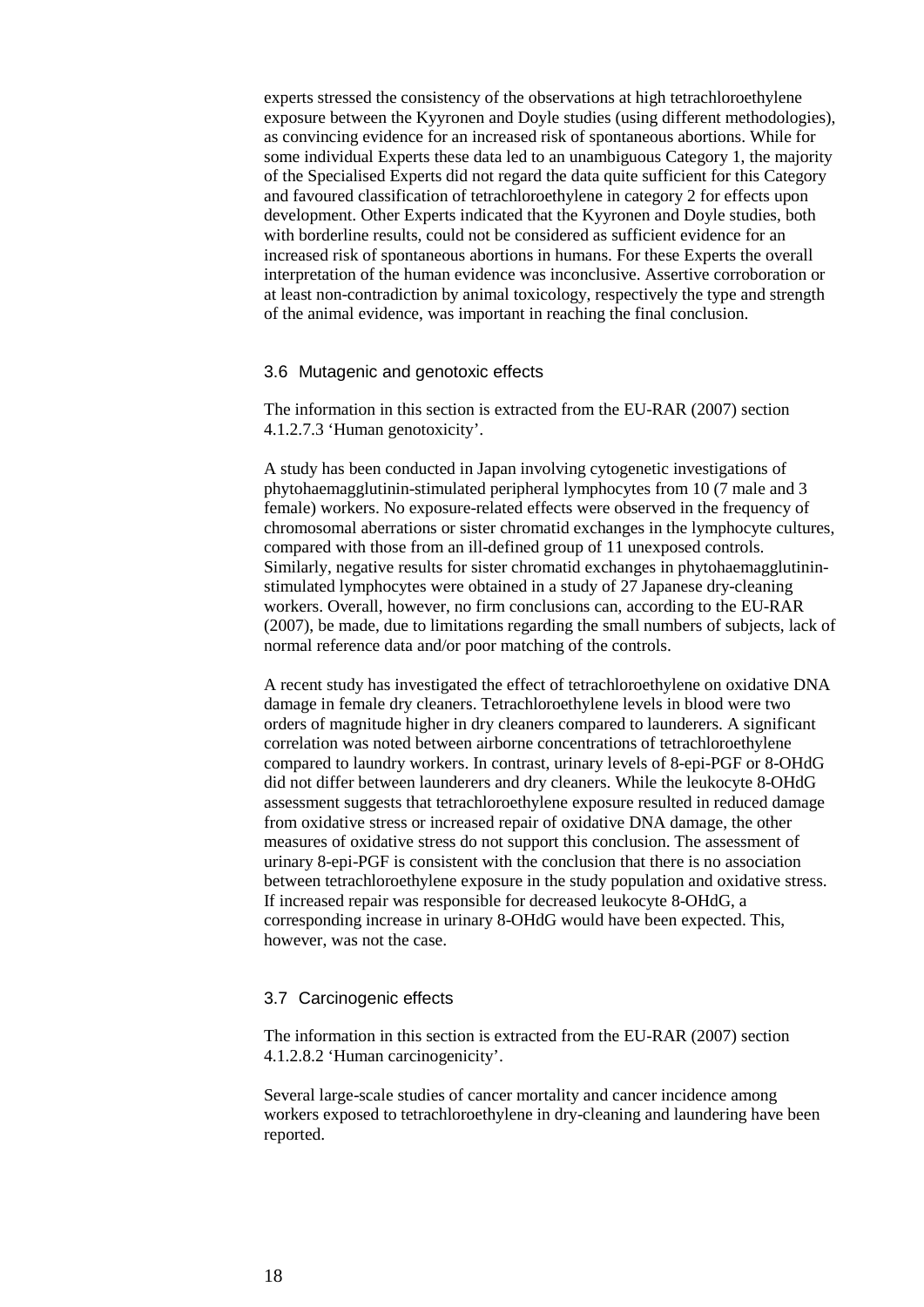The occupational mortality studies have generally been, according to the EU-RAR (2007), limited by the lack of clear information on the levels of exposure to tetrachloroethylene, and by possible confounding due to exposure to other solvents among the subjects studied. In this regard, the widespread use of tetrachloroethylene in the dry cleaning industry did not begin until the 1960s, and assuming a latency for tumour development of 15-20 years, the cancer deaths observed in some of the studies for periods up to 1980-82, if occupationally related, would be attributable to exposure conditions prior to the widespread use of tetrachloroethylene.

In those studies where cancer mortality could be distinguished among workers employed in establishments using tetrachloroethylene only, no increases in the risks for liver and renal cancers were observed.

In this sub-cohort of tetrachloroethylene-exposed dry-cleaners, elevated mortality was seen only in relation to cancer of the oesophagus, buccal cavity and pharynx, and tongue. The anatomical location of these tumours suggests, according to the EU-RAR (2007), a role for a locally acting carcinogen, which is not supported by the available genotoxicity and animal carcinogenicity database. Latency considerations for this study also argue, according to the EU-RAR (2007), against a possible role for tetrachloroethylene.

In cancer incidence studies, no increases in risks from exposure to tetrachloroethylene for any specific type of cancer, including risks for liver and renal cancers, have, according to the EU-RAR (2007), been observed.

According to the EU-RAR (2007), a recent critical review of the epidemiological literature on occupational exposure to tetrachloroethylene and cancer has considered that the current evidence does not support a conclusion that occupational exposure to tetrachloroethylene is a risk factor for cancer of any specific site, although a firm conclusion cannot be drawn based on the available data.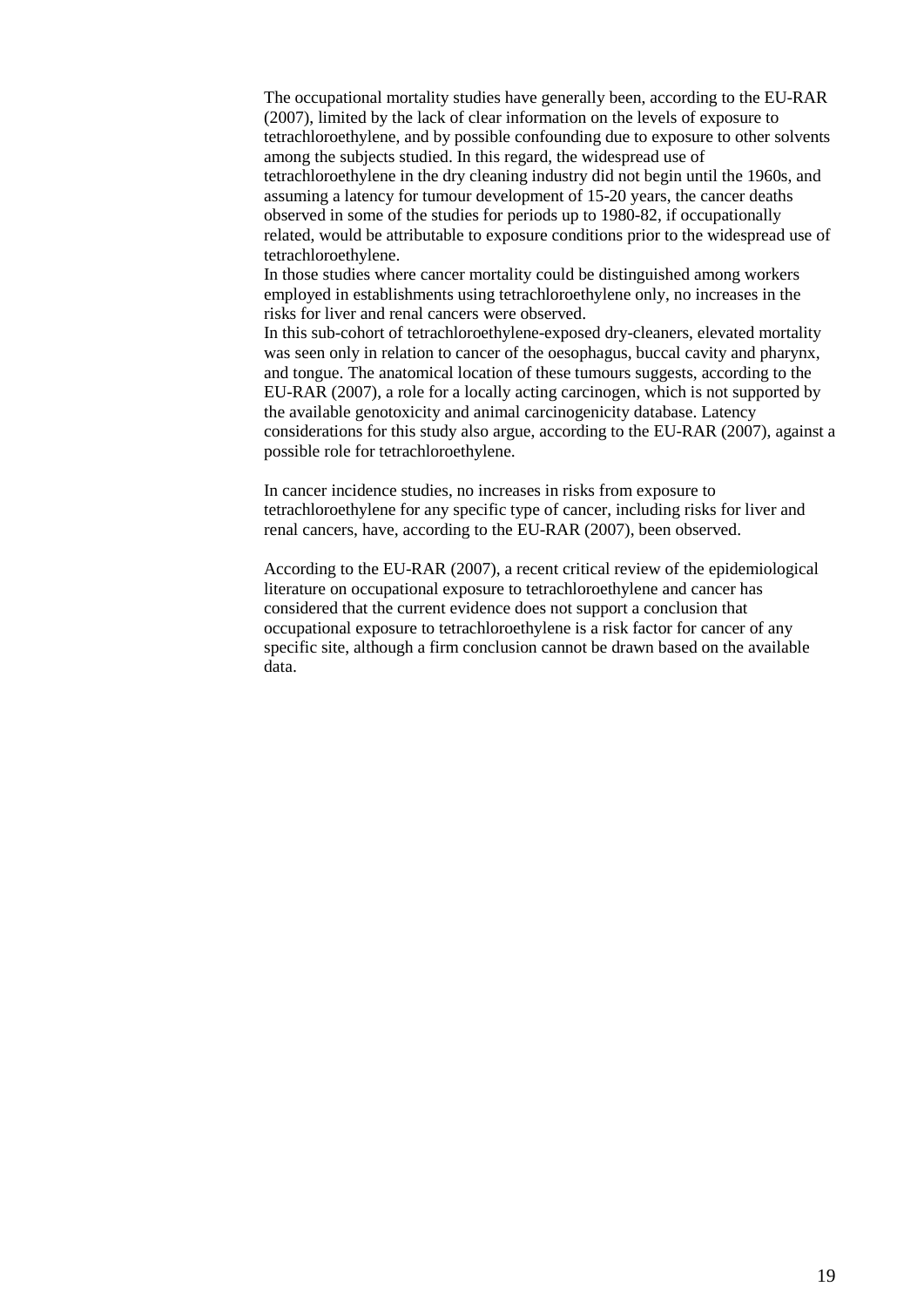## <span id="page-19-0"></span>4 Animal toxicity

### <span id="page-19-1"></span>4.1 Single dose toxicity

The information in this section is extracted from the EU-RAR (2007) section 4.1.2.2.3 'Summary of acute toxicity'.

In animals, as in humans, the main signs of acute inhalation toxicity are indicative of CNS depression. Acute lethality is low, with  $LC_{50}$  values for rat and mouse mostly being greater than 3000 ppm (20 mg/l).

#### <span id="page-19-2"></span>4.2 Irritation

The information in this section is predominantly extracted from the EU-RAR (2007) section 4.1.2.3.1 'Irritation, Studies in animals' and section 4.1.2.3.3 'Summary of irritation'.

There is evidence from a good-quality animal study that tetrachloroethylene is a pronounced skin irritant, but not corrosive.

In a rabbit eye irritation study instillation of liquid tetrachloroethylene produced only minimal effects.

A study of the respiratory irritant potential of tetrachloroethylene in male rats indicates that exposures of about 10000 ppm (69000 mg/m<sup>3</sup>) for 25 minutes did not cause respiratory irritation.

#### <span id="page-19-3"></span>4.3 Sensitisation

The information in this section is predominantly extracted from the EU-RAR (2007) section 4.1.2.5.1 'Sensitisation, Studies in animals'.

Information is limited to the findings of a split adjuvant-type assay conducted in 9 test guinea pigs; no skin sensitisation was apparently observed in any of the test animals, but the specific conditions (e.g. induction and challenge concentrations) and results are so briefly reported that it is impossible to properly assess the stringency of the test as an evaluation of the skin sensitising potential of tetrachloroethylene. Clearly, the test does not comply with modern regulatory requirements, and no firm conclusions can, according to the EU-RAR (2007) be reached.

No information is available on respiratory tract sensitisation.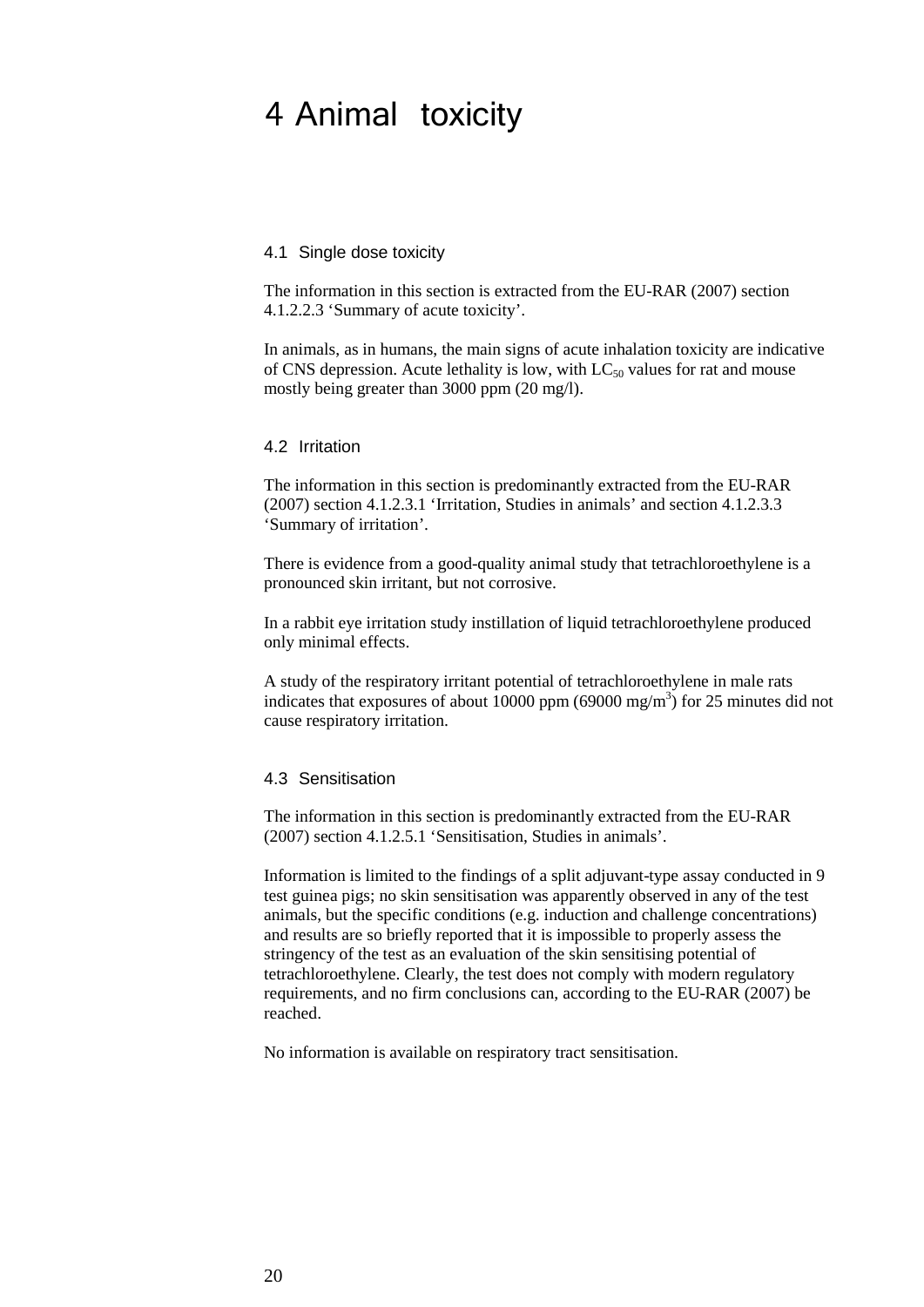#### <span id="page-20-0"></span>4.4

Repeated dose toxicity

The information in this section is extracted from the EU-RAR (2007) section 4.1.2.6.1 'Repeated dose toxicity, Studies in animals, Inhalation'.

#### <span id="page-20-1"></span>**4.4.1 Studies in rats**

There is a substantial amount of information available from repeated inhalation toxicity studies in rats.

Mortality, CNS depression, body weight effects and lung congestion occur at very high exposure concentrations (1600-2500 ppm; 11040-17250 mg/m<sup>3</sup>). At lower exposure concentrations, the data indicate that the kidney is the main target organ of toxicity.

An increased incidence of tubular cell karyomegaly and cytomegaly was observed in both sexes (with a higher incidence in males compared to females) of F344 rats exposed to  $\geq$  200 ppm (1380 mg/m<sup>3</sup>) in a 2-year cancer bioassay. It has been postulated that a plausible mechanism for this kidney toxicity in rats is via a genotoxic/cytotoxic metabolite formed in the kidney via the glutathione conjugation/β-lyase pathway. The toxicokinetic data show that this pathway is more active in male F344 rats (for which the incidence of karyomegaly/ cytomegaly was higher) compared to female F344 rats (for which the incidence of karyomegaly/cytomegaly was lower) and is approximately 40-fold less active in humans compared to F344 rats.

Based on this effect, an inhalation LOAEC of 200 ppm  $(1380 \text{ mg/m}^3)$  can, according to the EU-RAR (2007), be set for kidney toxicity in the rat, although humans are considered to be approximately 40-fold less sensitive to this effect than rats.

Renal tubule hyaline droplet formation was also seen in male F344 rats but only at the very high exposure concentration of 1000 ppm (6900 mg/m<sup>3</sup>) for 10 days and not at 800 ppm (5520 mg/m<sup>3</sup>) for 28 days, indicating, according to the EU-RAR (2007), that this phenomenon, which is male rat-specific and hence, not relevant to humans, only occurs at very high levels of exposure which were administered for relatively short periods of time.

In addition, a slightly increased incidence of minimal chronic progressive glomerulonephropathy and of nuclear pleomorphism within the proximal tubule was reported at the relatively high exposure concentration of 1000 ppm (6900  $mg/m<sup>3</sup>$ ) in the parental generation of a 2-generation study.

In relation to the liver, hepatic congestion was seen at  $\geq 200$  ppm (1380 mg/m<sup>3</sup>) in a 13-week study. Also, hepatic centrilobular hypertrophy was seen at 400 ppm  $(2760 \text{ mg/m}^3)$  in both sexes and at 200 ppm  $(1380 \text{ mg/m}^3)$  in males only in a 28day study, and slight centrilobular eosinophilia was seen at 800 ppm (5520 mg/m<sup>3</sup>) but not at 400 ppm  $(2760 \text{ mg/m}^3)$  in another 28-day study.

The reliability of these findings is, according to the EU-RAR (2007), rather doubtful as no liver lesions were seen in a 2-year cancer bioassay at exposure concentrations up to 400 ppm  $(2760 \text{ mg/m}^3)$  and in a 2-generation study at exposure concentrations up to 1000 ppm (6900 mg/m<sup>3</sup>) for 14-17 weeks.

Alterations of the visual evoked potentials were observed in a good-quality study at 800 ppm (5520 mg/m<sup>3</sup>) for 13 weeks, but no other neurotoxic effects were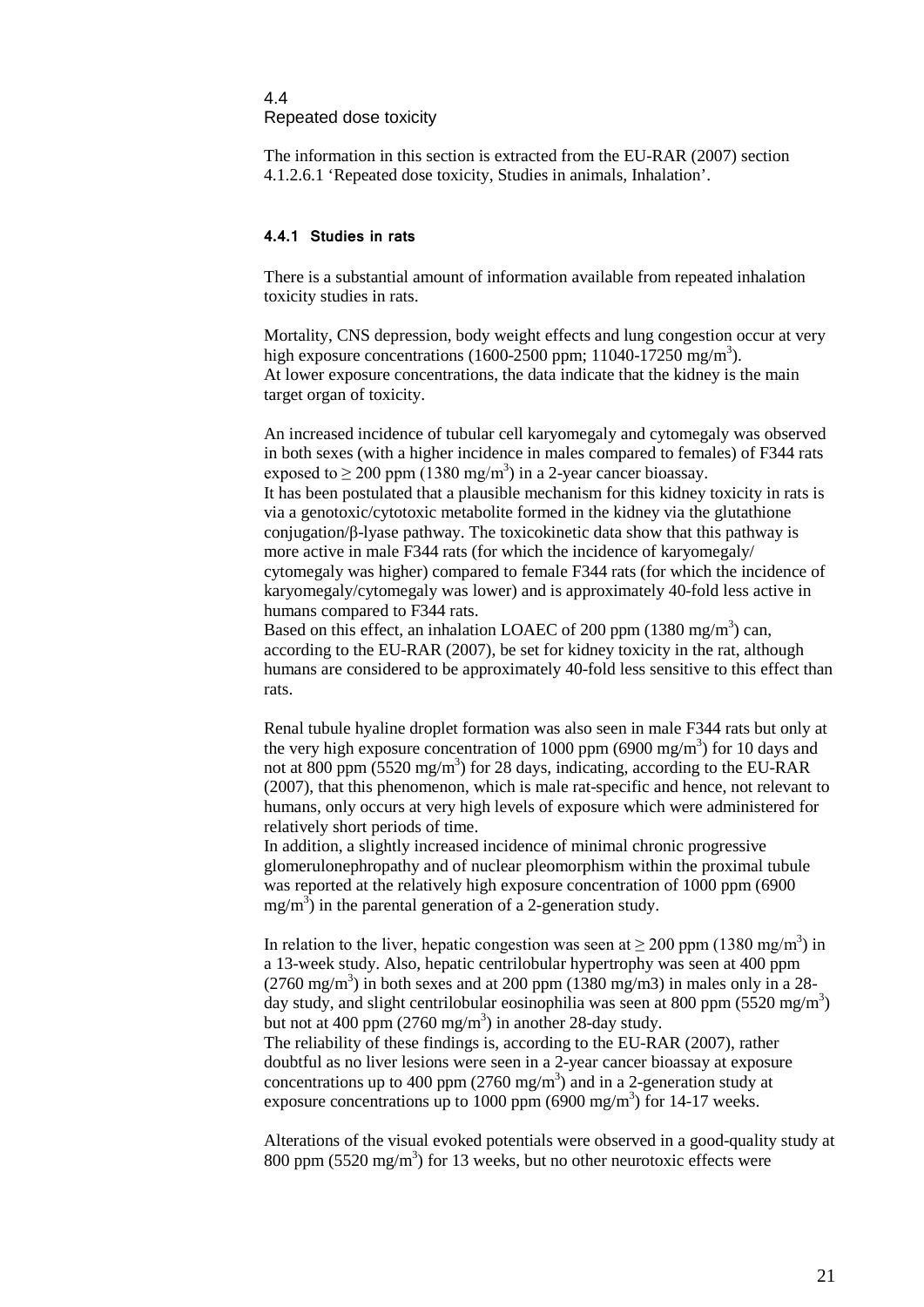observed in the same study at exposure concentrations of up to 200 ppm (1380  $mg/m<sup>3</sup>$ ).

A number of other studies have reported small changes in the fatty-acid composition of the cerebral cortex, in brain amino acids content, in neurotransmitter levels and in some glial and neuronal cell marker proteins. It is noted that, in the absence of normal reference ranges, the toxicological significance of these small changes in these non-standard parameters cannot be determined. However, as these changes were small, were not accompanied by any histopathology, behavioural or functional impairment or related electrophysiological changes, and did not show any consistent pattern across different studies, it is, according to the EU-RAR (2007), reasonable to conclude that they are of no toxicological significance.

#### <span id="page-21-0"></span>**4.4.2 Studies in mice**

As with rats, mortality, CNS depression and body weight effects occur only at very high exposure concentrations (1600-1750 ppm; 11040-12075 mg/m<sup>3</sup>). At lower exposure concentrations, the data indicate that the liver, kidneys and lungs are the main target organs of toxicity.

In relation to the liver, fatty vacuolation was seen at 875 and 1750 ppm (6038 and  $12075$  mg/m<sup>3</sup>) in a 2-week study. Also, leucocyte infiltration, centrilobular necrosis and bile stasis were observed at  $\geq 400$  ppm (2760 mg/m<sup>3</sup>), but not at 200 ppm  $(1380 \text{ mg/m}^3)$  in a 13-week study, and fatty degeneration was seen at 200 ppm  $(1380 \text{ mg/m}^3)$  for 1 week up to 8-week exposure. In the 2-year cancer bioassay degeneration, necrosis, vacuolation, inflammatory infiltration and regenerative foci were reported at  $\geq 100$  ppm (690 mg/m<sup>3</sup>). Mechanistic studies have, according to the EU-RAR (2007), shown evidence of peroxisomal proliferation at exposure levels of 200 and 400 ppm (1380 and 2760 mg/m<sup>3</sup>) for up to 28 days and formation of trichloroacylated protein adducts following single or repeated (up to 6 weeks) exposure to 120 ppm (828 mg/m<sup>3</sup>). Based on these toxicokinetic studies, it is, according to the EU-RAR (2007), considered that the underlying mechanism leading to liver toxicity in mice involves peroxisomal proliferation, an effect to which humans are not responsive. The oxidative metabolic pathway to trichloroacetic acid, an established peroxisomal proliferator in rodents, is particularly active in mouse liver.

In view of this mechanism, the liver toxicity observed in mice is, according to the EU-RAR (2007), considered to be of no relevance to human health.

In relation to the kidney, an increased incidence of tubular cell karyomegaly was seen at  $\geq$  200 ppm (1380 mg/m<sup>3</sup>) but not at 100 ppm (690 mg/m<sup>3</sup>) in a 13-week study. An increased incidence of tubular cell karyomegaly, nephrosis and casts was also reported at  $\geq 100$  ppm (690 mg/m<sup>3</sup>) in the 2-year cancer bioassay. No hyaline droplet formation was reported.

As with rats, a plausible mechanism for this kidney toxicity in mice is, according to the EU-RAR (2007), via the reactive metabolite formed in the kidney via the glutathione conjugation/β-lyase pathway, which is approximately 1 order of magnitude less active in mice compared to rats. However, given that the kidney toxicity observed in mice occurs at approximately the same dose (100 ppm  $\approx$  345 mg/kg bw/day) at which nephrotoxicity is seen in rats (200 ppm  $\approx 331$  mg/kg bw/day), it is, according to the EU-RAR (2007), considered that the underlying mechanism leading to renal toxicity in mice is unlikely to be via the reactive metabolite of the glutathione conjugation/β-lyase pathway. This also, according to the EU-RAR (2007), casts doubts on the glutathione conjugation/β-lyase pathway metabolite being the toxic product responsible for the renal damage seen in rats.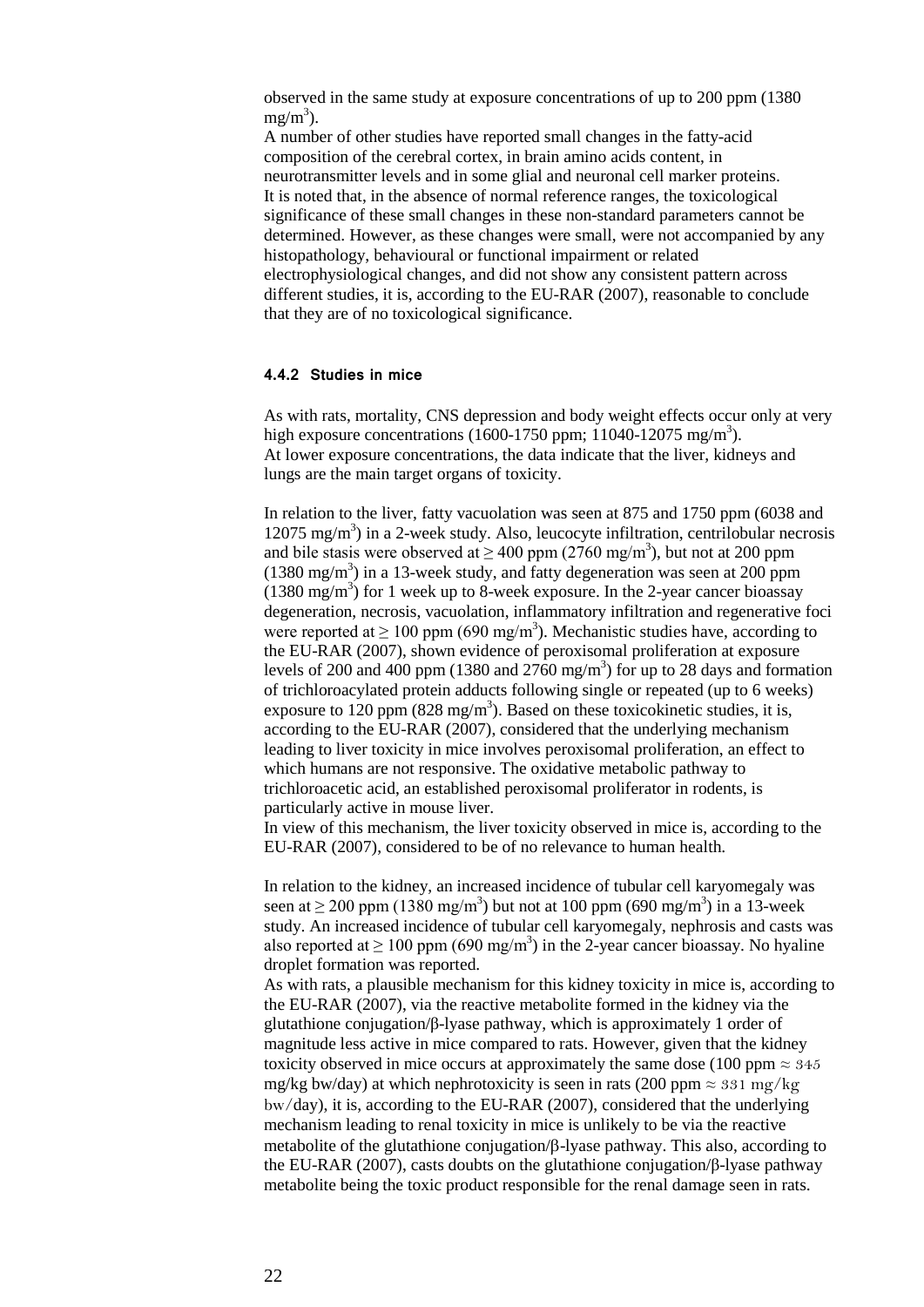Based on the available studies, an inhalation LOAEC of 100 ppm (690 mg/m<sup>3</sup>) is, according to the EU-RAR (2007), set for kidney toxicity in mice.

In relation to the lung, congestion was seen in the 2-year cancer bioassay in B6C3F1 mice at  $\geq 100$  ppm (690 mg/m<sup>3</sup>), which is, according to the EU-RAR (2007), also the LOAEC for this effect in the lungs.

No specific neurotoxicity investigations were conducted in mice.

#### <span id="page-22-0"></span>4.5 Toxicity to reproduction

The information in this section is extracted from the EU-RAR (2007) section 4.1.2.9.1 'Toxicity to reproduction, Studies in animals'.

#### <span id="page-22-1"></span>**4.5.1 Fertility and general reproductive performance**

The effects of tetrachloroethylene on fertility and general reproductive performance have been thoroughly investigated in a well-conducted two-generation study in rats exposed to 0, 100, 300 and 1000 ppm  $(0, 690, 2070)$  and  $6900 \text{ mg/m}^3$ . Observed effects on reproduction (reductions in litter size and pup survival at 1000 ppm, and pup body weight at 1000 and 300 ppm) are, according to the EU-RAR (2007), considered likely to be the non-specific consequences of maternal toxicity. No adverse effects on fertility or mating parameters were, according to the EU-RAR (2007), apparent, even at 1000 ppm.

Supporting evidence is also available from several more limited investigations.

There is no evidence, according to the EU-RAR (2007), that tetrachloroethylene possesses hazardous properties with respect to fertility and mating performance.

### <span id="page-22-2"></span>**4.5.2 Developmental toxicity**

Several studies designed specifically to investigate the developmental toxicity of tetrachloroethylene by the inhalation route have been conducted in rats, mice and rabbits at concentrations ranging from 65 to 1000 ppm. Individually, each of these studies has, according to the EU-RAR (2007), weaknesses, notably the use of a single exposure level. Additional information on developmental toxicity is provided by a modern standard inhalation developmental toxicity study in the rat, using concentrations of 65, 250 and 600 ppm (509, 1695 and 4068 mg/m<sup>3</sup>) and by a modern inhalation 2-generation study also in rats, using concentrations of 100, 300 and 1000 ppm (described above). Collectively, these studies provide, according to the EU-RAR (2007), a basis of an assessment of the developmental toxicity of tetrachloroethylene that is sufficient for risk assessment purposes.

There was, according to the EU-RAR (2007), no evidence that inhalation exposure to tetrachloroethylene can cause foetal malformations. At 100 ppm no developmental toxicity was reported in the rat 2-generation study in the offspring (F1 and F2a) exposed *in utero*, providing, according to the EU-RAR (2007), a reliable estimate of the NOAEC for developmental toxicity. However, at exposure levels above 100 ppm the toxicity profile is, according to the EU-RAR (2007), unclear with respect to development because of inconsistencies in the results of studies and limitations in the design of the majority of them.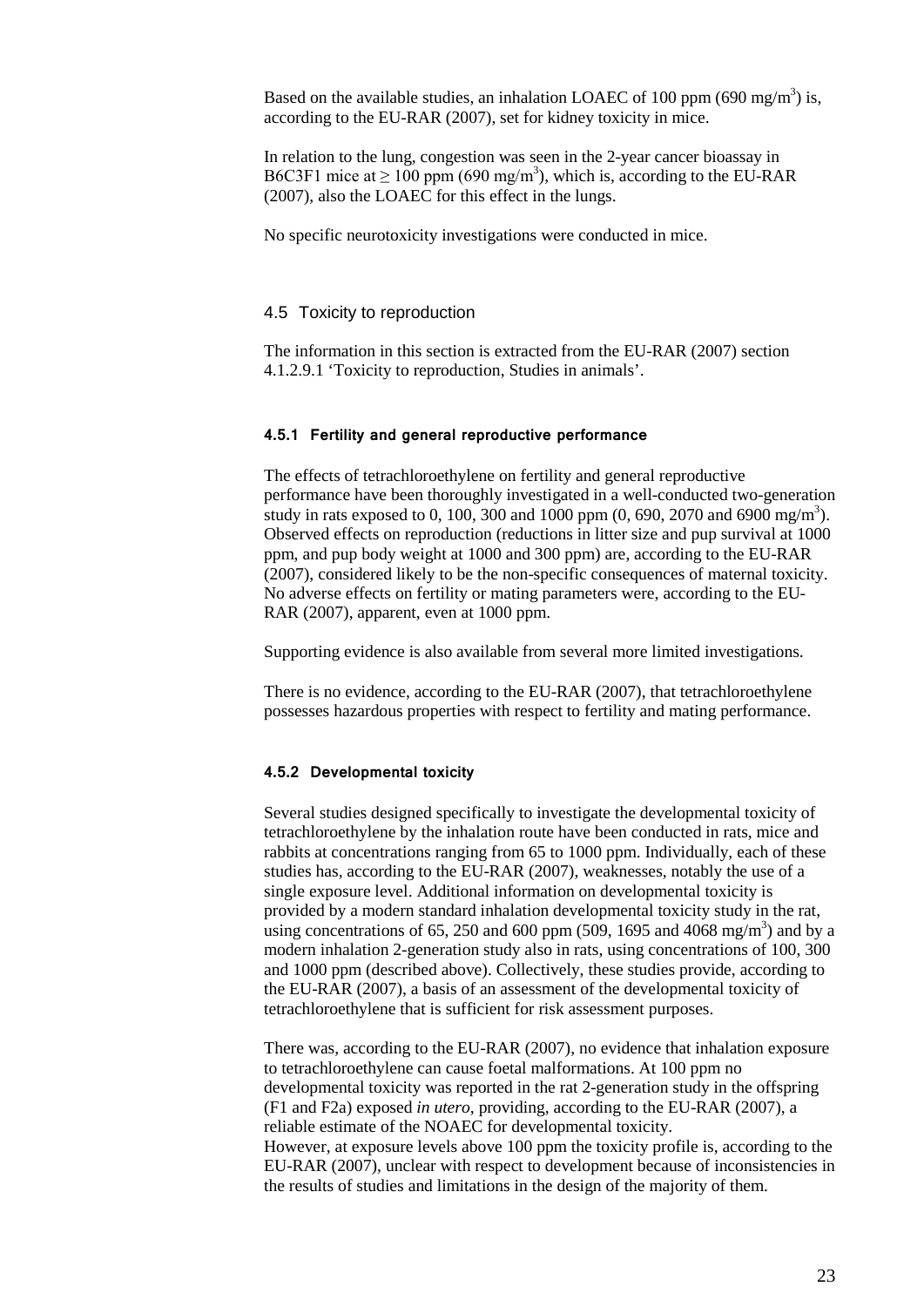At 250 ppm, one study reported slight developmental retardation in the absence of any maternal toxicity in the rat.

In a further study, at 300 ppm a marginal increase in the numbers of resorptions associated with slight maternal toxicity in rats and a slight developmental retardation in the absence of convincing evidence of maternal toxicity in mice were observed.

In contrast, there was no evidence of developmental toxicity in the presence of maternal toxicity at about 500 ppm in rats or rabbits or at 900 ppm in rats in other studies. At 1000 ppm, slight developmental retardation was seen in the absence of reported evidence of maternal toxicity in one study and reduced litter size, pup weights and survival was seen in association with significant maternal toxicity in the 2-generation study.

To conclude, an inhalation NOAEC of 100 ppm for developmental toxicity can, according to the EU-RAR (2007), be identified. At higher exposure levels there is some limited evidence that tetrachloroethylene can cause developmental toxicity, manifested as developmental delays and post-implantation loss of the conceptus. It is, according to the EU-RAR (2007), possible that the developmental effects may be a secondary non-specific consequence of maternal toxicity, but because of the weaknesses in the available data no firm conclusion regarding the role of maternal toxicity can be drawn.

#### <span id="page-23-0"></span>4.6 Mutagenic and genotoxic effects

#### <span id="page-23-1"></span>**4.6.1** In vitro **studies**

The information in this section is extracted from the EU-RAR (2007) section 4.1.2.7.1 'Mutagenicity, In vitro studies'.

In extensive testing there is, according to the EU-RAR (2007), convincing evidence that tetrachloroethylene of high purity is not mutagenic in bacteria. In relation to its metabolites, evidence from Ames tests has shown that trichloroacetyl chloride, trichloroacetic acid, trichloroethanol and oxalic acid are not mutagenic in bacteria. However, metabolites of tetrachloroethylene associated to both the cytochrom P450 oxidation pathway (tetrachloroethylene oxide) as well as to the gluthathion-S-transferase conjugation pathway (S-1,2,2-trichlorovinylglutathione, S-1,2,2-trichlorovinylcystein and N-acetyl-S-1,2,2-trichlorovinylcysteine) have been identified as genotoxic in bacterial test systems.

Investigations with yeast systems have not been thorough, and although all findings have been negative, no firm conclusion can, according to the EU-RAR (2007), be reached.

The single test available for mammalian cell gene mutation (a mouse lymphoma assay) was, according to the EU-RAR (2007), convincingly negative.

The positive result obtained in the novel *in vitro* mouse micronucleus test is, according to the EU-RAR (2007), unreliable as the test method and the cell system employed appear to be oversensitive and unspecific. It should be noted, however, that there are some Member States who are of the opinion that these results are valid, especially because they have been generated in a study of high quality performed in a very reputable laboratory.

The available assays examining chromosomal aberrations and sister chromatid exchange were negative, but the test protocols were, according to the EU-RAR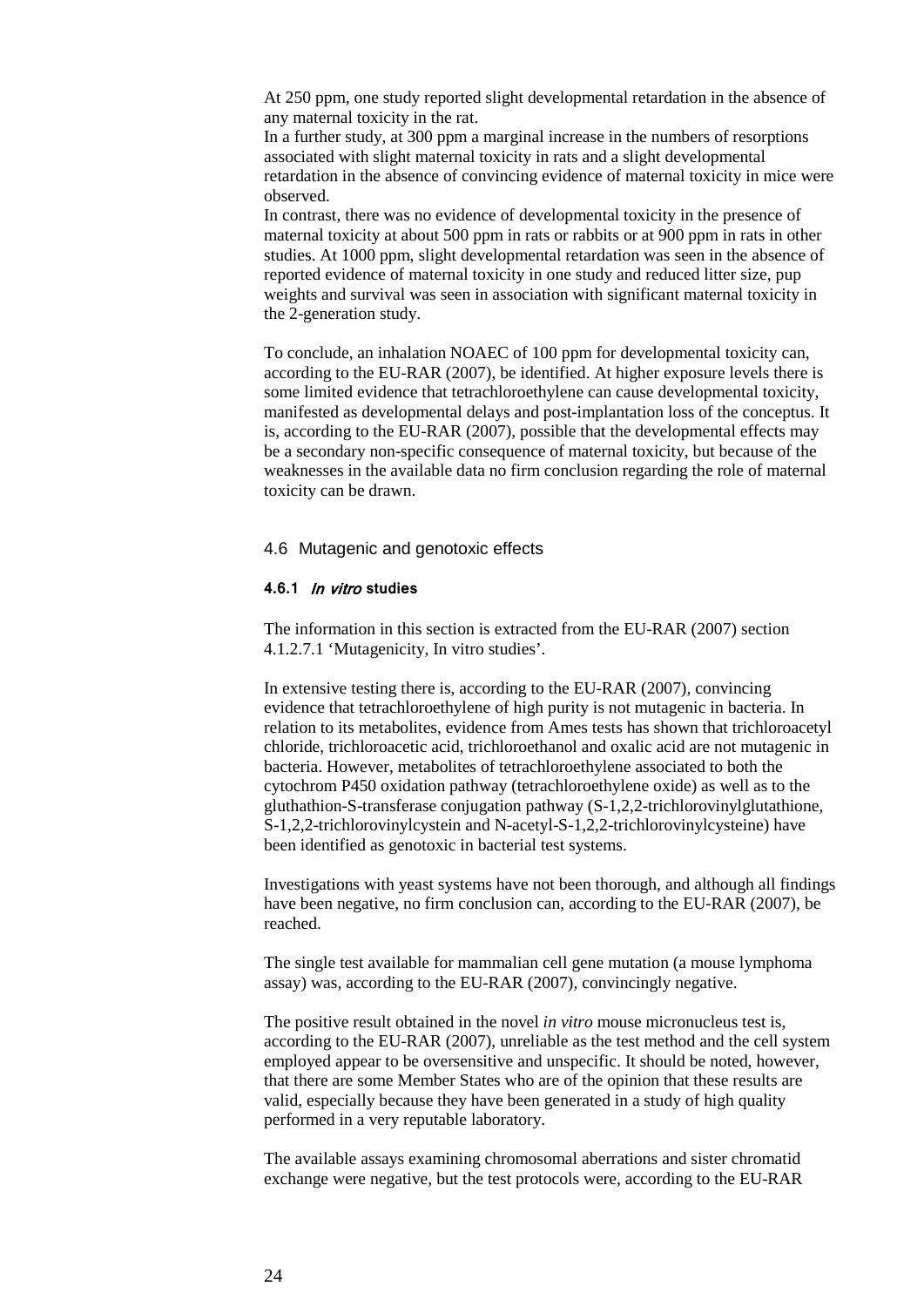(2007), not sufficiently stringent to provide complete reassurance regarding these endpoints.

There is, according to the EU-RAR (2007), no evidence that tetrachloroethylene of high purity can induce UDS, although complete confidence in the negative findings of several studies is not possible, due to their poor conduct and/or reporting.

Overall, there is, according to the EU-RAR (2007), evidence from a number of studies to suggest that in *in vitro* test systems tetrachloroethylene does not cause gene mutations in bacterial and mammalian cells or have clastogenic activity, but the quality of some of the available studies is unsatisfactory. A positive result for clastogenicity and aneugenicity was obtained in a novel *in vitro* micronucleus test, but this is considered to be unreliable as the test method and the cell system employed appear to be oversensitive and unspecific. Metabolites associated to both the cytochrom P450 oxidation pathway (tetrachloroethylene oxide) as well as to the gluthathion-S-transferase conjugation pathway (S-1,2,2-trichlorovinylglutathione, S-1,2,2-trichlorovinylcystein and N-acetyl-S-1,2,2-trichlorovinylcysteine) have been identified as genotoxic in bacterial test systems.

### <span id="page-24-0"></span>**4.6.2** In vivo **studies**

The information in this section is extracted from the EU-RAR (2007) section 4.1.2.7.1 'Mutagenicity, In vivo studies' unless otherwise stated.

Tetrachloroethylene has been tested in three bone marrow cytogenetics (one by i.p. and two by inhalation), one i.p. liver and erythrocyte micronucleus, one oral kidney UDS, two liver and kidney SSB (one by i.p. and one by gavage) and one inhalation dominant lethal assay. Although there are, according to the EU-RAR (2007), deficiencies in the conduct and/or reporting of all of these studies, generally the pattern of results is negative.

Tetrachloroethylene of high purity gave a negative response in the bone marrow cytogenetics studies, in the i.p. erythrocyte micronucleus assay, in the oral kidney UDS test, in the gavage kidney SSB study and in the dominant lethal assay. Although in the majority of these studies exposure was up to doses causing systemic toxicity (or presumed to cause systemic toxicity), cytotoxicity was not observed, which demonstrates, according to the EU-RAR (2007), that sufficient exposure of target cells did not occur.

A positive result was observed in the i.p. liver micronucleus test; however, this was, according to the EU-RAR (2007), likely to be an unspecific effect (due to cytotoxicity) from direct exposure to tetrachloroethylene under unphysiological conditions (hepatectomy). This interpretation of the study is shared by 7 other Member States.

There is however a significant number (9) of Member States who are of the opinion that the two negative experiments (the one in erythrocytes and the one in the liver exposed to tetrachloroethylene before partial hepatectomy) are inadequate and should not contribute to the weight of evidence. These Member States are also of the opinion that the positive result obtained in the liver exposed to tetrachloroethylene after partial hepatectomy raises concern for a possible mutagenic potential of tetrachloroethylene *in vivo*. A positive result (only at 1 hour but not at 23 hours after dosing) was also seen in the i.p. liver and kidney SSB study; however, again, this was, according to the EU-RAR (2007), likely to be the consequence of direct exposure to tetrachloroethylene in the i.p. cavity.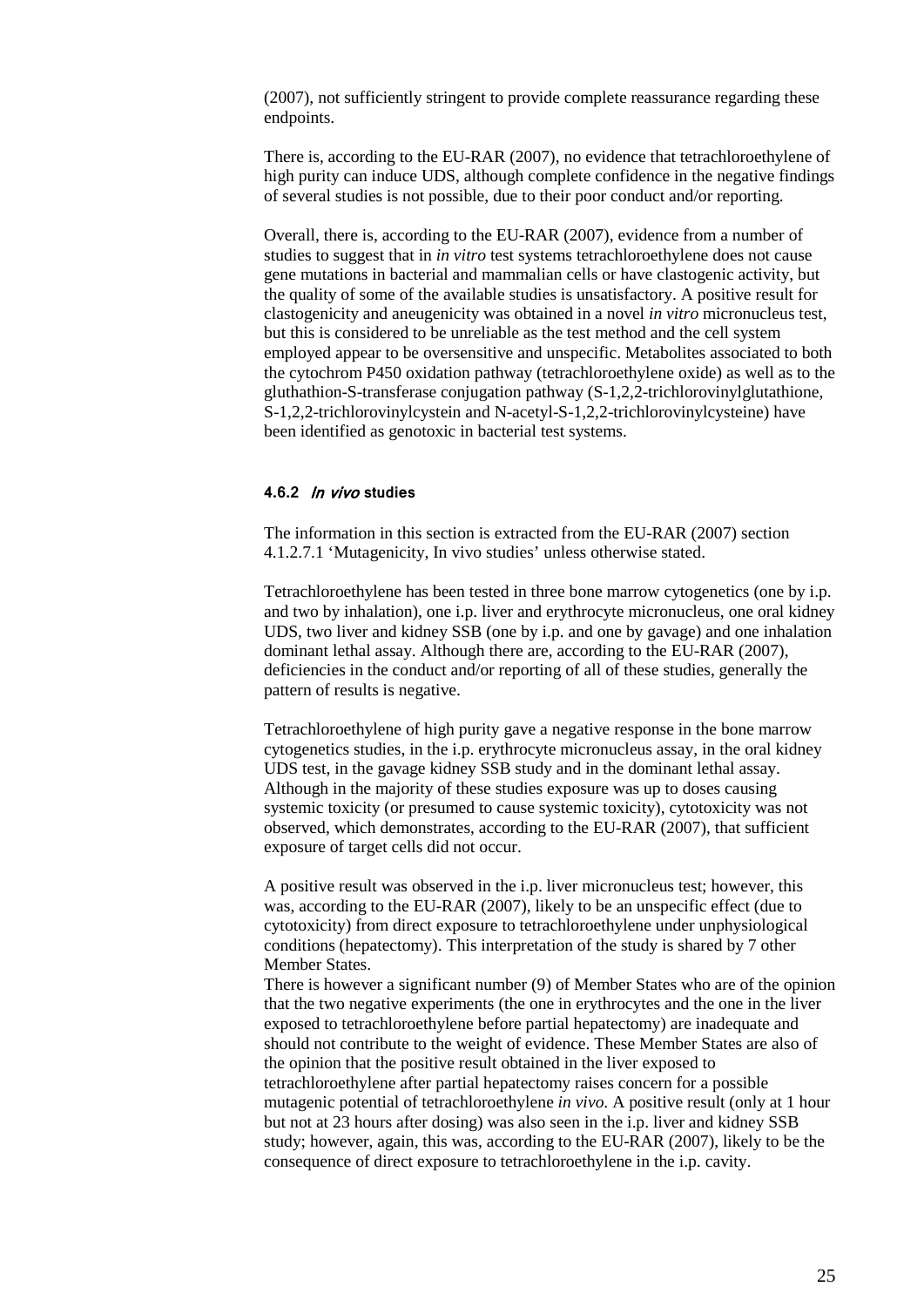Overall, 8 Member States (including the rapporteur) are of the opinion that the pattern of response is negative, but not entirely convincing, while 9 Member States are of the opinion that the results on induction of micronuclei raise concern for a possible mutagenic potential of tetrachloroethylene.

Since the EU-RAR (2007) was finalised in the former EU TC NES, a new *in vivo* study has been published by Cederberg et al. (2010a). Induction of DNA damage in the liver and kidney of male CD1 mice was studied by means of the alkaline comet assay after oral administration of tetrachloroethylene at the doses of 1000 and 2000 mg/kg bw/day. A statistically significant dose-related increase in tail intensity was established in hepatocytes, indicating that tetrachloroethylene induced DNA damage in the liver. No effect on DNA damage was observed in the kidney. The results are, according to the authors, in agreement with carcinogenicity data in mice, in which tetrachloroethylene induced tumours in the liver but not in the kidney, and support that a genotoxic mode of action might be involved in liver carcinogenicity in mice.

#### <span id="page-25-0"></span>4.7 Carcinogenic effects

The information in this section is extracted from the EU-RAR (2007) section 4.1.2.8.1 'Carcinogenicity, Studies in animals, Inhalation'.

Inhalation carcinogenicity studies conducted to modern regulatory standards are available in rats and mice.

For the rat study, evidence of carcinogenicity was, according to the EU-RAR (2007), shown by an increased incidence of renal tubular cell carcinomas. This increase, comprising two tumours in high dose (400 ppm,  $2760 \text{ mg/m}^3$ ) males, with none seen in the other two male or the three female groups, was not statistically significant. However, this type of tumour had not occurred among nearly 2000 historical control animals, so that the effect was, according to the EU-RAR (2007), considered toxicologically significant.

For the mouse study, clear evidence for carcinogenicity was, according to the EU-RAR (2007), provided by the increased incidence of hepatocellular carcinoma obtained in both males (7/49 at 0 ppm; 25/49 at 100 ppm, 690 mg/m<sup>3</sup>; 26/50 at 200 ppm, 2760 mg/m<sup>3</sup>) and females (1/48; 13/50; 36/50).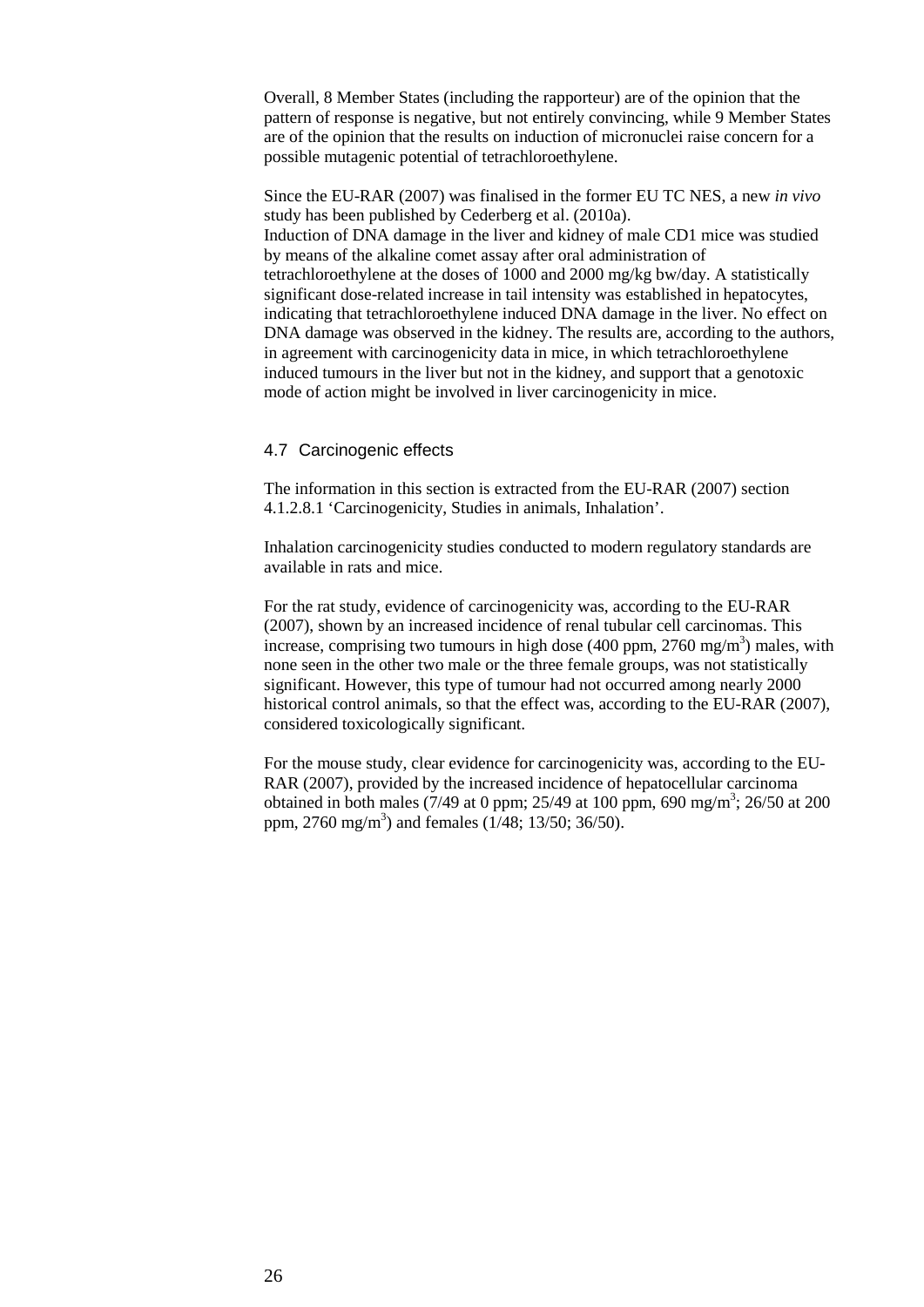## <span id="page-26-0"></span>5 Regulations and evaluations

<span id="page-26-3"></span><span id="page-26-2"></span><span id="page-26-1"></span>

|                                  | 5.1 Ambient air    |                                                                                                                   |
|----------------------------------|--------------------|-------------------------------------------------------------------------------------------------------------------|
|                                  | Denmark (C-value): | 0.01 mg/m <sup>3</sup> , Main Group 1 (MST 2002).                                                                 |
|                                  | 5.2 Drinking water |                                                                                                                   |
|                                  | Denmark:           | $1 \mu g/l$ (for volatile organic chlorinated compounds such<br>as e.g., tetrachloroethylene (MM 2011).           |
|                                  | 5.3 Soil           |                                                                                                                   |
|                                  | Denmark:           | 5 mg/kg (MST 1995).                                                                                               |
| 5.4 Occupational Exposure Limits |                    |                                                                                                                   |
|                                  | Denmark:           | 10 ppm, 70 mg/m <sup>3</sup> , notation for carcinogenic effect and<br>notation for dermal penetration (At 2007). |

## <span id="page-26-5"></span><span id="page-26-4"></span>5.5 Classification

Tetrachloroethylene is classified Carc. 2 H 351 (Suspected of causing cancer), and Aquatic Chronic 2 H 411 (Toxic to aquatic life with long lasting effects) (ESIS 2012).

## <span id="page-26-6"></span>5.6 IARC

There is limited evidence in humans for the carcinogenicity of tetrachloroethylene. There is sufficient evidence in experimental animals for the carcinogenicity of tetrachloroethylene. (IARC 1995).

Overall evaluation: Tetrachloroethylene is probably carcinogenic to humans (Group 2A).

In making the overall evaluation, the Working Group considered the following evidence (IARC 1995):

(i) Although tetrachloroethylene is known to induce peroxisome proliferation in mouse liver, a poor quantitative correlation was seen between peroxisome proliferation and tumour formation in the liver after administration of tetrachloroethylene by inhalation. The spectrum of mutations in proto-oncogenes in liver tumours from mice treated with tetrachloroethylene is different from that in liver tumours from mice treated with trichloroethylene.

(ii) The compound induced leukaemia in rats.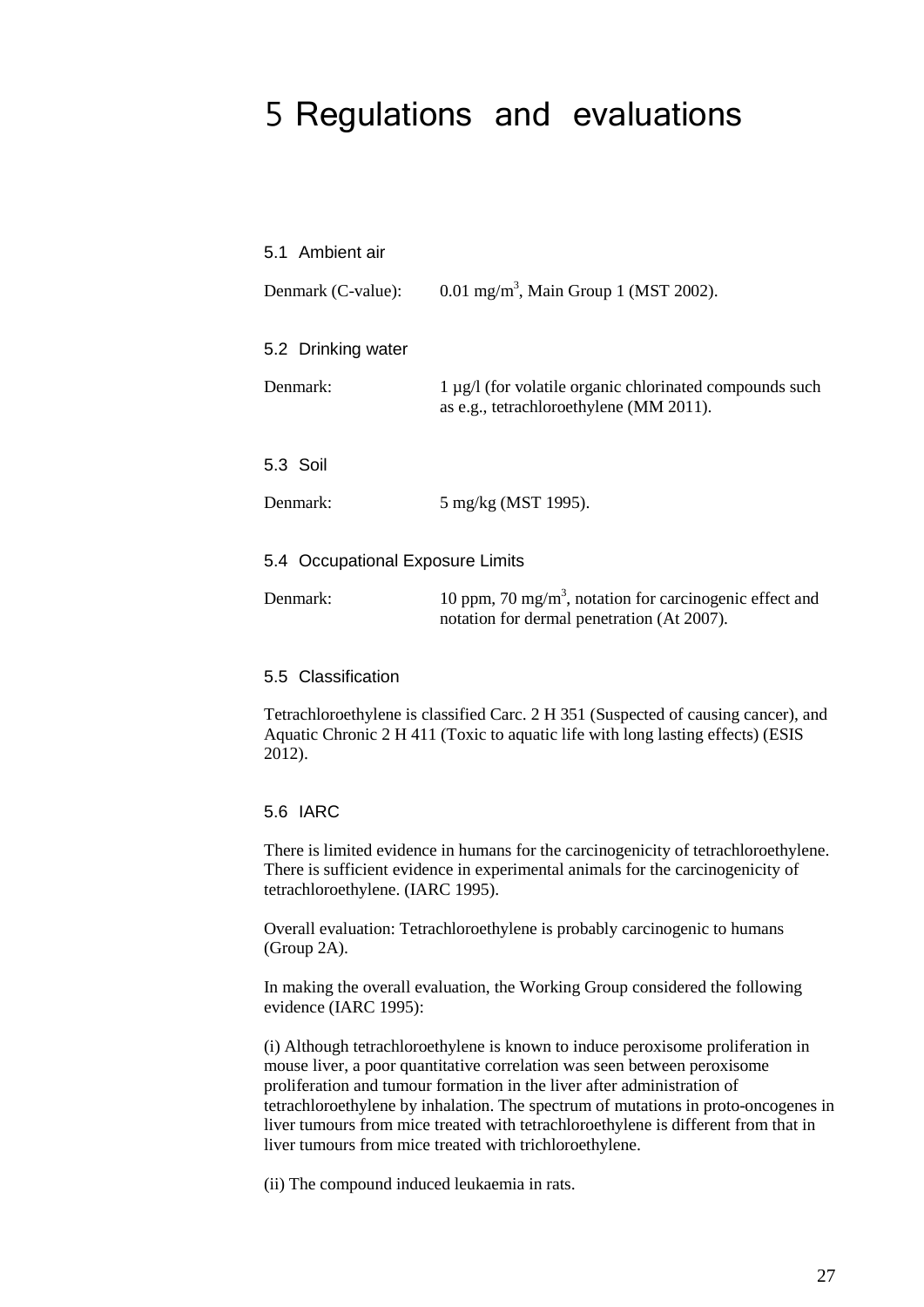(iii) Several epidemiological studies showed elevated risks for oesophageal cancer, non-Hodgkin's lymphoma and cervical cancer.

### <span id="page-27-0"></span>5.7 EU-RAR / SCHER

In the risk characterisation, the NOAEC/LOAEC is compared with the estimated exposure levels. The ratio (effect/exposure), Margin of Safety (MOS), is used to evaluate 'concern' / 'no concern' for a given exposure scenario. The estimated MOS is evaluated against a reference MOS, which is equivalent to a total uncertainty factor.

The risk characterisation for repeated dose toxicity, carcinogenicity and toxicity to reproduction is based on the following NOAEC / LOAEC (EU-RAR 2007):

#### Repeated dose toxicity:

The risk characterisation for repeated dose toxicity in workers, consumers and indirect exposure via the environment was performed based on the inhalation LOAEC of 690 mg/m<sup>3</sup> for nephrotoxicity and lung damage in the 2-year mouse study, as well as based on the human NOAEC of 173 mg/m<sup>3</sup> for no clear evidence from studies in humans for repeated dose effects of tetrachloroethylene . SCHER (2008) agreed with these NOAEC / LOAEC.

#### Workers:

The risk characterisation was based both on animal LOAEC and human NOAEC: "*MOSs of ≥ 30 has been obtained. The calculated MOS values have been derived through a comparison with a LOAEL … derived from animal studies and therefore, variability between and within species is a consideration. In the animal studies adverse effects on the kidney (tubular cell cytomegaly, karyomegaly, nephrosis and casts) and lung (congestion) have been seen. However, there is no evidence of any adverse effect on either the kidney or lung from the extensive human data, which indicate that below 25 ppm* (173 mg/m3 , MOS 2.2) *there are no repeated dose toxicity effects. Taking into account that humans may not be as susceptible as animals, the default interspecies factor seems excessive. Therefore, an MOS of 30 to account for both the inter- and intraspecies differences and for the use of a LOAEL rather than a NOAEL is considered to provide adequate reassurance that repeated dose toxicity effects will not occur in these scenarios.*"

#### Consumers:

The lowest MOS derived was 523 (based on the animal LOAEC). "*Even though this MOS has been derived through a comparison with a LOAEC, it is considered that such a large MOS provides sufficient reassurance that exposure to tetrachloroethylene will not result in repeated dose toxicity.*"

Indirect exposure via the environment:

A MOS of 238 (based on the animal LOAEC) was "*considered to provide sufficient reassurance that adverse effects due to repeated exposure to tetrachloroethylene will not occur especially given the lack of adverse effects on the kidney and lung in the extensive number of human studies in workers exposed up to 25 ppm* (173 mg/m3 ) *(8h-TWA; human NOAEC)*.

A MOS of 17 (based on the human NOAEC) was "*considered to provide sufficient reassurance (after allowing for additional intraspecies susceptibility of the general population compared to workers) that adverse effects due to repeated exposure to tetrachloroethylene will not occur.*"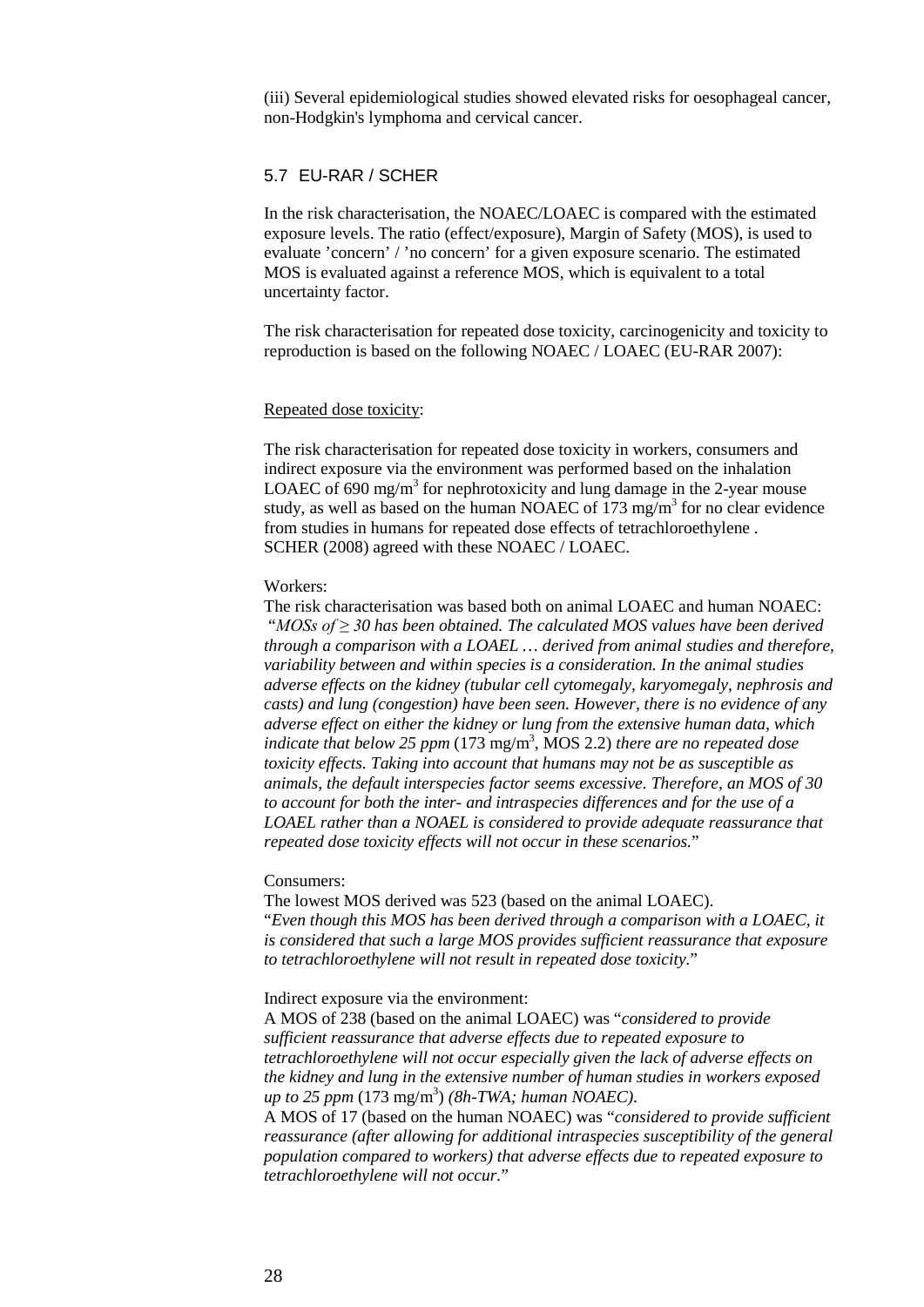## Carcinogenicity:

The risk characterisation was based on a LOAEC of 1380 mg/m<sup>3</sup> for kidney damage (including hyperplasia) in a 2-year rat study.

#### Workers:

" *MOS value of 154 is considered to provide sufficient reassurance that carcinogenic effects will not occur after allowing for variability between and within species and for use of a LOAEL rather than a NOAEL.*" "*MOS values below 34 are considered to be too low for taking into account variability between and within species and for use of a LOAEL rather than a NOAEL.*"

#### Consumers:

"*MOS (585) is considered to provide sufficient reassurance that carcinogenic effects will not occur after allowing for variability between and within species and for use of a LOAEL rather than a NOAEL.*"

#### Toxicity to reproduction:

The risk characterisation was based on a NOAEC of 690 mg/m<sup>3</sup> for developmental toxicity in a 2-generation rat study.

#### Workers:

"*MOS value of 66 is considered to provide sufficient reassurance that adverse effects on development will not occur after allowing for variability between and within species.*"

"*MOS values below 14.4 are considered to be too low for taking into account variability between and within species.*"

### Consumers:

"*An MOS value of 66 is considered acceptable as this MOS resulted from a comparison of an exposure estimate from an infrequent event (properly used coinoperated dry-cleaning machines) with a NOAEL from repeated exposure.*" "*MOS value of 17 is not considered to provide adequate reassurance that an adverse developmental effect will not occur.*"

## <span id="page-28-0"></span>5.8 US-EPA / NRC

US-EPA (2012) has estimated an 'inhalation reference concentration ' for noncancer toxicity and an 'inhalation unit risk' for carcinogenicity.

## Inhalation reference concentration (RfC):

 $RfC = 0.04$  mg/m<sup>3</sup> (the midpoint of a range from 0.015-0.056 mg/m<sup>3</sup> rounded to one significant figure):

The RfC was derived based on the following endpoints from two principal neurotoxicological studies: colour vision changes (Cavalleri et al. 1994) with a LOAEC of 15 mg/m<sup>3</sup>; and cognitive and reaction time changes (Echeverria et al. 1995) with a LOAEC of 56 mg/m<sup>3</sup>.

A total uncertainty factor (UF) of 1000 (10 for intraspecies variation, 10 for a LOAEC instead of a NOAEC, 10 for database uncertainty, i.e. to address the lack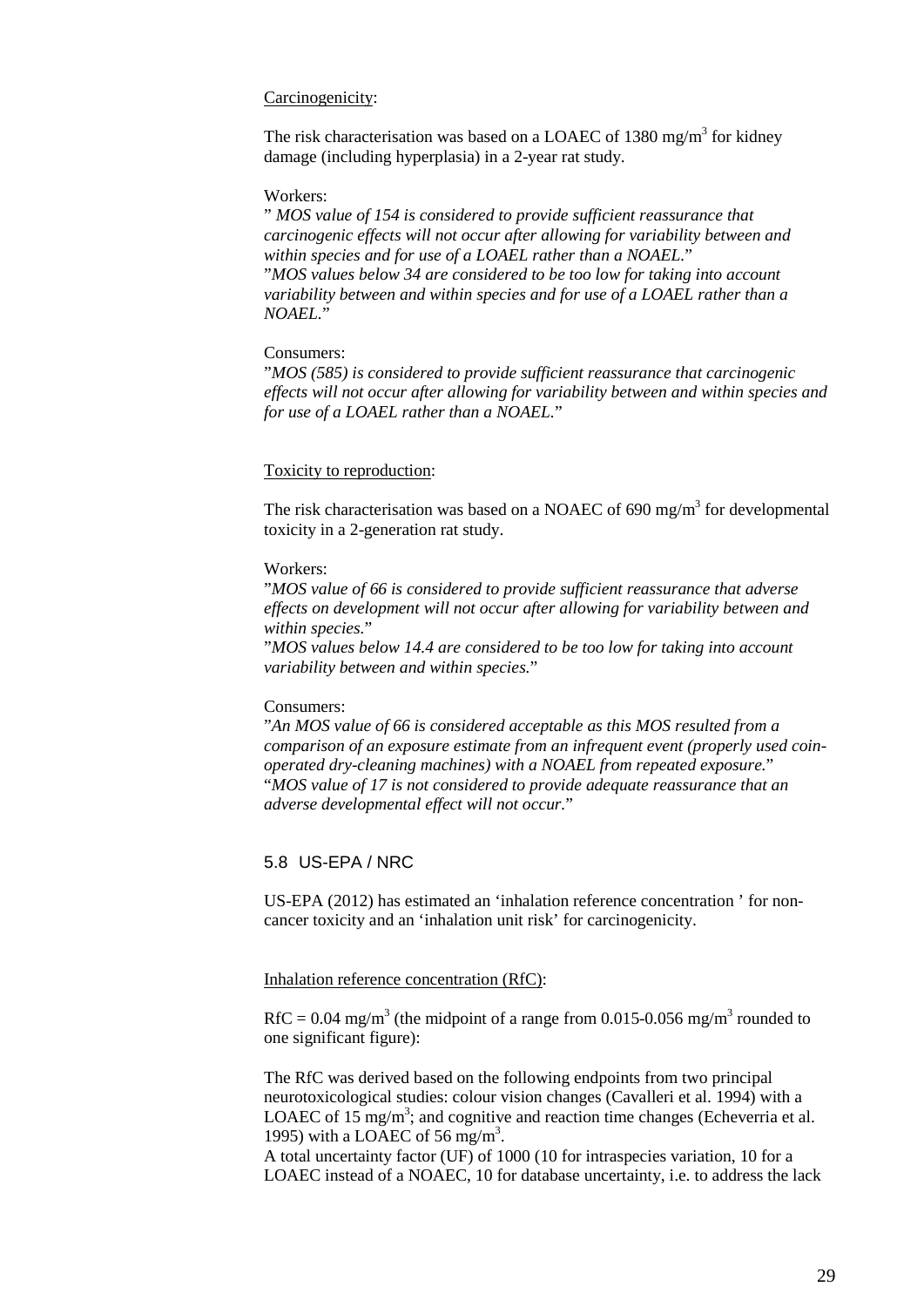of data to adequately characterise the hazard and dose response in the human population with critical data gaps in relation to neurological, developmental and immunological effects) was applied.

Based on19 relevant studies, the NRC Committee estimated an RfC interval of 0.0002-2.6 mg/m<sup>3</sup>, which could be narrowed to 0.04-0.34 mg/m<sup>3</sup> if the 5 most robust studies were selected (NAS 2010).

#### Inhalation unit risk:

Inhalation unit risk =  $2x10^{-3}$  per ppm  $(3x10^{-7}$  per  $\mu g/m^3)$ , based on the male mouse hepatocellular tumour data from a Japanese study (Japanese Industrial Safety Association, 1993. Carcinogenicity Study of Tetrachloroethylene by Inhalation in Rats and Mice), a study which is not included in the EU-RAR 2007). It is noted that the unit risk should not be used with exposures exceeding 60 ppm  $(400 \text{ mg/m}^3)$  because above this exposure level, the dose-response relationship is not linear, and the unit risk would tend to overestimate risk.

The NRC Committee noted that it internationally has been discussed and still is discussed how animal tumour data can be interpreted and used in relation to an evaluation of the carcinogenic risk for humans. It was noted that the NRC Committee was unable to reach consensus on the selection of the critical cancer endpoint. The majority of the members judged that the uncertainties associated with mononuclear-cell leukaemia (MCL) were too great to support using MCL data rather than data on hepatic or renal cancer for determining quantitative estimates of risk and suggested to use the liver cancer data.

The NRC Committee did not come up with a specific value for the unit risk.

#### <span id="page-29-0"></span>5.9 CICAD

#### Tolerable concentration (TC) for non-cancer toxicity:

The TC of 0.2 mg/m3 is based on neurotoxicity "*disruption of visual spatial function and CNS (cognitive) processing of visual information*" (occupational cohort study of Seeber 1989), in which "*a mean LOAEC of 83 mg/m*<sup>3</sup>" was identified and adjusted to a LOAEC of 20 mg/m<sup>3</sup> for continuous exposure (83  $\times$  $8/24 \times 5/7$ ). An uncertainty factor of 100 (10 for intraspecies variation and 10 for LOAEC-to-NOAEC) was applied.

It was noted that "*Setting a TC using the study TWA exposure is a precautionary approach, as effects might be the result of occasional high exposures.*"

## Risk estimates for carcinogenicity:

Based on the following considerations "*There is clear evidence that tetrachloroethene is carcinogenic in rodents and limited evidence of carcinogenicity in humans exposed occupationally. Although tetrachloroethene is not mutagenic in standard bacterial tests and shows little evidence of genotoxicity in other assays, there is some evidence to support the involvement of genotoxic metabolites in the induction of tumours in laboratory animals.*" it was "*decided to calculate BMC and BMCL for each animal tumour and use these figures as a point of departure for linear low-dose extrapolation*".

BMC<sub>10</sub> and BMCL<sub>10</sub> of 56 and 20 mg/m<sup>3</sup> and unit risks of 1.8×10<sup>-3</sup> and 5.2×10<sup>-3</sup> per mg/m<sup>3</sup>, respectively, were calculated based on liver tumours in male mice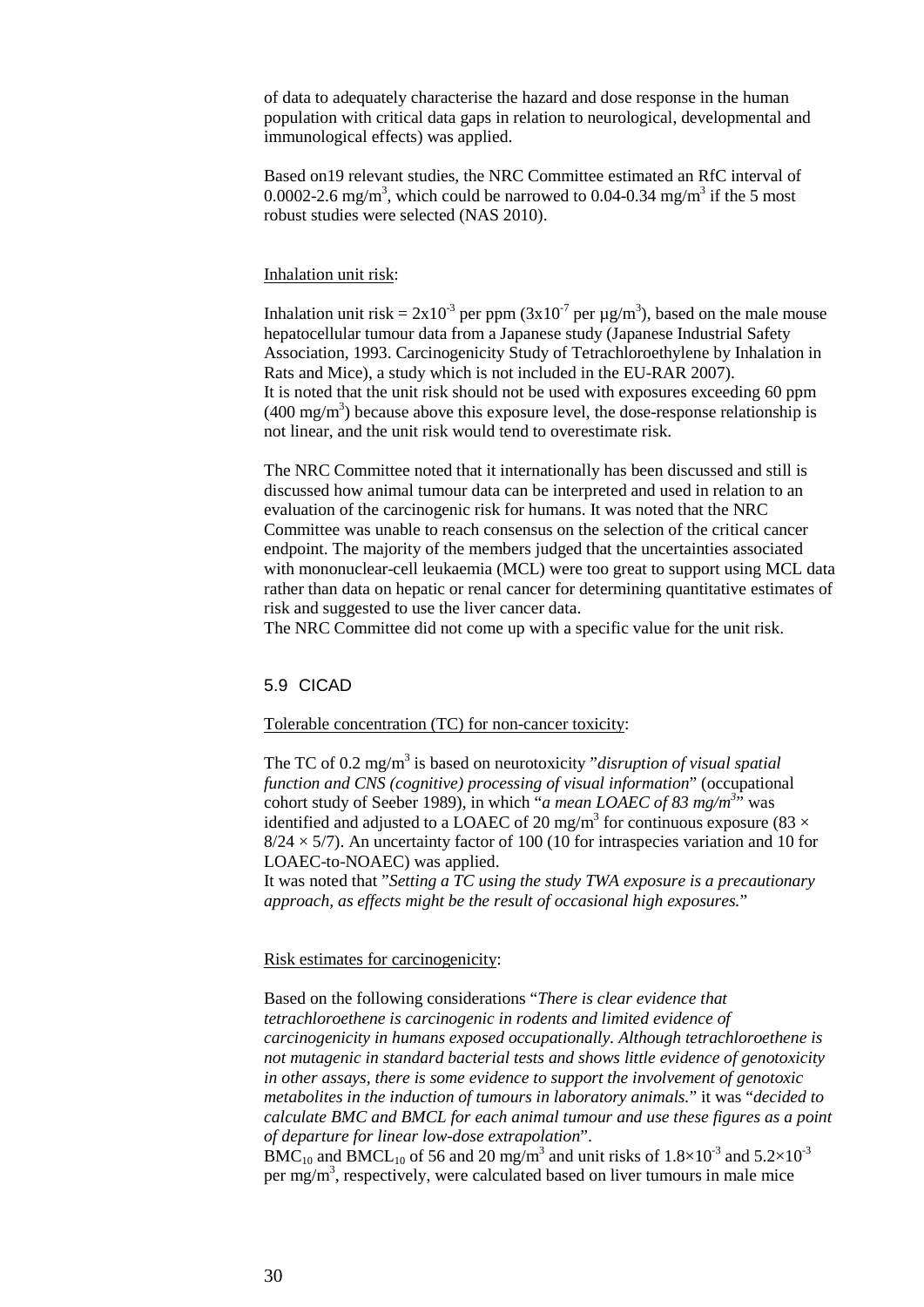(Nagano et al. 1998 – this reference is a short summary of the Japanese 2-year inhalation studies, which were available for the US-EPA (see above) but not included in the EU-RAR 2007) and by using the multistage model as this procedure gave the "*Highest risk estimates*".

It is noted that the TC of 0.2 mg/m<sup>3</sup> corresponds to a cumulative lifetime risk of  $0.4\times10^{-3}$  by linear extrapolation based on the BMC<sub>10</sub>.

Note: Unit risk of  $5.2\times10^{3}$  per mg/m<sup>3</sup> corresponds to 0.0002 mg/m<sup>3</sup> for a 10<sup>-6</sup> lifetime risk  $(5.2x10^{-3} \text{ per mg/m}^3 \sim 1x10^{-3} \text{ per } 1/5.2 \text{ mg/m}^3 = 1x10^{-3} \text{ per } 0.19 \text{ mg/m}^3$  $= 1x10^{-6}$  per 0.00019 mg/m<sup>3</sup> ~ 1x10<sup>-6</sup> per 0.0002 mg/m<sup>3</sup>).

## <span id="page-30-0"></span>5.10 NEC/DECOS:

These committess considered the neurotoxicity as the critical effect of tetrachloroethylene following inhalation exposure and that neurotoxic effects could be expected to occur from around 690 mg/m<sup>3</sup> (100 ppm) and thus, considered as a LOAEL.

A specific value for an OEL was not provided.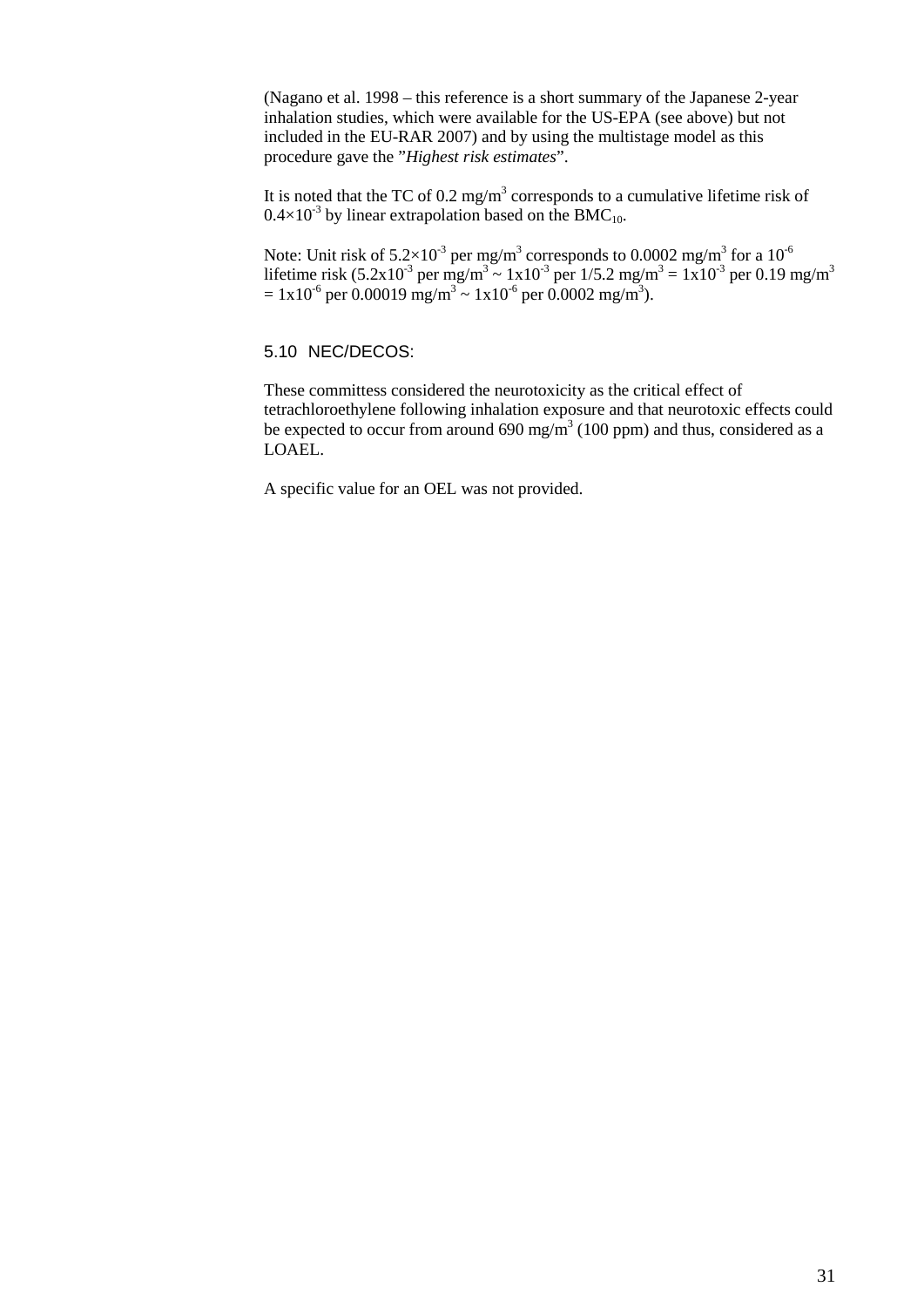## <span id="page-31-0"></span>6 Summary and evaluation

#### <span id="page-31-1"></span>6.1 Description

The information in this section is from the EU-RAR (2001).

Tetrachloroethylene is a colourless liquid with an ethereal odour. It is slightly soluble in water (139 mg/l) and volatile with a vapour pressure of 14.3 mmHg (1.9 kPa).

#### <span id="page-31-2"></span>6.2 Environment

The information in this section is from the EU-RAR (2001).

Tetrachloroethylene is released to the environment during production and use, predominantly to the atmosphere. When released to surface waters, tetrachloroethylene is rapidly lost through volatilisation to the atmosphere.

In the atmosphere, tetrachloroethylene will primarily react with a number of photochemically produced species. The major reaction is with hydroxyl radicals, the major removal process for tetrachloroethylene from the atmosphere. The reaction with atmospheric chlorine atoms is thought to be the next most important atmospheric degradation mechanism for tetrachloroethylene. The overall lifetime for the two processes combined is thought to be around 3 months. The main products formed during the photochemical degradation of tetrachloroethylene in air are phosgene, trichloroacetyl chloride, hydrogen chloride, carbon dioxide and carbon monoxide, but other products such as carbon tetrachloride, dichloroacetyl chloride and chloroform have also been detected

The majority of measured atmospheric levels are below 10  $\mu$ g/m<sup>3</sup>, with most levels below 1  $\mu$ g/m<sup>3</sup>.

#### <span id="page-31-3"></span>6.3 Human exposure

The information in this section is from the EU-RAR (2007).

The general population is exposed to tetrachloroethylene via environmental sources as well as consumer products.

The most significant human exposure via the environment is likely to occur in flats above dry-cleaning establishments. According to the EU-RAR (2007), the predicted exposure is approximately 1.4 mg/kg bw/day from air and 15.7 μg/kg bw/day from food, equivalent to a total predicted exposure of 1.45 mg/kg bw/day) for a person living above a dry-cleaning establishment and eating food that has been stored in the vicinity.

For a consumer exposed daily from wearing freshly dry-cleaned clothes (0.66 mg/kg bw/day), and who also lives in the vicinity of a dry-cleaning establishment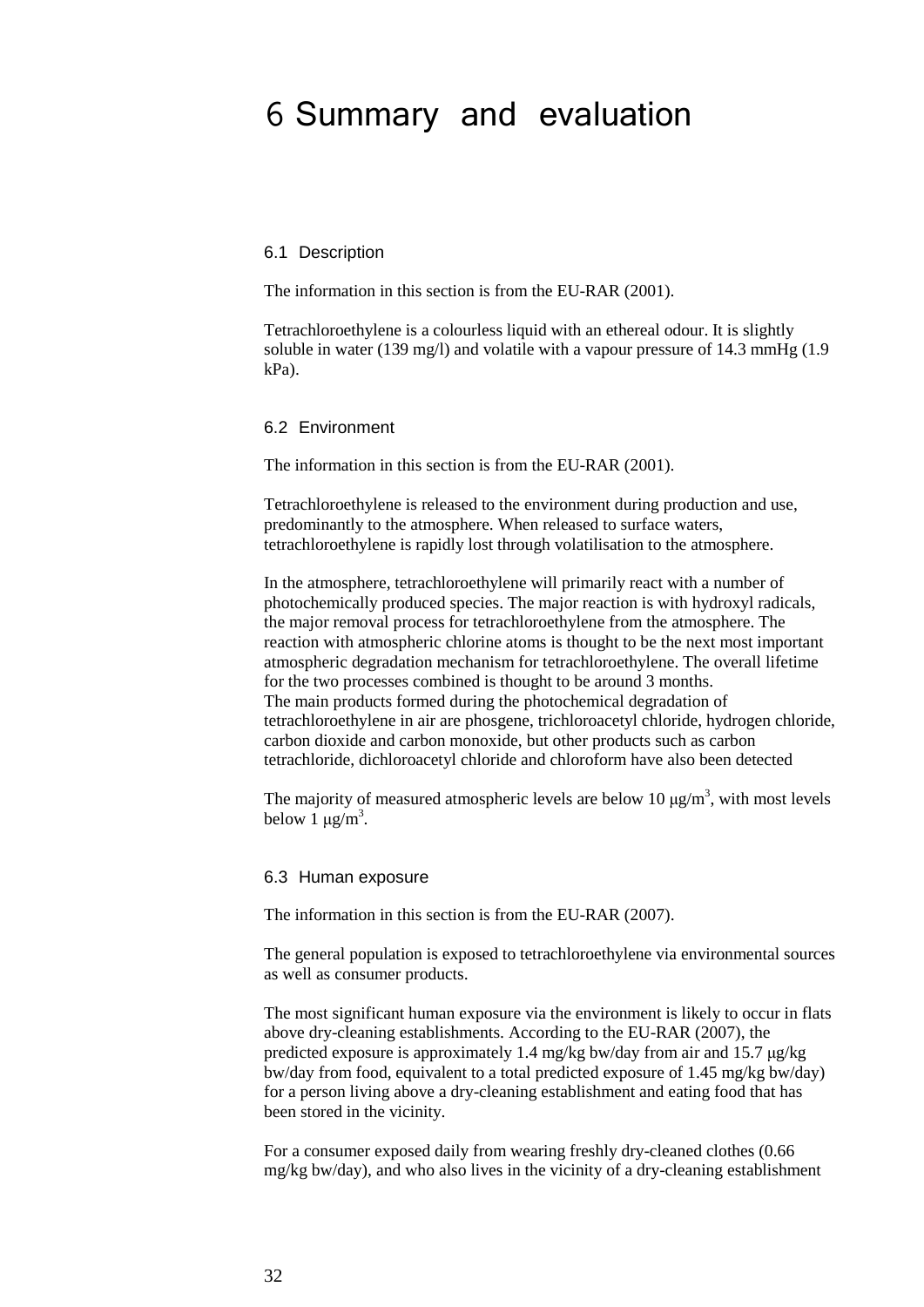and consuming food stored in the vicinity  $(1.45 \text{ mg/kg}$  bw/day), the total predicted exposure is 2.11 mg/kg bw/day.

#### <span id="page-32-0"></span>6.4 Toxicokinetics

The information in this section is from the EU-RAR (2007).

In both humans and animals, tetrachloroethylene is rapidly and extensively absorbed by the inhalation and oral routes of exposure. In the EU-RAR (2007), values of 100% have been taken forward to the risk characterisation. Dermal absorption of vapour would contribute only a minimal amount  $(\sim 0.3-1\%)$ of that which would be absorbed by inhalation under normal conditions.

Following absorption, tetrachloroethylene is distributed to all organs and tissues, with selective partitioning into fat. Tetrachloroethylene crosses the blood-brain barrier and the placenta and enters the foetus, and also enters breast milk.

The majority of absorbed tetrachloroethylene is exhaled unchanged in the breath (approximately 80% in humans; up to 91% in rats).

The fraction of the absorbed dose, which is metabolised, decreases with increasing dose in a manner consistent with saturable metabolism.

The metabolites of tetrachloroethylene are excreted in the urine (approx. 8% of an inhaled dose), with very low percentages of the absorbed amount exhaled as carbon dioxide (1%) or eliminated in the faeces (2%).

Precise values for the half-life of elimination of tetrachloroethylene in humans cannot be identified from the available data, but rough estimates indicate values of 6-10 days. Furthermore, there is some evidence that with repeated exposure tetrachloroethylene accumulates in fat stores.

The metabolism of tetrachloroethylene shows inter-species variability, with some differences in dose-response trends.

The major route of metabolism in humans and animals involves cytochrome P450 oxidation; this proceeds more rapidly in mice than in rats, and more rapidly in rats than in dogs. The pathway leads to the formation of trichloroacetic acid, which in turn may be reduced to trichloroethanol. This oxidative metabolism is a saturable process.

Another metabolic pathway, involving hepatic conjugation of tetrachloroethylene with glutathione to give S-1,2,2-trichlorovinylglutathione has been identified in the rat and mouse. The conjugate is converted to S-1,2,2-trichlorovinylcysteine and ultimately to N-acetyl-S-1,2,2-trichlorovinylcysteine, which is excreted in the urine.

There is evidence that the first step of this metabolic pathway also occurs in humans as N-acetyl-S-(1,2,2-trichlorovinyl)-L-cysteine has been detected in the urine of occupationally-exposed workers and in human volunteers.

In humans, like rats, the glutathione conjugation of tetrachloroethylene is not a high dose phenomenon, but occurs with linear kinetics.

The data also suggest that there are large quantitative differences in the activity of the glutathione conjugation step between sexes and species. Overall, *in vivo* data indicate that the first step of this pathway with the production of N-acetyl-S-(1,2,2 trichlorovinyl)-L-cysteine is more active in male rats compared to females and is roughly an order of magnitude lower in mice and humans.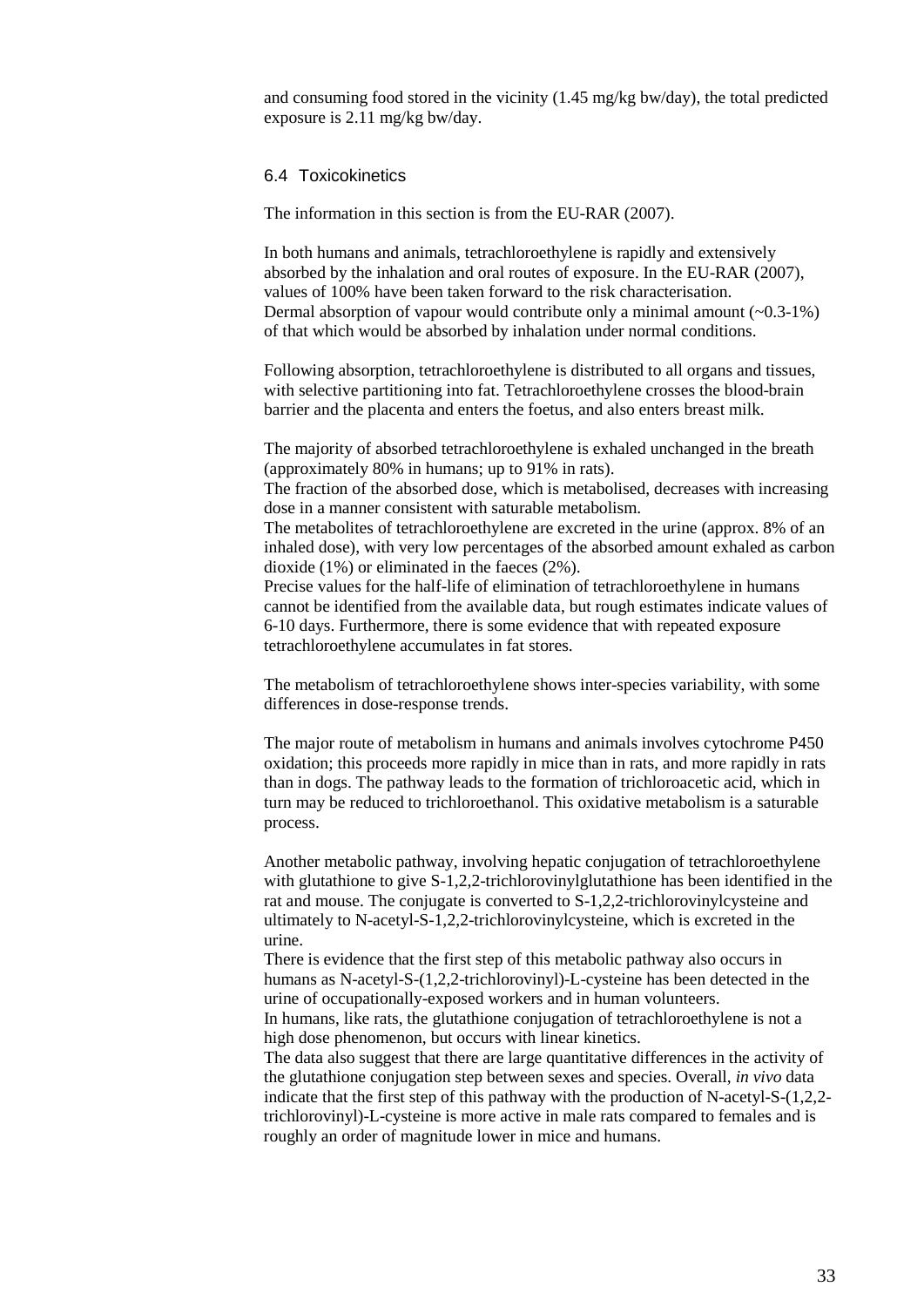The conjugate S-1,2,2-trichlorovinylcysteine is also a substrate for renal β-lyase, producing the reactive intermediate dichlorodithioketene, which is subsequently hydrolysed to the urinary metabolite dichloroacetic acid.

Overall, the data indicate that there is likely to be little, if any, β-lyase activity in humans and that the conjugation/β-lyase pathway is likely to be at least 40-fold less active in humans (and probably mice) compared to rats.

#### <span id="page-33-0"></span>6.5 Human toxicity

#### <span id="page-33-1"></span>**6.5.1 Single dose toxicity**

The information in this section is from the EU-RAR (2007).

Accidental inhalation by humans of tetrachloroethylene has led to death. Signs of CNS depression, such as unconsciousness and narcosis, have commonly been reported. There may also be transient and relatively minor effects in the liver. Subjective CNS effects have been reported at  $690 \text{ mg/m}^3$  in two human volunteer studies and this concentration can be considered as a LOAEC for acute toxicity.

## <span id="page-33-2"></span>**6.5.2 Irritation**

The information in this section is from the EU-RAR (2007).

Tetrachloroethylene is irritating (but not corrosive) to the skin. Slight and transient eye irritation has been reported by human volunteers at about 690 mg/m<sup>3</sup>. Mild nasal irritation has been reported by human volunteers at 216 ppm (1490  $mg/m<sup>3</sup>$ ).

#### <span id="page-33-3"></span>**6.5.3 Sensitisation**

The information in this section is from the EU-RAR (2007).

Given the widespread and extensive nature of exposure to tetrachloroethylene via work activities and consumer products, the lack of reports of skin and respiratory sensitisation indicates, according to the EU-RAR, that the potential of tetrachloroethylene to cause these conditions is negligible.

#### <span id="page-33-4"></span>**6.5.4 Repeated dose toxicity**

The information in this section is from the EU-RAR (2007).

There is a relatively large amount of information from studies in humans including general worker health surveys and studies specifically investigating potential effects on the liver, kidney, nervous system and colour vision.

Variable results and interpretational difficulties have, according to the EU-RAR (2007), arisen in surveys of workers exposed to lower (below 690 mg/m<sup>3</sup> concentrations of tetrachloroethylene, with a study finding no effects on the frequency of subjective symptoms, psychomotor test results and markers of liver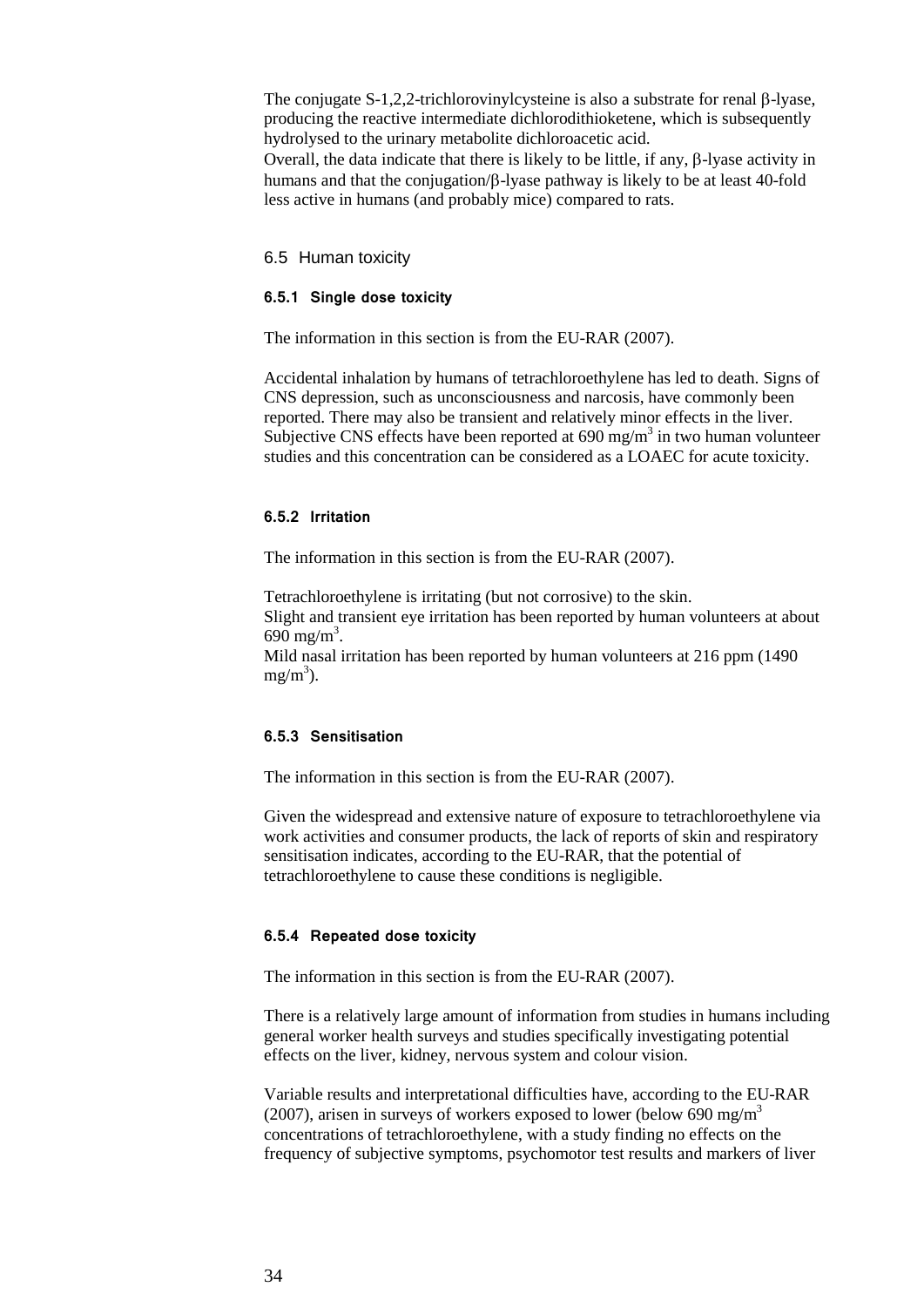and kidney toxicity in dry-cleaners with a mean 8-hour TWA exposure of 145 mg/m<sup>3</sup> for 6 years.

Two specific hepatotoxicity studies together with the hepatotoxicological investigations of several worker health surveys have, according to the EU-RAR (2007), provided no clear evidence for tetrachloroethylene-induced liver toxicity at exposure concentrations below 339 mg/m3 (mean 8-hour TWA).

Six specific nephrotoxicity studies together with the nephrotoxicological investigations of several worker health surveys have, according to the EU-RAR (2007), provided no convincing evidence for tetrachloroethylene-induced kidney toxicity at mean exposure levels in the range 8.3-156 mg/m<sup>3</sup>.

From the studies that have specifically investigated the potential effects of tetrachloroethylene on the nervous system, a clear association between neurobehavioural/neurological deficits and repeated exposure to tetrachloroethylene in the workplace (dry-cleaners) at exposure levels up to 462 mg/m<sup>3</sup> for 10 years, or in volunteers at concentrations up to 1035 mg/m<sup>3</sup> for 7.5 hours/day for 5 days has, according to the EU-RAR (2007), not been established.

There are very few studies that have specifically investigated the effects of tetrachloroethylene on colour discrimination. Overall, there is, according to the EU-RAR (2007), so little information on the effects of tetrachloroethylene on colour discrimination that no reliable conclusions can be drawn.

#### <span id="page-34-0"></span>**6.5.5 Toxicity to reproduction**

The information in this section is from the EU-RAR (2007).

The effects of tetrachloroethylene on fertility and reproductive performance have not been well-investigated in humans. No firm conclusions can, according to the EU-RAR (2007), be made from these data.

There is, according to the EU-RAR (2007), no convincing evidence that tetrachloroethylene causes developmental toxicity in humans due to a number of limitations in the studies conducted. However, concern has been raised regarding the risk of spontaneous abortion, particularly, in dry-cleaning workers. The available evidence does, according to the EU-RAR (2007), not confirm a consistent elevation of risk of spontaneous abortion in the dry-cleaning industry in general. Nevertheless, the evidence may not be sufficiently robust to entirely negate the hypothesis that tetrachloroethylene may be a risk factor for this endpoint.

#### <span id="page-34-1"></span>**6.5.6 Mutagenic and genotoxic effects**

The information in this section is from the EU-RAR (2007).

No exposure-related effects were observed in the frequency of chromosomal aberrations or sister chromatid exchanges in peripheral lymphocyte cultures from 10 Japanese workers. Similarly, negative results for sister chromatid exchanges in lymphocytes were obtained in a study of 27 Japanese dry-cleaning workers. Overall, no firm conclusions can, according to the EU-RAR (2007), be made, due to limitations of these studies.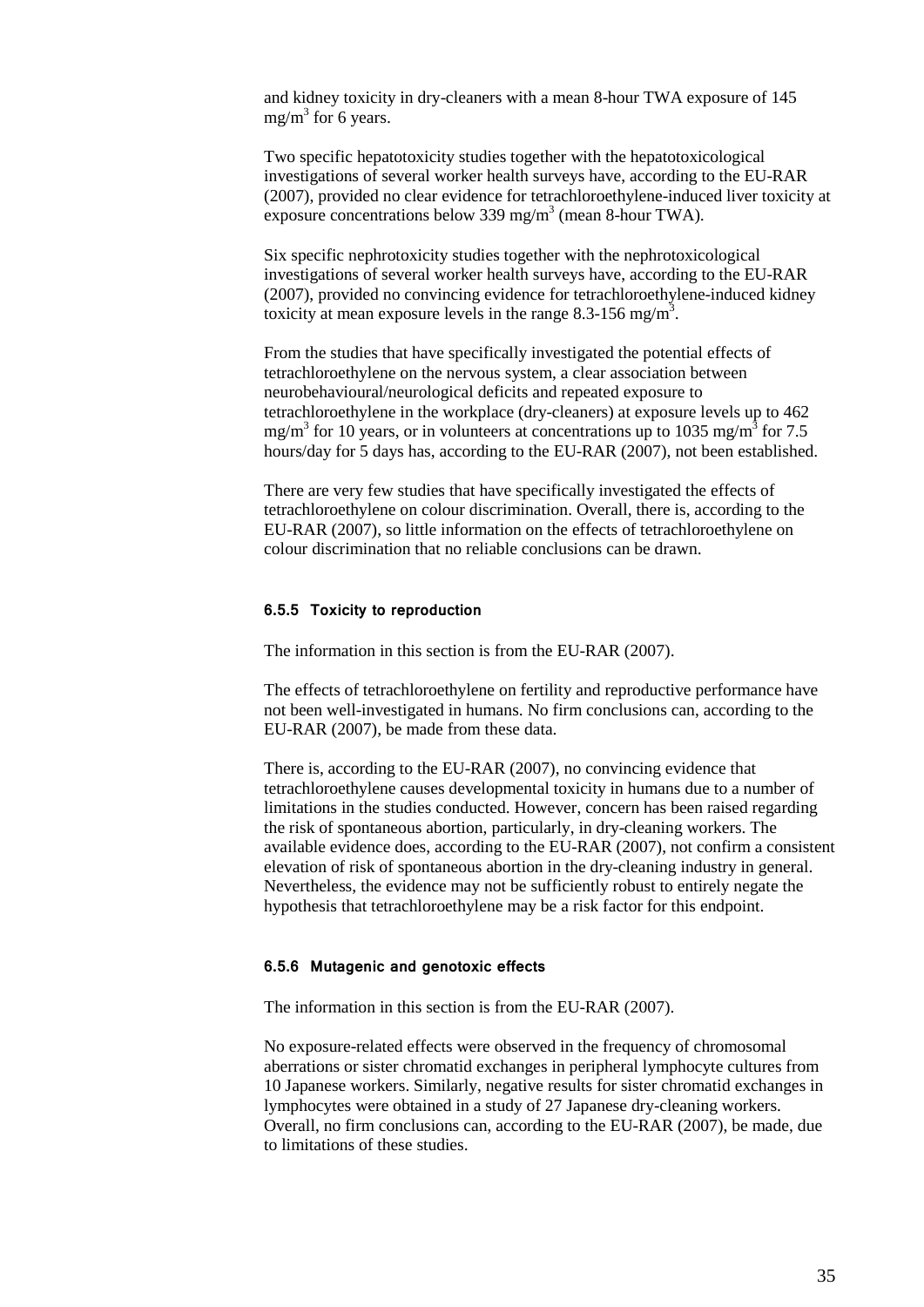A recent study has investigated the effect of tetrachloroethylene on oxidative DNA damage in female dry cleaners indicated no association between exposure in the study population and oxidative stress.

#### <span id="page-35-0"></span>**6.5.7 Carcinogenic effects**

The information in this section is from the EU-RAR (2007).

Several large-scale studies of cancer mortality and cancer incidence among workers exposed to tetrachloroethylene in dry-cleaning and laundering have been reported.

In the occupational mortality studies where exposure was to tetrachloroethylene only, no increases in the risks for liver and renal cancers were observed. In these mortality studies, specifically conducted in dry-cleaners, elevated mortality was seen in relation to cancer of the oesophagus, buccal cavity and pharynx, and tongue.

In cancer incidence studies no increases in risks from exposure to tetrachloroethylene have been observed for any specific type of cancer, including risks for liver and renal cancers.

### <span id="page-35-1"></span>6.6 Animal toxicity

#### <span id="page-35-2"></span>**6.6.1 Single dose toxicity**

The information in this section is from the EU-RAR (2007).

In animals, as in humans, the main signs of acute inhalation toxicity are indicative of CNS depression. Acute lethality is low, with  $LC_{50}$  values for rat and mouse mostly being greater than 20 mg/l.

### <span id="page-35-3"></span>**6.6.2 Irritation**

The information in this section is from the EU-RAR (2007).

Tetrachloroethylene is a pronounced skin irritant, but not corrosive. It produced only minimal eye irritation and did not cause respiratory irritation in male rats exposed to about 69000 mg/m<sup>3</sup> for 25 minutes.

#### <span id="page-35-4"></span>**6.6.3 Sensitisation**

The information in this section is from the EU-RAR (2007).

No adequate information on skin sensitisation and o information on respiratory tract sensitisation is available. Tetrachloroethylene does, according to the EU-RAR (2007), not possess any structural alerts for sensitisation.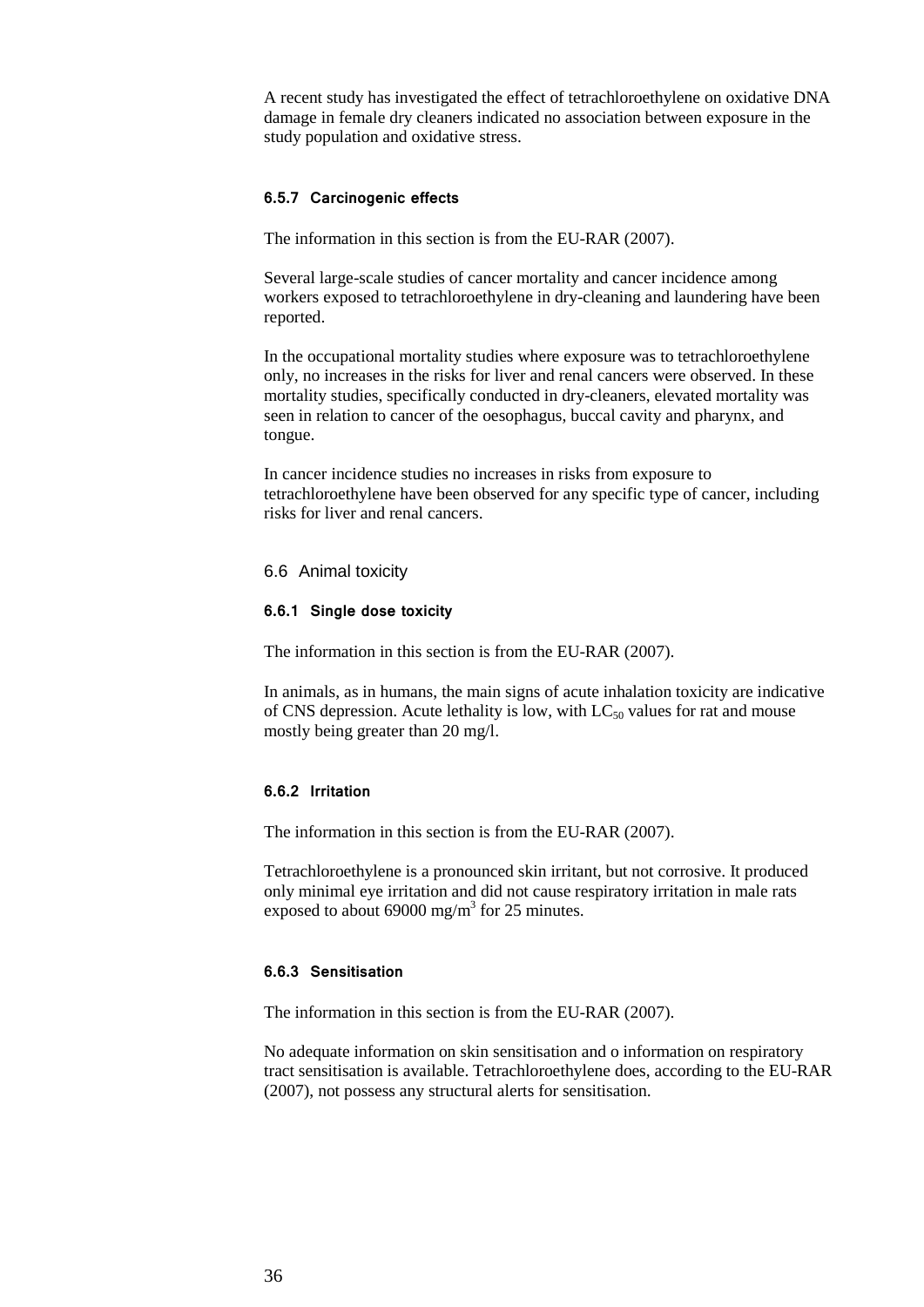#### <span id="page-36-0"></span>**6.6.4 Repeated dose toxicity**

The information in this section is from the EU-RAR (2007).

There is a substantial amount of information available for tetrachloroethylene from repeated inhalation toxicity studies in rats and mice.

The results of these studies indicate that the liver, kidneys and lungs are the main target organs of toxicity.

Liver damage (degeneration, necrosis, vacuolation, inflammatory infiltration and regenerative foci) was seen in mice following inhalation exposure at  $\geq 690$  mg/m<sup>3</sup>. No liver damage was seen in rats at exposure concentrations up to  $2760 \text{ mg/m}^3$  for 2 years or up to  $6900$  mg/m<sup>3</sup> for 14-17 weeks.

Kidney damage was observed in both rats (tubular cell karyomegaly and cytomegaly) at  $\geq 1380$  mg/m<sup>3</sup> and mice (tubular cell karyomegaly, nephrosis and casts) at  $\geq 690$  mg/m<sup>3</sup>. Renal tubule hyaline droplet formation was also seen in male rats at 6900 mg/m<sup>3</sup> for 10 days, but not at 5520 mg/m<sup>3</sup> for 28 days.

Congestion of the lungs was seen in mice following inhalation exposure at  $\geq 690$ mg/m<sup>3</sup> for 2 years.

Alterations of the visual evoked potentials were observed in rats at  $5520 \text{ mg/m}^3$  for 13 weeks; no other neurotoxic effects were observed in the same study at exposure concentrations of up to 1380 mg/ $m<sup>3</sup>$ . No specific neurotoxicity studies were conducted in mice.

### <span id="page-36-1"></span>**6.6.5 Toxicity to reproduction**

The information in this section is from the EU-RAR (2007).

The effects of tetrachloroethylene on fertility and general reproductive performance have been thoroughly investigated in a well-conducted two-generation study in rats. Observed effects on reproduction (reductions in litter size and pup survival at 6900 mg/m<sup>3</sup>, and pup body weight at from 1695 mg/m<sup>3</sup>) are, according to the EU-RAR (2007), considered likely to be the non-specific consequences of maternal toxicity. No adverse effects on fertility or mating parameters were, according to the EU-RAR (2007), apparent, up to 6900 mg/m<sup>3</sup>. There is no evidence, according to the EU-RAR (2007), that tetrachloroethylene possesses hazardous properties with respect to fertility and mating performance.

Several studies designed specifically to investigate the developmental toxicity of tetrachloroethylene by the inhalation route have been conducted in rats, mice and rabbits at concentrations ranging from 509 to 6900 mg/m<sup>3</sup>. Individually, each of these studies has, according to the EU-RAR (2007), weaknesses. Additional information on developmental toxicity is provided by a modern standard inhalation 2-generation study in rats, and collectively these studies provide, according to the EU-RAR (2007), a basis of an assessment of the developmental toxicity of tetrachloroethylene that is sufficient for risk assessment purposes.

There was, according to the EU-RAR (2007), no evidence that inhalation exposure to tetrachloroethylene can cause foetal malformations. At 690 mg/m<sup>3</sup> no developmental toxicity was reported in the rat 2-generation study

in the offspring (F1 and F2a) exposed *in utero*.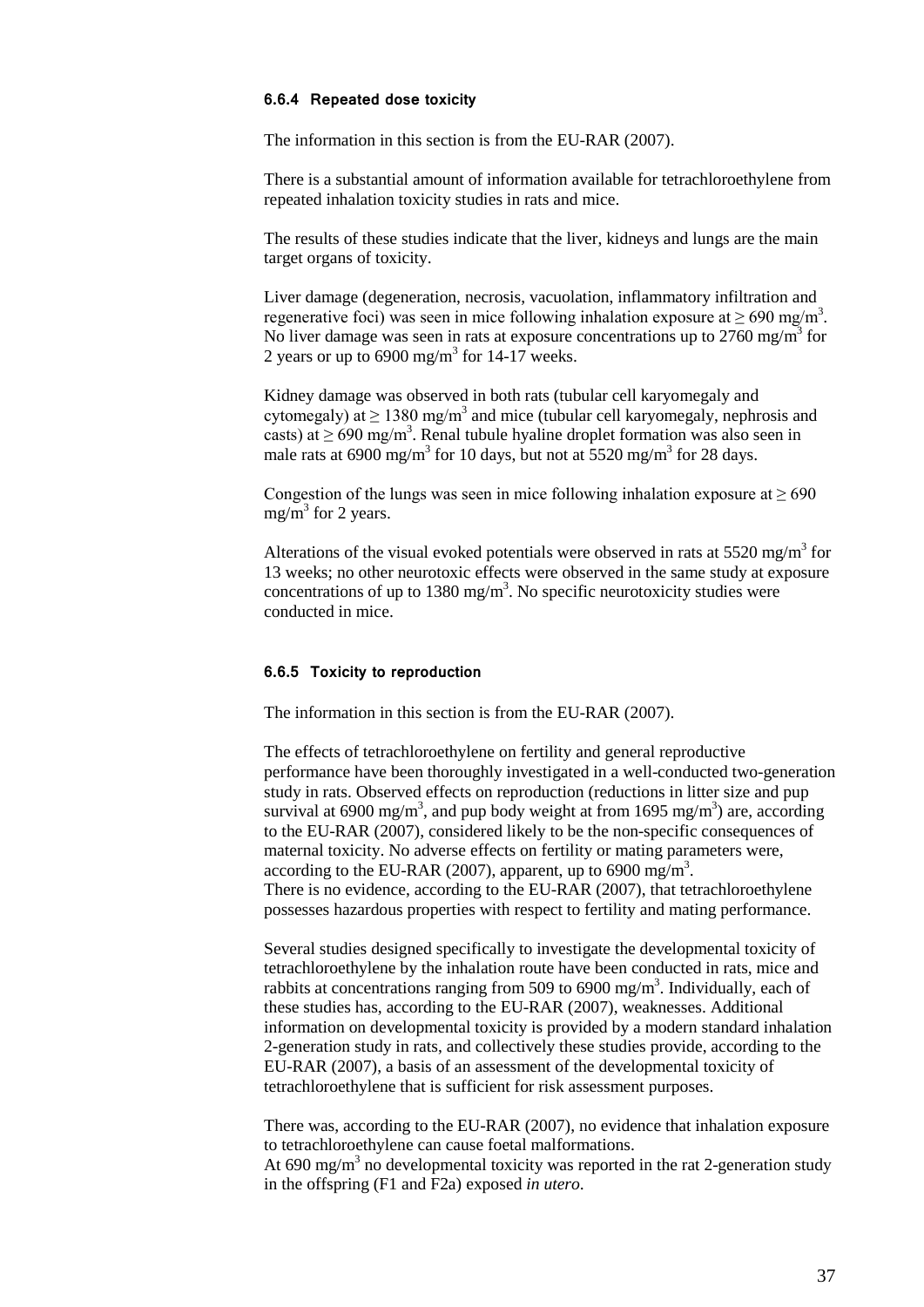An inhalation NOAEC of 690 mg/m<sup>3</sup> for developmental toxicity can, according to the EU-RAR (2007), be identified. At higher exposure levels there is some limited evidence that tetrachloroethylene can cause developmental toxicity, manifested as developmental delays and post-implantation loss of the conceptus. It is, according to the EU-RAR (2007), possible that the developmental effects may be a secondary non-specific consequence of maternal toxicity, but because of the weaknesses in the available data no firm conclusion regarding the role of maternal toxicity can be drawn.

#### <span id="page-37-0"></span>**6.6.6 Mutagenic and genotoxic effects**

The information in this section is from the EU-RAR (2007).

The genotoxicity of tetrachloroethylene has been investigated in several experimental *in vitro* and *in vivo* test systems.

Convincing negative results have, according to the EU-RAR (2007), been obtained in an extensive series of bacterial (Ames) tests and in a mouse lymphoma gene mutation assay.

Metabolites of tetrachloroethylene associated to both the cytochrom P450 oxidation pathway (tetrachloroethylene oxide) as well as to the gluthathion-Stransferase conjugation pathway (S-1,2,2-trichlorovinylglutathione, S-1,2,2 trichlorovinylcystein and N-acetyl-S-1,2,2-trichlorovinylcysteine) have been identified as genotoxic in bacterial test systems.

A positive result for clastogenicity and aneugenicity was obtained in a novel *in vitro* micronuleus test, but this is, according to the EU-RAR (2007), considered to be unreliable as the test method and the cell system employed appear to be oversensitive and unspecific. However, there are some Member States who are of the opinion that these results are valid.

Other *in vitro* tests have also produced negative findings, but deficiencies in the conduct and/or reporting of these studies prevent, according to the EU-RAR (2007), conclusions being drawn with full confidence.

In *in vivo* studies, tetrachloroethylene of high purity gave a negative response in two bone marrow cytogenetics studies, in an i.p. erythrocyte micronucleus assay, in an oral kidney UDS test, in a gavage kidney SSB (single-strand breaks) study, and in a dominant lethal assay. A positive result was observed in an i.p. liver micronucleus test. A positive result (only at 1 hour but not at 23 hours after dosing) was also seen in an i.p. liver and kidney SSB study.

In a recent *in vivo* study (Cederberg et al. 2010a), Induction of DNA damage in the liver and kidney of male CD1 mice was studied by means of the alkaline comet assay after oral administration of tetrachloroethylene. A statistically significant dose-related increase in tail intensity was established in hepatocytes, indicating that tetrachloroethylene induced DNA damage in the liver. No effect on DNA damage was observed in the kidney.

#### <span id="page-37-1"></span>**6.6.7 Carcinogenic effects**

The information in this section is from the EU-RAR (2007).

Inhalation carcinogenicity studies are available in rats and mice.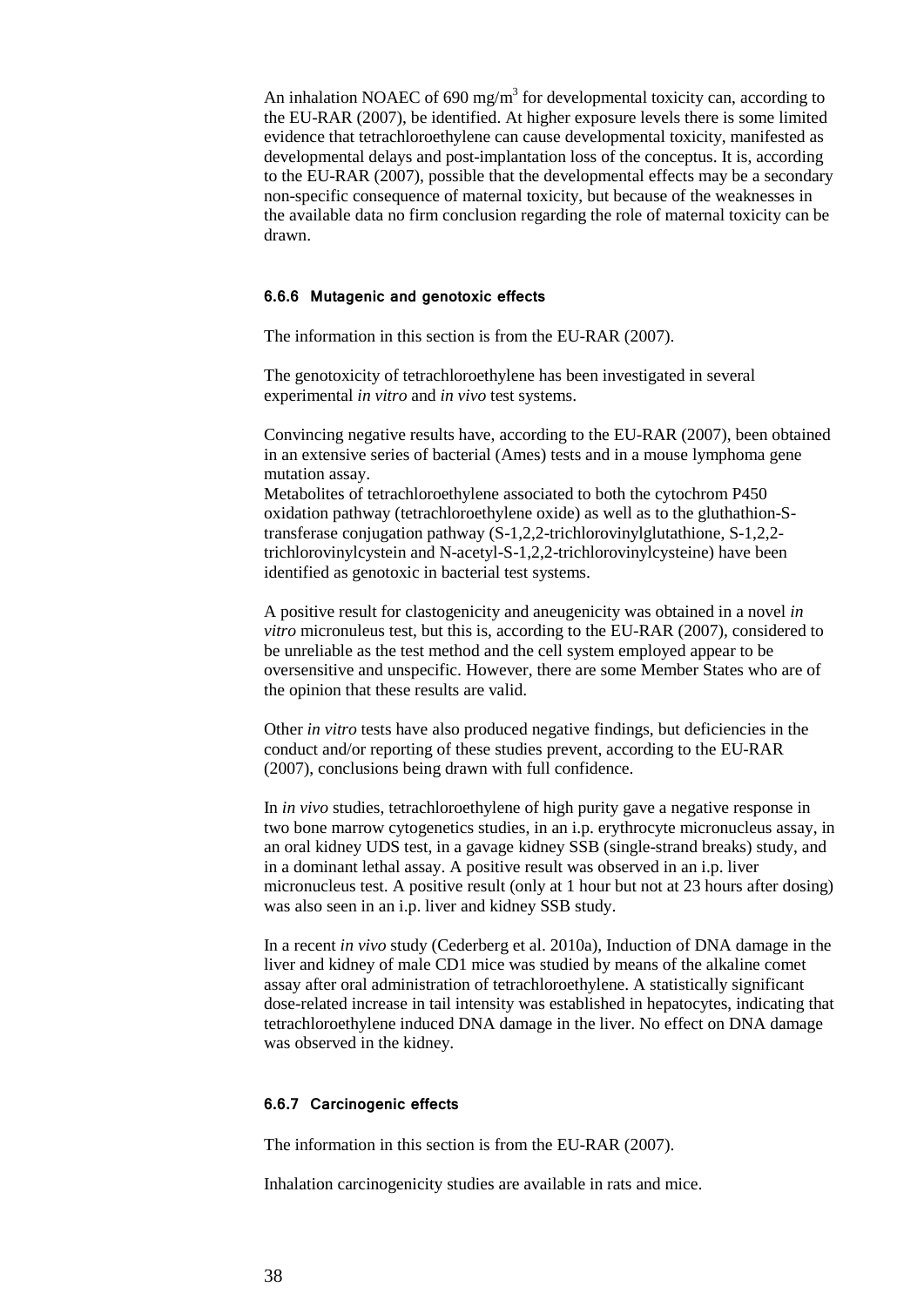In the rat study, an increased incidence of renal tubular cell carcinomas was observed comprising two tumours in high dose  $(2760 \text{ mg/m}^3)$  males, with none seen in the other two male or the three female groups.

In the mouse study, increased incidence of hepatocellular carcinoma was obtained in both males (7/49; 25/49; 26/50) and females (1/48; 13/50; 36/50) at 0, 690 and  $2760 \text{ mg/m}^3$ , respectively.

## <span id="page-38-0"></span>6.7 Evaluation

The purpose of the evaluation in this document is to consider whether the current health-based air quality criterion should be revised with a primary focus on the new data, assessments and evaluations regarding the genotoxic and carcinogenic effects of tetrachloroethylene as these effects have given rise to an intensive debate nationally as well as internationally, and no consensus has been arrived at yet. Therefore, only these endpoints are addressed in detail in this section.

As effects following repeated inhalation exposure also are considered essential for a possibly revision of the current health-based air quality criterion these effects are also addressed in this section.

Information on other endpoints such as acute toxicity, irritation, sensitisation and toxicity to reproduction are only addressed in the respective summary sections.

#### <span id="page-38-1"></span>**6.7.1 Genotoxicity**

An intensive debate nationally as well as internationally regarding the genotoxic potential of tetrachloroethylene is on-going, and no consensus has been arrived at yet. Therefore, this section will present the summaries and conclusions of different institutions, bodies and committees.

## *6.7.1.1 EU-RAR (2007)*

*"The genotoxicity of tetrachloroethylene has been fairly well-investigated in experimental in vitro and in vivo test systems. However, limitations and deficiencies in the conduct and/or reporting of the studies prevent an overall conclusion being drawn with full confidence."*

*"Convincing negative results have been obtained in an extensive series of bacterial (Ames) tests and in a mouse lymphoma gene mutation assay. However, metabolites of tetrachloroethylene associated to both the cytochrom P450 oxidation pathway … as well as to the gluthathion-S-transferase conjugation pathway … have been identified as genotoxic in bacterial test systems. A positive result for clastogenicity and aneugenicity was obtained in a novel in vitro micronuleus test, but this is considered to be unreliable as the test method and the cell system employed appear to be oversensitive and unspecific. Other in vitro and several in vivo tests have also produced negative findings, but deficiencies in the conduct and/or reporting of these studies prevent conclusions being drawn with full confidence."*

*"Generally, the pattern of the in vivo results is negative. Tetrachloroethylene of high purity gave a negative response in two bone marrow cytogenetics studies, in an i.p. erythrocyte micronucleus assay, in an oral kidney UDS test, in a gavage kidney SSB (single-strand breaks) study, and in a dominant lethal assay. Although*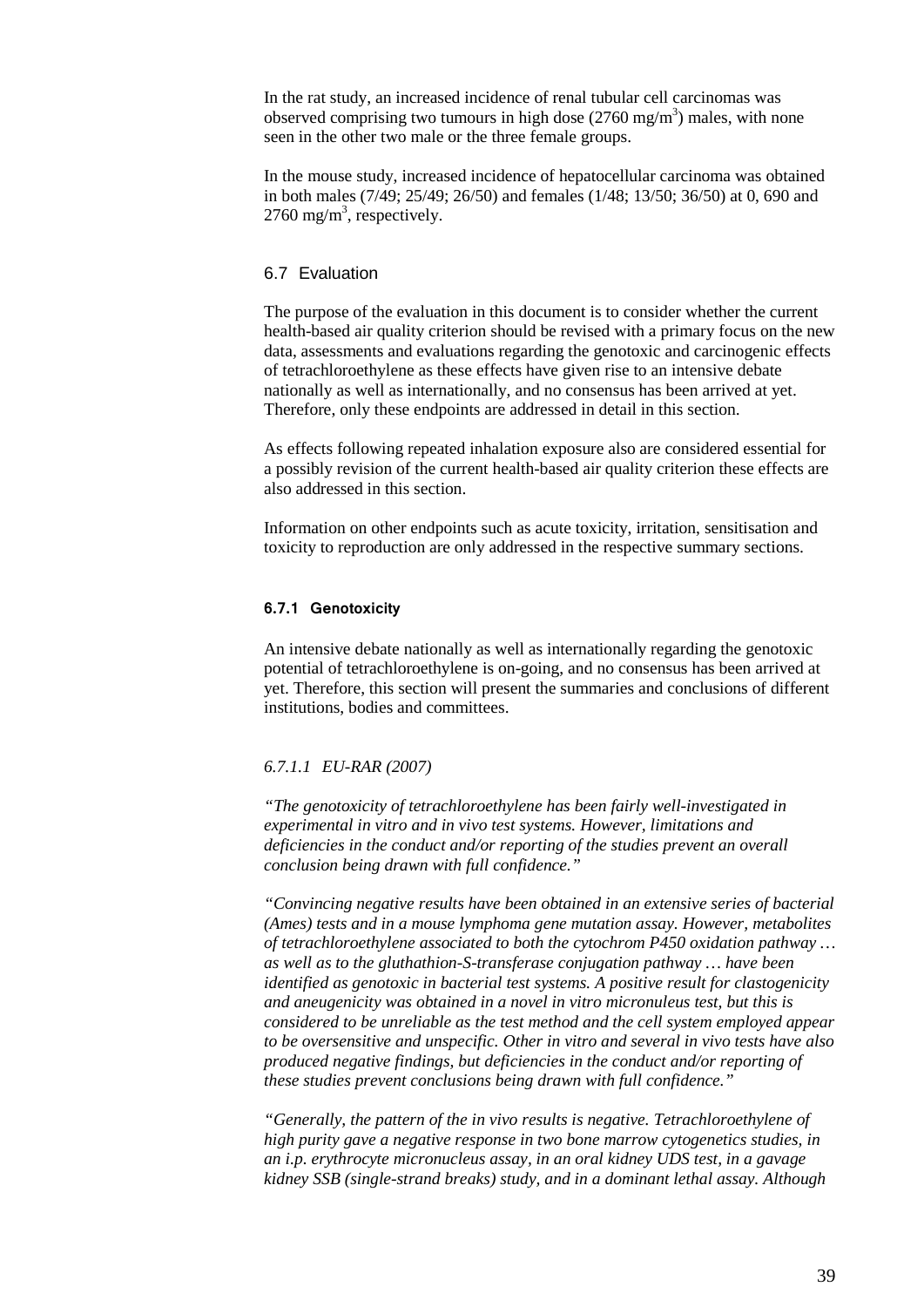*in the majority of these studies exposure was up to doses causing systemic toxicity (or presumed to cause systemic toxicity), cytotoxicity was not observed, which demonstrates that sufficient exposure of target cells did not occur. A positive result was observed in an i.p. liver micronucleus test; however, this was likely to be an unspecific effect (due to cytotoxicity) from direct exposure to tetrachloroethylene under unphysiological conditions (hepatectomy). This interpretation of the study is shared by 7 other Member States. There is however a significant number (9) of Member States who are of the opinion that the two negative experiments (the one in erythrocytes and the one in the liver exposed to tetrachloroethylene before partial hepatectomy) are inadequate and should not contribute to the weight of evidence. These Member States are also of the opinion that the positive result obtained in the liver exposed to tetrachloroethylene after partial hepatectomy raises concern for a possible mutagenic potential of tetrachloroethylene in vivo. A positive result (only at 1 hour but not at 23 hours after dosing) was also seen in an i.p. liver and kidney SSB study; however, again, this was likely to be the consequence of direct exposure to tetrachloroethylene in the i.p. cavity."*

*"In humans, three studies have looked for evidence of genotoxicity in relation to occupational exposure to tetrachloroethylene. These studies proved negative, but limitations in the design of two of them (the older ones) mean that no firm conclusions can be drawn."*

*"Overall, 8 Member States (including the rapporteur) are of the opinion that, considering the negative pattern of results obtained in the available in vitro and in vivo studies, it can be concluded that tetracholoroethylene does not possess genotoxic activity, while 9 Member States are of the opinion that the results on induction of micronuclei raise concern for a possible mutagenic potential of tetrachloroethylene and that further testing is necessary in order to obtain a better basis for a conclusion."*

## *6.7.1.2 SCHER Opinion (2008)*

*"In the RAR, the available mutagenicity studies on tetrachloroethylene are evaluated. In summary, most of the studies using oxidative activation by cytochrome P450 gave negative results suggesting that this pathway in tetrachloroethylene biotransformation does not result in formation of genotoxic metabolites. As indicated in the RAE, the glutathione S-conjugate of tetrachlorethylene and downstream products (cysteine S-conjugate, mercapturic acid) are mutagenic in bacteria and tetrachloroethylene itself has also been shown to be mutagenic in bacteria under conditions favouring the formation of these conjugates."*

*"One in vivo mutagenicity study in mice using specific conditions (intraperitoneal administration of a high dose after partial hepatectomy) showed a marginal increase in the frequency of micronuclei in hepatocytes."*

*"SCHER does not conclude that these results indicate a need for further mutagenicity testing. The small increase in micronucleus frequency may be due to secondary effects such as cytotoxicity or related to the mode-of-action of tetrachloroethylene for liver tumour induction in mice, which is peroxisome proliferation (not considered relevant for humans). Even a positive response in a repeat of this test will not affect the overall weight-of-evidence conclusion that tetrachloroethylene, under conditions of oxidative biotransformation as occurring in the liver, is not mutagenic."*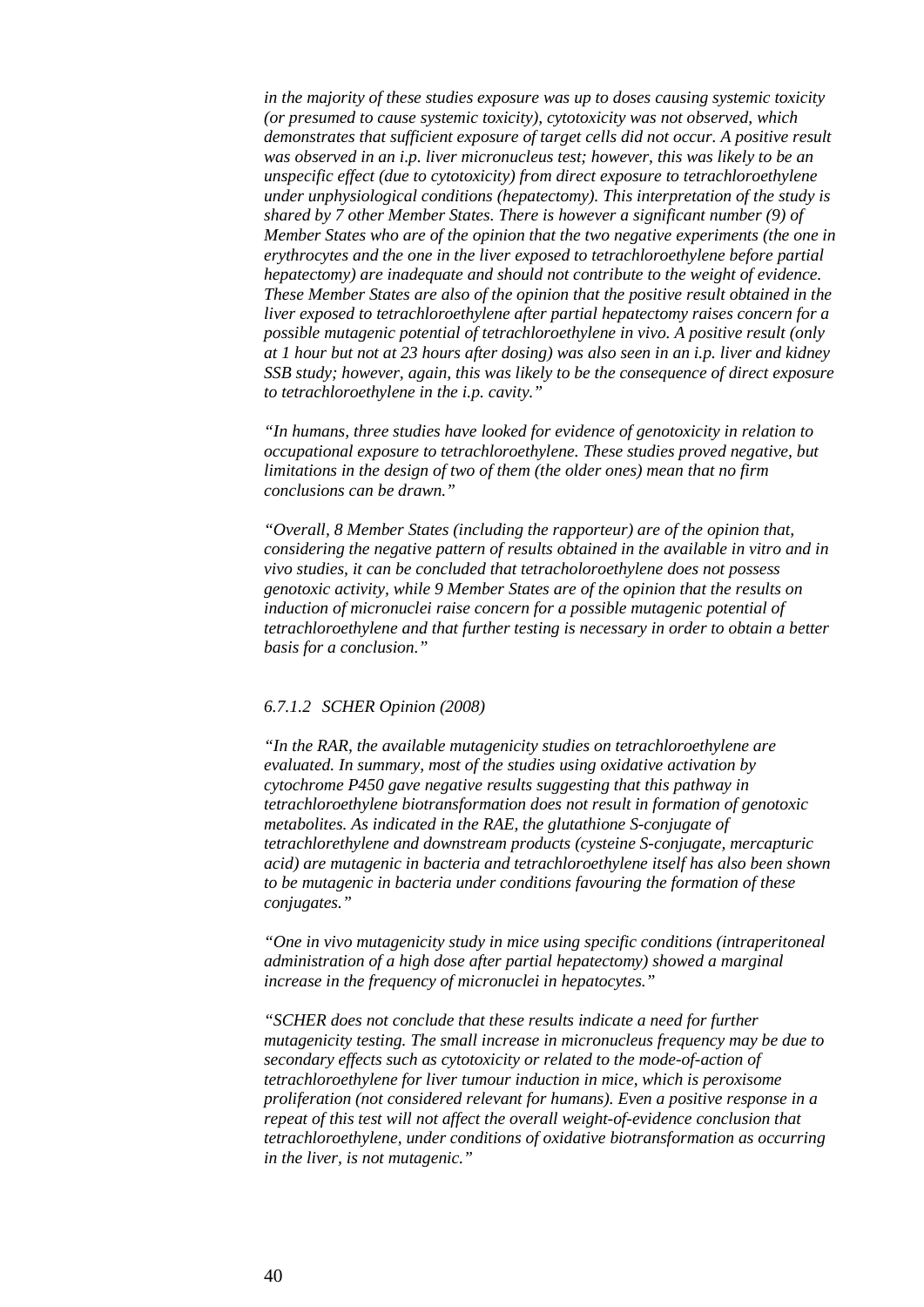*"However, the RAR will need to consider the relevance of the observed mutagenicity of tetrachloroethylene under conditions favouring glutathione Sconjugates for conclusions on mutagenicity. These experiments gave a positive response, and the mutagenicity of metabolites formed by further metabolism of glutathione S-conjugates was also demonstrated. However, this pathway becomes relevant only after application of high doses in animals."*

#### *6.7.1.3 US-EPA (2012)*

*"In conclusion, uncertainties with regard to the characterisation of tetrachloroethylene genotoxicity remain. This is primarily because in vivo tests of tetrachloroethylene have been equivocal, with at most, modest evidence of genotoxic effects in rodent tumour tissues examined (including mouse liver and rat kidney) following exposure at tumourigenic doses. However, no evidence is available regarding the potential contribution of tetrachloroethylene genotoxicity to other rodent tumour types (particularly, MCL, testes, and brain). Ames assays of tetrachloroethylene have yielded largely negative results. The tetrachloroethylene metabolites S-(1,2,2-trichlorovinyl) glutathione, S-(1,2,2,-trichlorovinyl)-Lcysteine, N-acetyl trichlorovinyl cysteine, tetrachloroethylene oxide, and dichloroacetic acid are genotoxic, but not all such metabolites have been sufficiently tested in the standard screening battery to support clear conclusions about their genotoxic potential. However, the predominance of positive data for these metabolites supports their potential genotoxicity following in situ production and/or bioactivation. This, in turn, supports the view that contribution of genotoxicity to tetrachloroethylene carcinogenesis cannot be ruled out for one or more target organs. Additional testing of the genotoxicity of tetrachloroethylene and its metabolites (particularly those from the GSH conjugation pathway) using state-of-the-art methods and in a more comprehensive panel of tumour tissues is warranted."*

#### *6.7.1.4 NAS (2010)*

*"In conclusion, there is no convincing evidence that tetrachloroethylene has important genotoxic or mutagenic activity in intact organisms. The committee agrees … that several metabolites of tetrachloroethylene are clearly … . However, it is still questionable whether the metabolites of tetrachloroethylene play an important role in the mode of action of tetrachloroethylene carcinogenesis … in view of the absence of convincing evidence of mutagenic and tumor-initiating activity of tetrachloroethylene in vivo. Additional studies of genotoxicity in vivo with state-of-the-art methods would be valuable."*

#### *6.7.1.5 Cederberg et al. (2010a)*

*"From the results of this study, we conclude that oral administration (single dose of 1000 or 2000 mg/kg) of tetrachloroethylene to mice results in a weak, but doserelated and statistically significant induction of DNA damage in the liver of the animals, as detected by the alkaline comet assay. … No effect on DNA damage was observed in the kidney. The results are in agreement with carcinogenicity data in mice, in which tetrachloroethylene induced tumours in the liver but not in the kidney, and support that a genotoxic mode of action might be involved in liver carcinogenicity in mice."*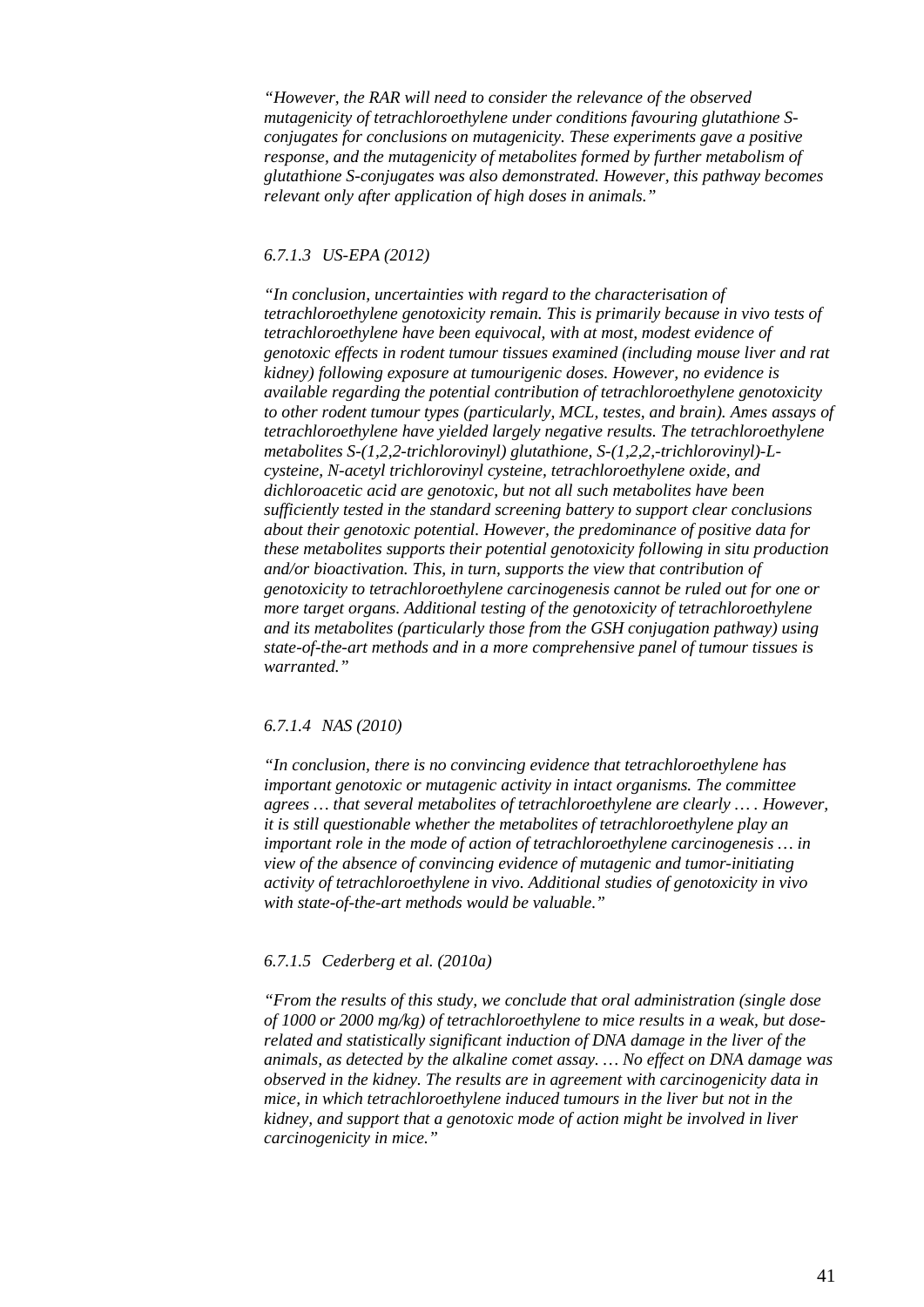An alternative interpretation of the results of the Cederberg et al. (2010) study has been conveyed by the Study Director at the test facility (Covance), who concluded that tetrachloroethylene did not induce DNA damage in the liver and kidney of mice under the experimental conditions used (Lillford et al. 2010).

Lovell (2010) discussed the statistical approaches used and commented on the different conclusions reached by Cederberg et al. (2010a) and Lillford et al. (2010). He concluded *"It is not possible from this single experiment to say whether the finding represents a small but real genotoxic effect or is a false-positive result as a consequence of a Type 1 statistical error. The result, however, illustrates the problems that arise from trying to dichotomise a result using a decision criteria based upon a statistical reaching a certain level of statistical significance. Not surprisingly, there may be disagreement over the interpretation. … Statistical input into both the design and assessment of the results is critical for the biological interpretation of a study. However, statistical significance should not be the sole determinant of the interpretation of a result. Statistical analysis and biological interpretation should be complementary not contradictory."*

The NRC review (NAS 2010) evaluated the Cederberg et al. (2010) study and concluded *"Overall, the paper by Cederberg et al. does not present convincing evidence for a genotoxic activity of tetrachloroethylene."*

The US-EPA review (US-EPA 2012) also evaluated the Cederberg et al. (2010) study:

*"A recently published report on DNA strand breaks showed a marginal increase in only one parameter from the Comet assay (tail length) following oral exposure to tetrachloroethylene in mice, but the statistical and biological significance of this result has been disputed."*

*"… tetrachloroethylene at higher concentrations induces at most modest increases in DNA damage in liver tissue."*

*"Limited in vivo studies of tetrachloroethylene are inconsistent, with only negative … or equivocal (Cederberg et al., 2010a …) genotoxicity assay results demonstrated following inhalation or oral exposure to tetrachloroethylene in animals."*

#### *6.7.1.6 CICAD (2006)*

*"Although a few assays have produced positive results, a weight-of-evidence approach suggests that tetrachloroethene itself does not have significant in vivo genotoxic potential. Mammalian metabolites of tetrachloroethene have induced mutations in Ames assays."*

#### *6.7.1.7 NEG/DECOS (2003)*

*"In view of the great number, as well as the types of negative tests, the committees conclude that PER is virtually devoid of genotoxic properties in mammals."*

#### *6.7.1.8 The evaluation by the author of this document*

Tetrachloroethylene induced DNA damage in the liver of mice, as detected by the alkaline comet assay in the study by Cederberg et al. (2010a); no effect on DNA damage was observed in the kidney. On this basis, Cederberg et al. concluded that tetrachloroethylene is weakly genotoxic in the liver of mice.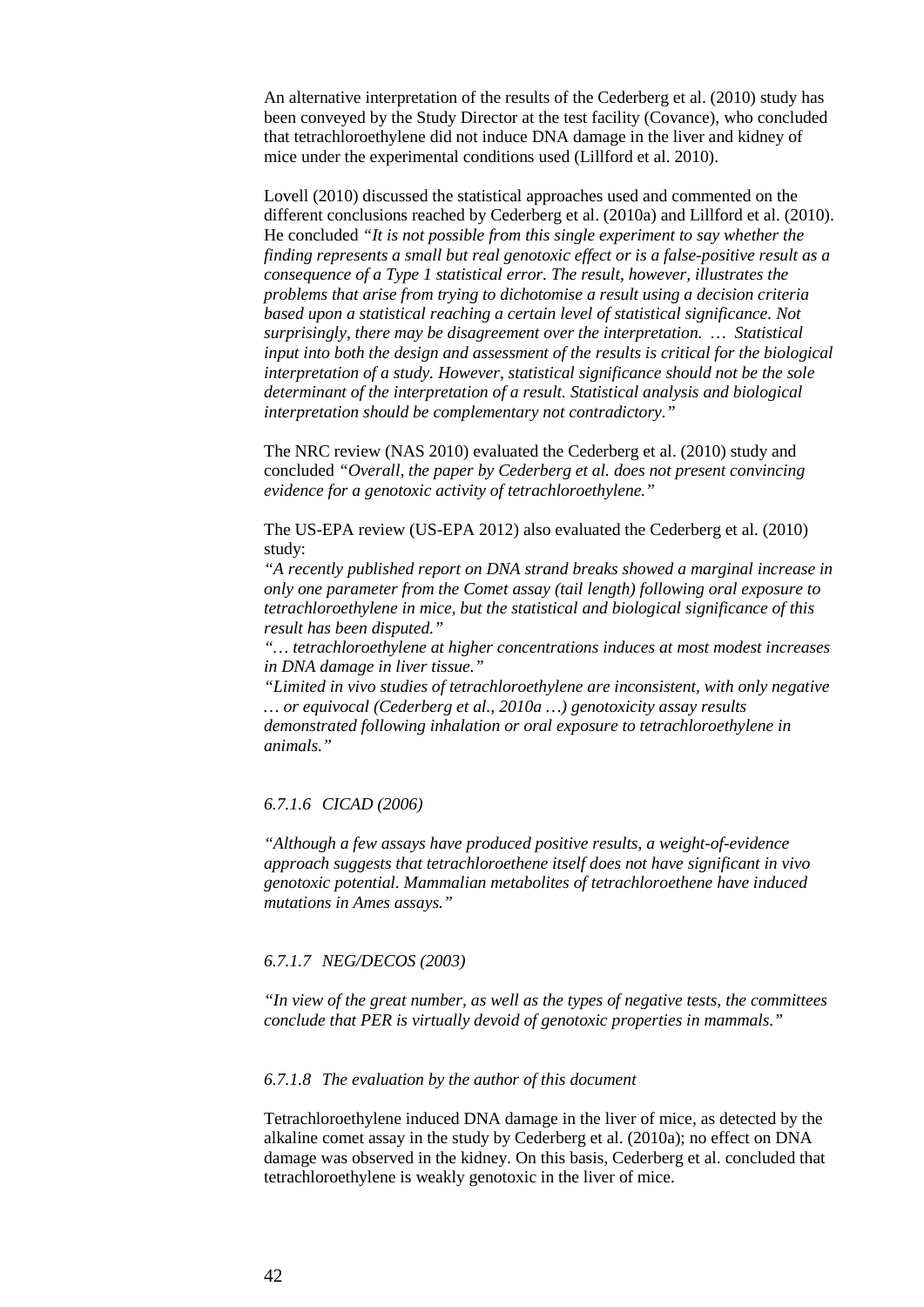It should be noted that:

- The DNA damage was only seen at very high oral doses (1000-2000) mg/kg);
- The magnitude of the effect compared to the vehicle control value was very slight, 1.3- and 1.4-fold at 1000 and 2000 mg/kg, respectively;
- The effect is probably caused by mutagenic metabolites of tetrachloroethylene, not by tetrachloroethylene itself;
- An alternative interpretation of the results has been conveyed by the Study Director at the test facility (Covance), who concluded that tetrachloroethylene did not induce DNA damage in the liver and kidney of mice under the experimental conditions used;
- The conclusion of Cederberg et al. has been questioned and debated intensely since the study was published;
- The comet assay provides no indications regarding the type(s) of DNA damage and thus, precludes a conclusion whether there is a threshold for the DNA damage observed in comet assay.

Overall, there is no convincing evidence that tetrachloroethylene itself possesses a significant genotoxic activity *in vivo*. Several metabolites of tetrachloroethylene are clearly genotoxic. The DNA damage in the liver of mice, as detected by the alkaline comet assay (Cederberg et al. 2010a), was only seen at very high oral doses (1000 and 2000 mg/kg), the increase was very slight (1.3- and 1.4-fold the vehicle control value at 1000 and 2000 mg/kg, respectively) and was not doserelated, and probably caused by mutagenic metabolites of tetrachloroethylene, not by tetrachloroethylene itself.

The weight-of-evidence suggests that tetrachloroethylene does not have a significant *in vivo* genotoxic potential, if any, at the exposure levels generally measured in ambient air (majority of measured levels below 10  $\mu$ g/m<sup>3</sup>, with most levels below 1  $\mu$ g/m<sup>3</sup>).

## <span id="page-42-0"></span>**6.7.2 Carcinogenicity**

An intensive debate nationally as well as internationally regarding the carcinogenic potential of tetrachloroethylene is on-going, and no consensus has been arrived at yet. Therefore, this section will present the views of different institutions, bodies and committees.

#### *6.7.2.1 EU-RAR (2007)*

*"Overall, although there are many epidemiological studies examining cancer mortality and incidence among dry-cleaners and certain other groups of workers, those that provide any useful information relating specifically to tetrachloroethylene are considerably fewer. When factors such as latency, confounding exposures and biological plausibility are taken into account, it becomes apparent that the evidence shows no increased risk of cancer in humans resulting from exposure to tetrachloroethylene. However, there is an indication for an increased risk of cervical and oesophageal cancers in some studies from the US, not confirmed in Denmark, Finland, Norway and Sweden, that cannot be completely disregarded.*

*This conclusion is consistent with the evaluation performed by IARC in 1995, which states that there is evidence for consistently positive associations between*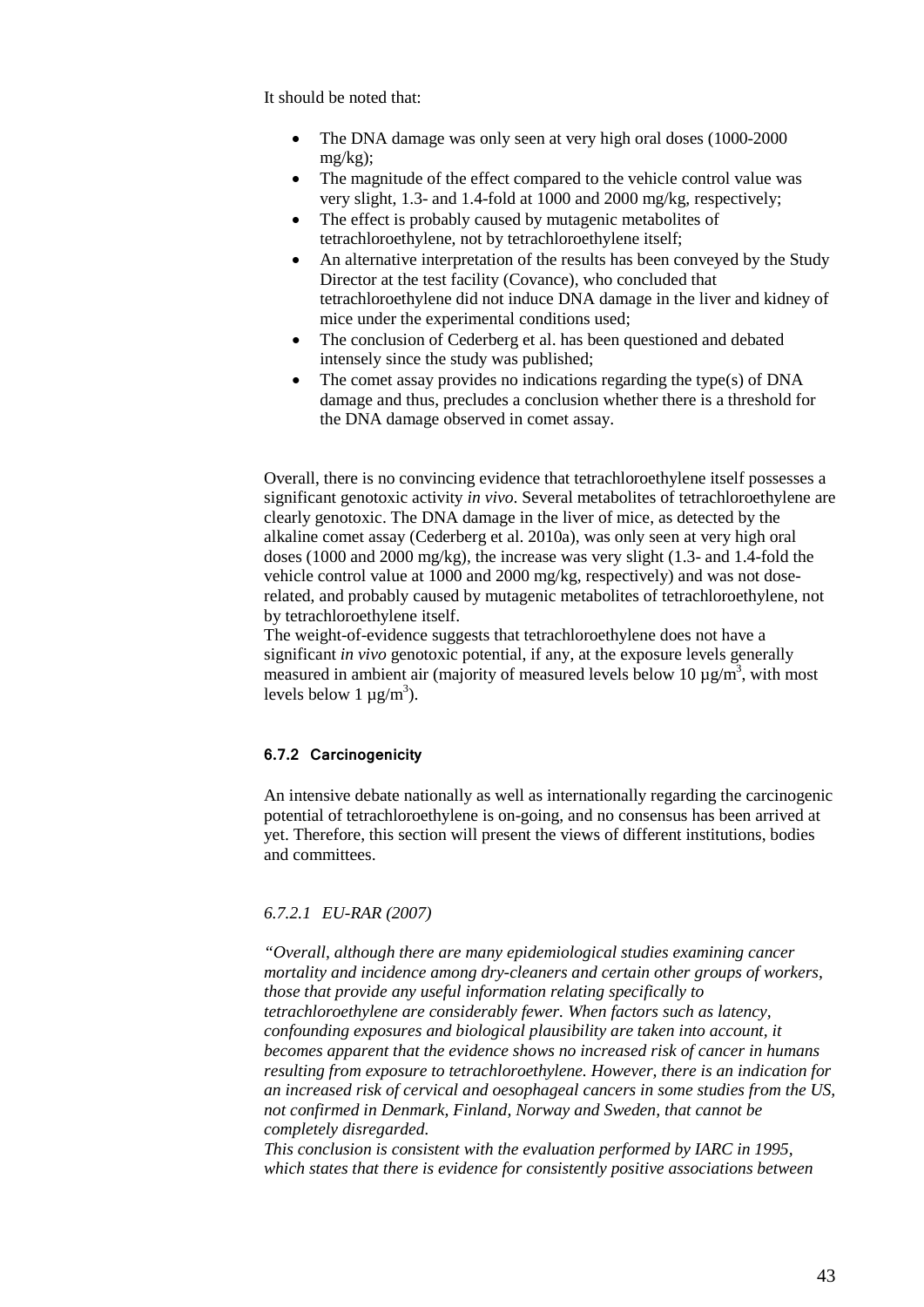*exposure to tetrachloroethylene and the risks for oesophageal and cervical cancer and non-Hodgkin's lymphoma. These associations appear unlikely to be due to chance, although confounding cannot be excluded and the total numbers in the cohort studies combined are relatively small."*

*"In relation to animal data, tetrachloroethylene has been tested in two species (mice and rats) producing clearly different patterns of results. In the mouse, tetrachloroethylene induced liver tumours by the inhalation (from 100 ppm – 690 mg/m3 ) and oral (from 540 mg/kg/day) routes of exposure, but not kidney tumours; in the rat, no liver tumours were found but a non-statistically significant, low incidence (2/50) of kidney tumours (tubular cell adenocarcinomas) was observed in males only exposed by inhalation to 400 ppm (2760 mg/m3 ) tetrachloroethylene for 2 years."*

*"For the mouse liver tumours, the mechanism has been shown to involve peroxisomal proliferation (binding to the nuclear receptor PPAR*α*, peroxisome proliferation, oxidative stress, cytotoxicity/necrosis, regenerative cell proliferation, hyperplasia and tumours), an effect to which humans are not responsive. The oxidative metabolic pathway to trichloroacetic acid, an established peroxisomal proliferator in rodents, is particularly active in mouse liver, where effects indicative of such proliferation have been reported in repeated dose studies of tetrachloroethylene. Overall, the evidence demonstrates that the liver tumours obtained in mice are of no significance in relation to human health."*

*"For the rat kidney tumours seen in F344 males but not in females or in mice of either sex following inhalation exposure to 400 ppm (2760 mg/m3) tetrachloroethylene, there are still some uncertainties about the underlying mechanism. … Overall, it can be concluded that, although the mechanism leading to the formation of these kidney tumours in male rats has not been fully elucidated, on balance, the available evidence supports a threshold approach to risk characterisation ...".*

#### *6.7.2.2 SCHER Opinion (2008)*

SCHER did not have any specific comments regarding the evaluation of the carcinogenicity of tetrachloroethylene as described in the EU-RAR (2007).

#### *6.7.2.3 US-EPA (2012)*

*"Following EPA (2005a) Guidelines for Carcinogen Risk Assessment, tetrachloroethylene is "likely to be carcinogenic in humans by all routes of exposure." This characterization is based on suggestive evidence of carcinogenicity in epidemiologic studies and conclusive evidence that the administration of tetrachloroethylene, either by ingestion or by inhalation to sexually mature rats and mice, increases tumor incidence."*

*"Tetrachloroethylene increased the incidence of liver tumors (hepatocellular adenomas and carcinomas) in male and female mice and of mononuclear cell leukemia (MCL) in both sexes of rats. These findings were reproducible in multiple lifetime bioassays employing different rodent strains and, in the case of mouse liver tumors, by inhalation and oral exposure routes. Additional tumor findings in rats included significant increases … of testicular interstitial cell tumors and kidney tumors in males, and brain gliomas in males and females. In mice,*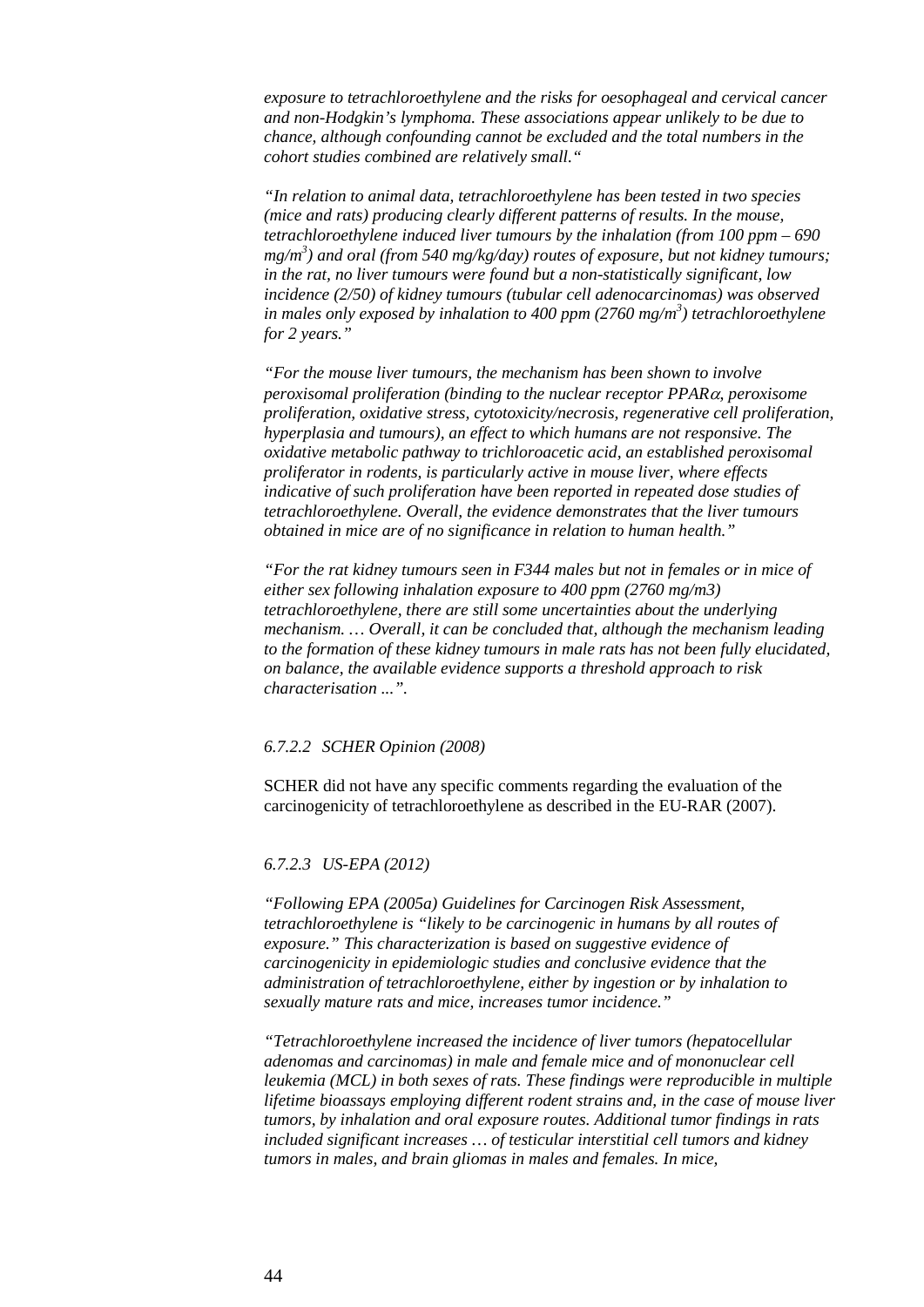*hemangiosarcomas in liver, spleen, fat, and subcutaneous skin were reported in males in the JISA study."*

*"The available epidemiologic studies provide a pattern of evidence associating tetrachloroethylene exposure and several types of cancer, specifically bladder cancer, non-Hodgkin lymphoma, and multiple myeloma. Associations and exposure-response relationships for these cancers were reported in studies using higher quality (more precise) exposure-assessment methodologies for tetrachloroethylene. Confounding by common lifestyle factors such as smoking are unlikely explanations for the observed results. For other sites, including esophageal, kidney, lung, liver, cervical, and breast cancer, more limited data are available."*

*"The specific active moiety(ies) and mode(s) of action involved in the carcinogenicity of tetrachloroethylene and its metabolites are not fully characterized.* 

*For rat kidney tumors, it is generally believed that metabolites resulting from GSH conjugation of tetrachloroethylene are involved. The hypothesized modes of action for this endpoint include mutagenicity, peroxisome proliferation, α2µ-globulin nephropathy, and cytotoxicity not associated with α2uµ-globulin accumulation. For mouse liver tumors, it is generally believed that metabolites resulting from P450-mediated oxidation of tetrachloroethylene are involved. The mode of action (MOA) hypotheses for this endpoint concern mutagenicity, epigenetic effects (especially DNA hypomethylation), oxidative stress, and receptor activation (focusing on a hypothesized PPARα activation MOA). However, the available evidence is insufficient to support the conclusion that either rat kidney or mouse liver tumors are mediated solely by one of these hypothesized modes of action. In addition, no data are available concerning the metabolites or the mechanisms that may contribute to the induction of other rodent tumors (including mononuclear cell leukemia, brain gliomas, or testicular interstitial cell tumors in exposed rats and hemangiosarcomas in exposed mice).* 

*Furthermore, no mechanistic hypotheses have been advanced for the human cancers suggested to be increased with tetrachloroethylene exposure in epidemiologic studies, including bladder cancer, non-Hodgkin lymphoma and multiple myeloma.* 

*Although tetrachloroethylene is largely negative in genotoxicity assays - including in the Ames mutagenicity test - tetrachloroethylene has been shown to induce modest genotoxic effects (e.g., micronuclei induction following in vitro or in vivo exposure, and DNA binding and single strand breaks in tumor tissue) and mutagenic effects under certain metabolic activation conditions. In addition, some tetrachloroethylene metabolites have been shown to be mutagenic. Thus, the hypothesis that mutagenicity contributes to the tetrachloroethylene carcinogenesis cannot be ruled out for one or more target organs, although the specific metabolic species or mechanistic effects are not known."*

#### *6.7.2.4 NAS (2010)*

*"Two rodent bioassays have demonstrated that high doses of tetrachloroethylene produced liver tumors in mice. While there is clear evidence that this occurs, the basis for their occurrence is not clear and may actually involve more than one MOA. This makes the determination of the relevance to humans more difficult. This is particularly true with respect to the importance of PPAR*<sup>α</sup> *as the predominant or sole MOA, which led to a split opinion among committee members and a dissenting statement.*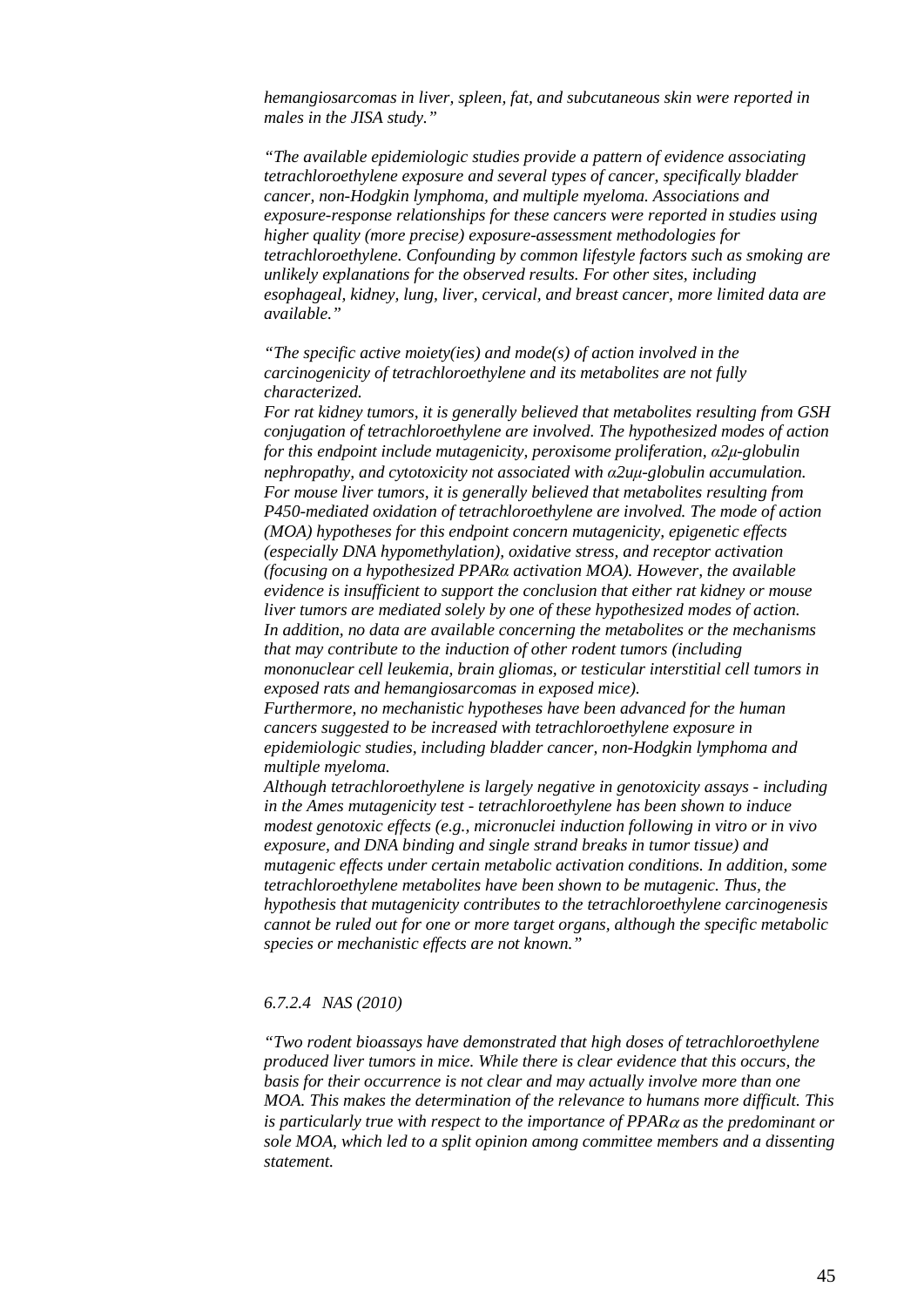*Further studies are needed to define the MOAs for tetrachloroethylene-induced liver tumors, which particular emphasis on the importance of PPAR*<sup>α</sup> *and whether species difference might exist. In addition, further study is needed to determine the relative roles of metabolites of tetrachloroethylene in tumor development. "*

*"The EPA concluded there is limited evidence that perchloroethylene causes cancer (kidney) in humans and the Committee agrees with this assessment. The EPA evaluated bioassay studies to provide evidence suggestive of an effect. The Committee considers this and the similarity to trichloroethylene to support the conclusion that tetrachloroethylene induces kidney tumors in rodents. While the mode of action of perchloroethylene tumorigenesis is not understood, the* α*2*µ*globulin nephropathy and peroxisome proliferator modes of action are not consistent with experimental results. A mutagenic mode of action cannot be ruled out.*

*Further studies are needed to determine whether tetrachloroethylene and its metabolites formed from TCVG are mutagenic in other mammalian cell assays."*

#### *6.7.2.5 CICAD (2006)*

*"There is limited evidence that tetrachloroethene is a carcinogen in humans exposed occupationally."*

*"Tetrachloroethene was clearly carcinogenic in laboratory animals. On repeated inhalation, it induced leukaemia in both sexes of F344 rats (in two studies) and malignant kidney tumours in male F344 rats in one study (of two). In inhalation studies, it induced malignant liver tumours in both sexes of B6C3F1 and BDF1 mice and benign Harderian gland tumours in BDF1 male mice."*

*"Currently, no mechanisms have been proposed for the leukaemias and benign Harderian gland tumours induced in rats and male mice, respectively. Nongenotoxic mechanisms have been recognized for the formation of kidney tumours in male rats and liver tumours in mice for some chemicals. The available data on mode of action for tetrachloroethene are limited and the dose-response data related to these recognized mechanisms are not consistent with the dose-response relationships for cancr induction by tetrachloroethene. In the absence of suitable supporting evidence to the contrary, it is concluded that the cancers produced by tetrachloroethene in rodents are of potential relevance to humans."*

#### *6.7.2.6 NEG/DECOS (2003)*

*"Several epidemiological studies were focused on the cancer mortality of drycleaners and other workers exposed to PER. On the whole, these studies do not lead to definitive conclusions about the carcinogenicity of PER exposure. In most studies a substantial exposure of the exposed group to other solvents in addition to PER could not be excluded. Furthermore, the value of most studies is affected by the fact that life-style-related factors, in particular smoking, were not or not adequately accounted for.*

*In view of the outcome of animal experimental studies, it is reassuring that no consistent increases of liver or kidney cancer were found. The committees conclude that the results warrant further investigation of the incidence of certain cancers, in particular oesophagus and bladder cancer, but* 

*that they do not allow the conclusion that working with PER leads to an enhanced cancer risk."*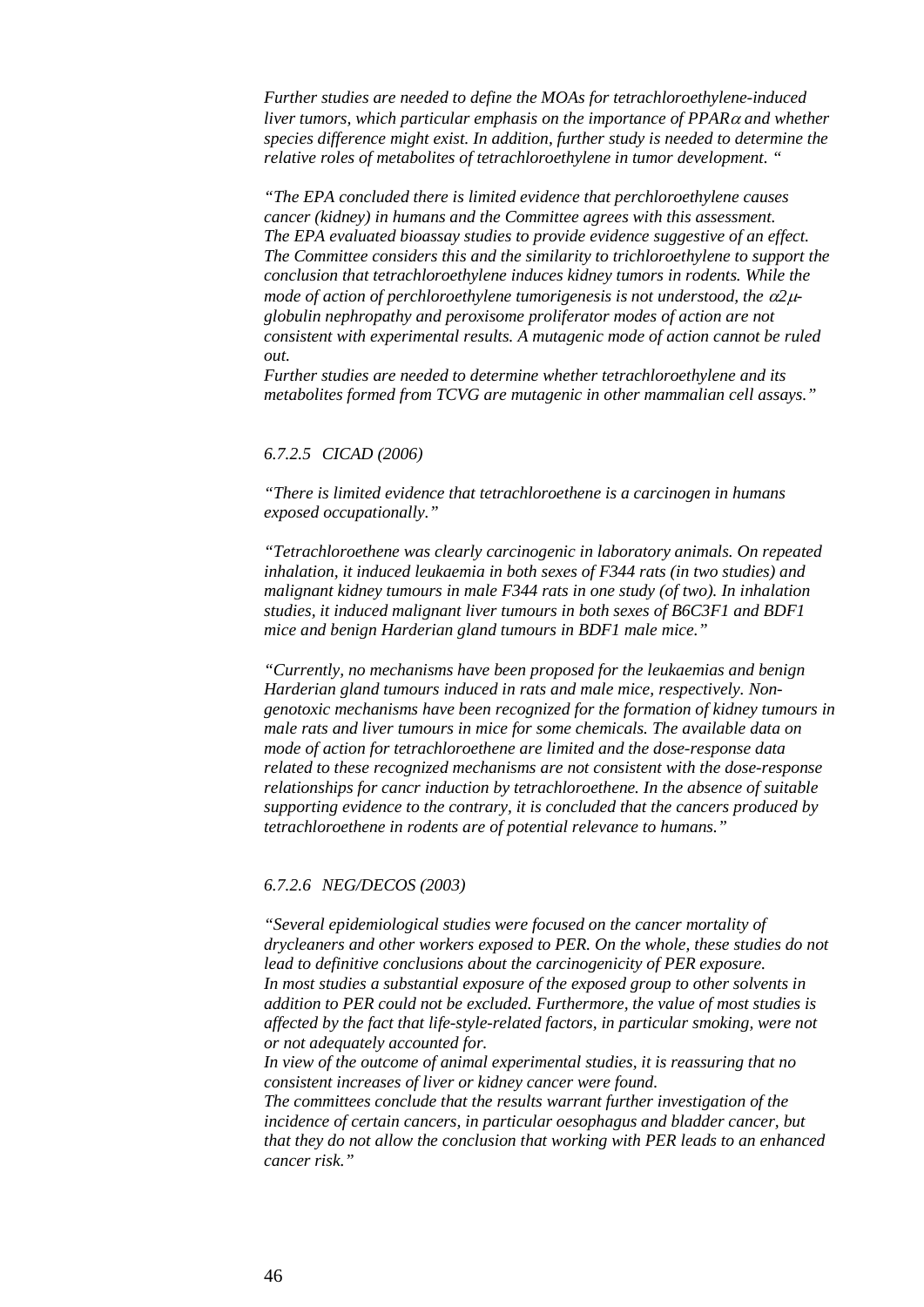*"Mice showed a statistically significant increase of hepatocellular carcinoma upon respiratory and oral exposure. TCA, the major metabolite of PER, induces hepatocellular carcinomas and adenomas in mice upon oral administration, which strongly suggests that the hepatocarcinogenicity of PER is actually caused by TCA. The sensitivity of the mouse for the hepatocarcinogenic effects of PER can most probably be attributed to the higher rate of the oxidative biotransformation in this organism resulting in the peroxisome proliferator and carcinogen TCA."*

*"A not significant increase of tubular cell adenoma and adenocarcinoma was found for male rats upon respiratory exposure. The sex-specificity of nephrotoxicity and the induction of kidney tumours can most probably be attributed to the male-specific formation of protein droplets in tubular cells. Moreover both sexes of this species showed a significant increase of mononuclear cell leukaemia, a type of cancer with a high background incidence in the applied strain."*

#### *6.7.2.7 The evaluation by the author of this document*

The epidemiological studies (workers) are inconclusive and thus, no clear conclusion on the carcinogenicity of tetracholoroethylene exposure can be drawn based on these data.

Tumours have been observed in various organs and tissues in experimental animals. The specific active moiety(ies) and mode(s) of action involved in the carcinogenicity of tetrachloroethylene and its metabolites are not fully characterised.

#### Liver tumours:

Liver tumours have been observed in mice following inhalation exposure to tetrachloroethylene (from 690 mg/m<sup>3</sup>), but not in rats.

The mode of action is not clearly understood, but peroxisome proliferation seems to play a role, an effect to which humans are much less responsive compared to mice. DNA damage (observed at high oral doses in the comet assay) might also play a role. Other modes of action may also play a role and possibly more than one mode of action is involved.

There is probably a threshold for the hepatocarcinogenicity of tetrachloroethylene and/or its metabolites in mice.

#### Kidney tumours:

A non-statistically significant, low incidence (2/50) of kidney tumours was observed in male rats exposed by inhalation to tetrachloroethylene  $(2760 \text{ mg/m}^3)$ . The mode of action has not been fully elucidated, but the male rat specific  $\alpha$ 2 $\mu$ globulin nephropathy, cytotoxicity, one or more toxic intermediates, genotoxicity, or a combination of more than one mode of action might be involved in the tumour formation. It should be noted that toxic effects are observed in the kidneys of both rats and mice at lower concentrations (from 1380 and 690 mg/m<sup>3</sup>, respectively) than those resulting in tumour formation in male rats  $(2760 \text{ mg/m}^3)$ . There is probably a threshold for the nephrocarcinogenicity of tetrachloroethylene and/or its metabolites in male rats.

## Mononuclear cell leukaemia (MCL):

MCL has only been observed in F344 rats, a rat strain which has a very high spontaneous rate of this tumour form. It is therefore, generally accepted that this tumour form is of no relevance to humans.

There is probably a threshold for MCL formation in F344 rats.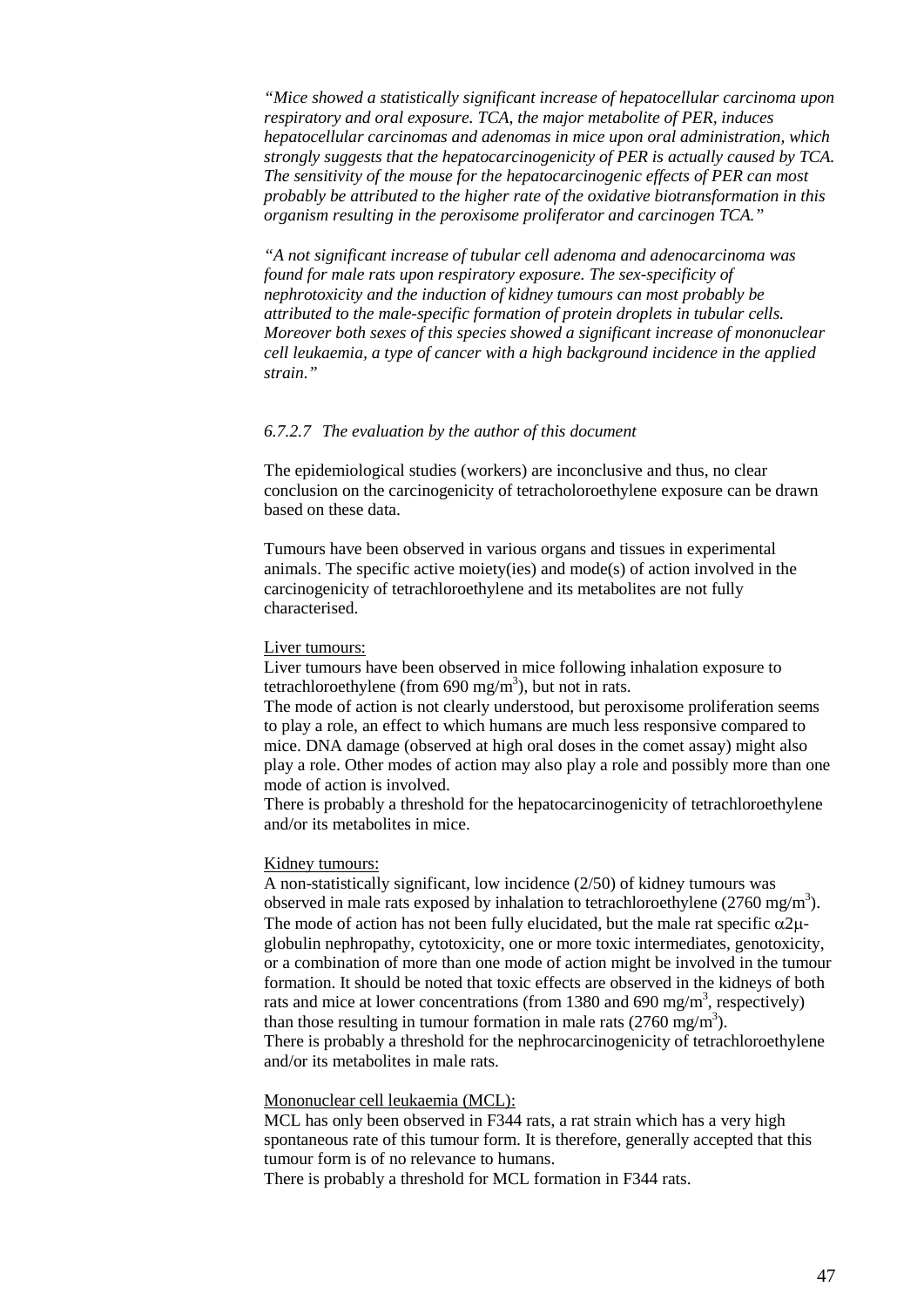Other tumours:

Additional tumour findings in rats include significant increases of testicular interstitial cell tumours in male rats, and brain gliomas in male and female rats. Haemangiosarcomas in liver, spleen, fat, and subcutaneous skin were reported in male mice.

No data are available concerning the metabolites or the mechanisms that may contribute to the induction of these tumour forms.

Overall, the tumours observed in experimental animals (rats and mice) may be of relevance to humans, but a clear conclusion cannot be drawn as the mode of action(s) leading to the tumour formations have not been fully elucidated and understood.

Tetrachloroethylene is not considered to have a significant *in vivo* genotoxic potential, if any, at the exposure levels generally measured in ambient air (majority of measured levels below 10  $\mu$ g/m<sup>3</sup>, with most levels below 1  $\mu$ g/m<sup>3</sup>).

The weight-of-evidence therefore suggests that there probably is a threshold for the tumour formation.

For the purpose of proposing a health-based air quality criterion, a threshold approach is considered.

#### <span id="page-47-0"></span>**6.7.3 Repeated dose toxicity**

In 2001, the documentation for tetrachloroethylene was updated and revised (Larsen 2001) and the health-based air quality criterion  $(0.006 \,\mu\text{g/m}^3)$  was based on a LOAEC (61 mg/m<sup>3</sup>) for toxicity to the liver of mice observed in the study by Kjellstrand et al. (1984).

The repeated dose toxicity of tetrachloroethylene has been extensively reviewed in the EU-RAR (2007) and in the recent US-EPA Review (US-EPA 2012). Other studies than the Kjellstrand et al. (1984) study have formed the basis for the risk characterisation for repeated dose toxicity in the EU-RAR (kidney an lung damage in a 2-year mouse study) and for the setting of the inhalation RfC (Reference concentration) by the US-EPA (neurotoxicity, human data). Therefore, this section will briefly present the views in these two evaluations.

#### *6.7.3.1 EU-RAR (2007)*

*"There is a relatively large amount of information on the potential repeated dose effects of tetrachloroethylene from studies in humans and from inhalation studies in animals."*

*"In relation to the studies in humans, there are general worker health surveys and studies investigating specifically potential effects on the liver, kidney, nervous system and colour vision. Variable results and interpretational difficulties have arisen in surveys of workers exposed to lower (below100 ppm, 690 mg/m3 ) concentrations of tetrachloroethylene, with a study finding no effects on the frequency of subjective symptoms, psychomotor test results and markers of liver and kidney toxicity in dry-cleaners with a mean 8-hour TWA exposure of 21 ppm (145 mg/m3 ) compared with an unexposed control group." "No clear evidence for tetrachloroethylene-induced liver toxicity at exposure concentrations below 50 ppm (339 mg/m3 ; mean 8h TWA)"* has been provided. *"No convincing evidence for tetrachloroethylene-induced kidney toxicity at mean exposure levels in the range 1.2-107 ppm (8.3-738 mg/m3 )"* has been provided. *"A clear association between neurobehavioural/neurological deficits and repeated exposure to tetrachloroethylene in the workplace (dry-cleaners) at exposure levels*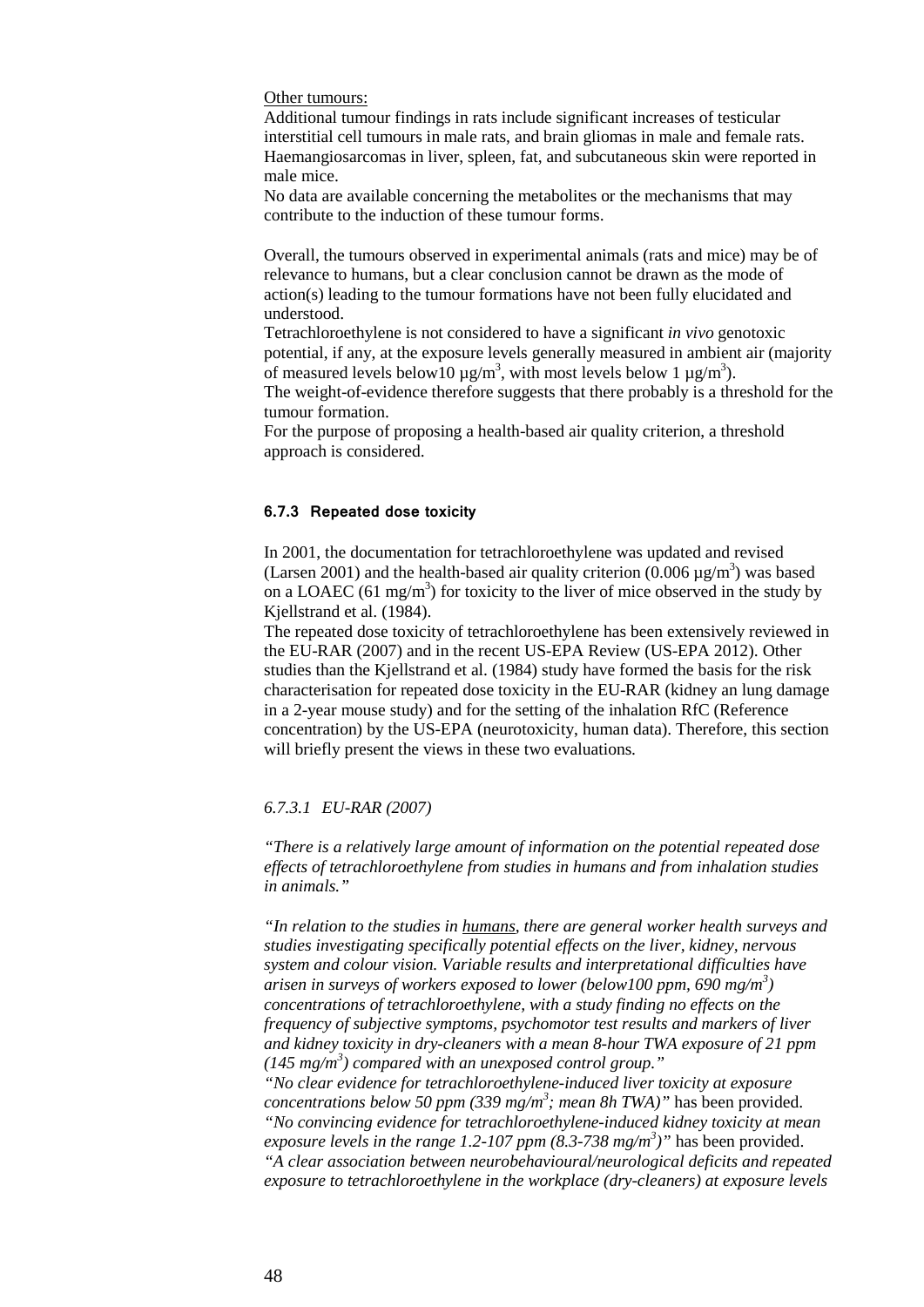*up to 67 ppm (462 mg/m3 ) or in volunteers at concentrations up to 150 ppm (1035 mg/m3 ) has not been established."*

*"There are very few studies that have specifically investigated the effects of tetrachloroethylene on colour discrimination, such that no reliable conclusions can be drawn."*

*"Overall, there is no clear evidence from studies in humans for repeated dose effects of tetrachloroethylene at exposure levels up to 25 ppm (173 mg/m3 ). This value is taken forward to the risk characterisation as a human NOAEC."*

*"In relation to the animal studies, the liver, kidneys and lungs have been shown to be the main target organs of tetrachloroethylene-induced toxicity." "Liver damage seen in mice following either inhalation exposure or oral administrations has been shown to involve peroxisomal proliferation, an effect to which humans are not responsive. No liver toxicity was observed in rats." "For kidney damage, which was observed in both rats and mice following either inhalation or oral exposure, an inhalation LOAEC of 100 ppm, 690 mg/m3 … been identified from the mouse inhalation … cancer bioassays … Evidence of hyaline droplet nephropathy was found in male rats following … inhalation … exposure, but the data indicate that this phenomenon, which is male rat-specific and hence, not relevant to humans, only occurs at relatively high levels of exposure … when relatively short exposure durations are employed."*

*"Congestion of the lungs was seen in mice following inhalation at ≥ 100 ppm (690 mg/m3 ) for 2 years. One hundred ppm (690 mg/m3 ) is therefore also the LOAEC for this effect in the lungs."*

*"Overall, taking the human and the animal evidence together, the relevance to human health of the kidney damage seen in mice and rats … and of the lung congestion seen in mice … cannot be excluded. The inhalation mouse LOAEC of 100 ppm (690 mg/m3 ) set for nephrotoxicity and lung damage … hence taken forward to the risk characterisation of this endpoint."*

## *6.7.3.2 US-EPA (2012)*

*"The database of human and animal studies on inhalation toxicity of tetrachloroethylene is adequate to support derivation of inhalation and oral reference values. A number of targets of toxicity from chronic exposure to tetrachloroethylene have been identified in published animal and human studies. These targets include the central nervous system, kidney, liver, immune and hematologic system, and development and reproduction. In general, neurological effects were judged to be associated with lower tetrachloroethylene exposures."*

*"Neurotoxic effects have been characterized in human controlled exposure, occupational and residential studies, as well as in experimental animal studies, providing evidence of an association between tetrachloroethylene exposure and neurological deficits.* 

*In conclusion, the weight of evidence across the available studies of humans and animals exposed to tetrachloroethylene indicates that chronic exposure to tetrachloroethylene can result in decrements in color vision, visuospatial memory, and possibly other aspects of cognition and neuropsychological function, including reaction time."*

*"… two studies - Cavalleri et al. (1994) and Echeverria et al. (1995) - are considered principal studies by EPA for the RfC. Endpoints selected for the candidate RfCs were reaction time measures (Echeverria et al., 1995), cognitive changes (Echeverria et al., 1995), and visual function changes (Cavalleri et al., 1994)."*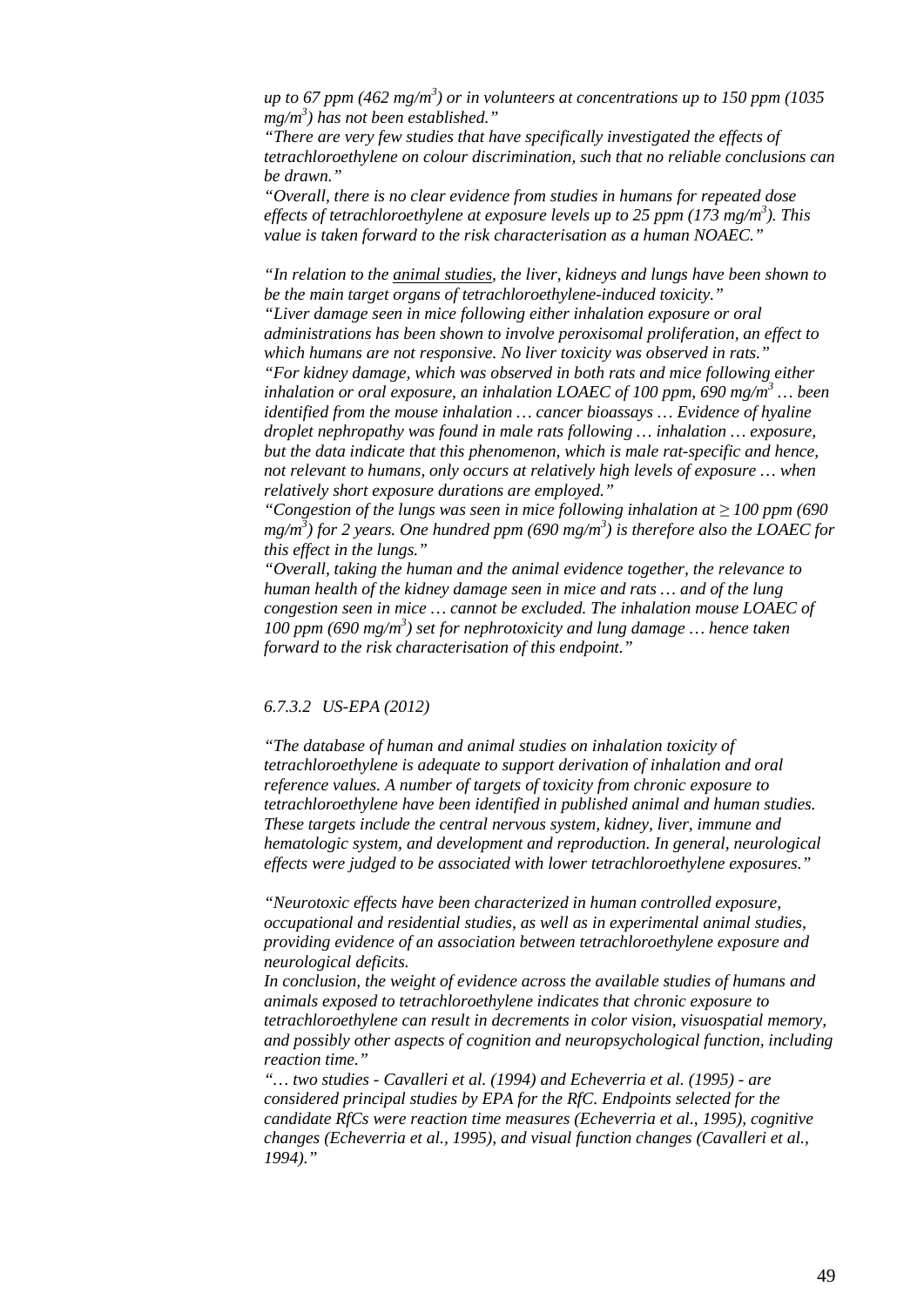*"Each of the candidate studies provided lowest-observed-adverse-effect levels (LOAELs) that were selected as PODs. The adjusted LOAELs are as follows: 56 mg/m3 [for either visual reproduction, pattern memory, and pattern recognition, or reaction time in pattern memory in Echeverria et al. (1995)] and 15 mg/m3 [for color confusion in Cavalleri et al. (1994)]."*

*"The human evidence for kidney effects is limited." … "Although human studies have not systematically investigated nephrotoxicity, an association between tetrachloroethylene exposure via inhalation and chronic kidney disease, as measured by urinary excretion of renal proteins and end-stage renal disease, is supported."*

*"Adverse effects on the kidney have been observed in studies of animals exposed to high concentrations of tetrachloroethylene by inhalation …". … "Overall, multiple lines of evidence support the conclusion that tetrachloroethylene causes nephrotoxicity in the form of tubular toxicity, mediated potentially through GSH conjugation products."*

*"Evidence of liver toxicity is primarily from several well-conducted rodent studies, including chronic bioassays."*

*"The few published reports of experimental studies examining immune or hematologic system toxicity are consistent with the limited findings in the human occupational studies. These include evidence of an effect of tetrachloroethylene exposure on red blood cells …". "… and increases in total white cell counts and lymphocyte counts …". "In addition, increases in several other immunological parameters … were observed in tetrachloroethylene-exposed dry-cleaning workers."*

*"No human studies identified adverse effects on the respiratory tract, and no lung toxicities in rodents were reported in chronic bioassays … or other published reports."*

#### *6.7.3.3 The evaluation by the author of this document*

Different views and conclusions regarding various endpoints and critical effects following repeated inhalation exposure to tetrachloroethylene as well as on the (no) effect level(s) for repeated dose toxicity have been expressed in the EU-RAR (2007) and in the US-EPA Review (US-EPA 2012). The major discrepancies in the views and conclusions are sumarised below.

#### Neurotoxicity, human data:

The EU-RAR (2007) concluded that a clear association between neurobehavioural /neurological deficits and repeated exposure (up to  $462 \text{ mg/m}^3$ ) has not been established, and that no reliable conclusions regarding the effects on colour discrimination can be drawn.

In contrast, US-EPA (2012) considered the neurotoxic effects observed in the human studies as the critical effects for the setting of the inhalation RfC. LOAECs of 56 mg/m<sup>3</sup> (for either visual reproduction, pattern memory, and pattern recognition, or reaction time in pattern memory) and  $15 \text{ mg/m}^3$  (for colour confusion) were identified and used as point of departure for the setting of the RfC.

#### Nephrotoxicity, human data:

The EU-RAR (2007) concluded that no convincing evidence for kidney toxicity has been provided at mean exposure levels in the range 8.3-738 mg/m<sup>3</sup>.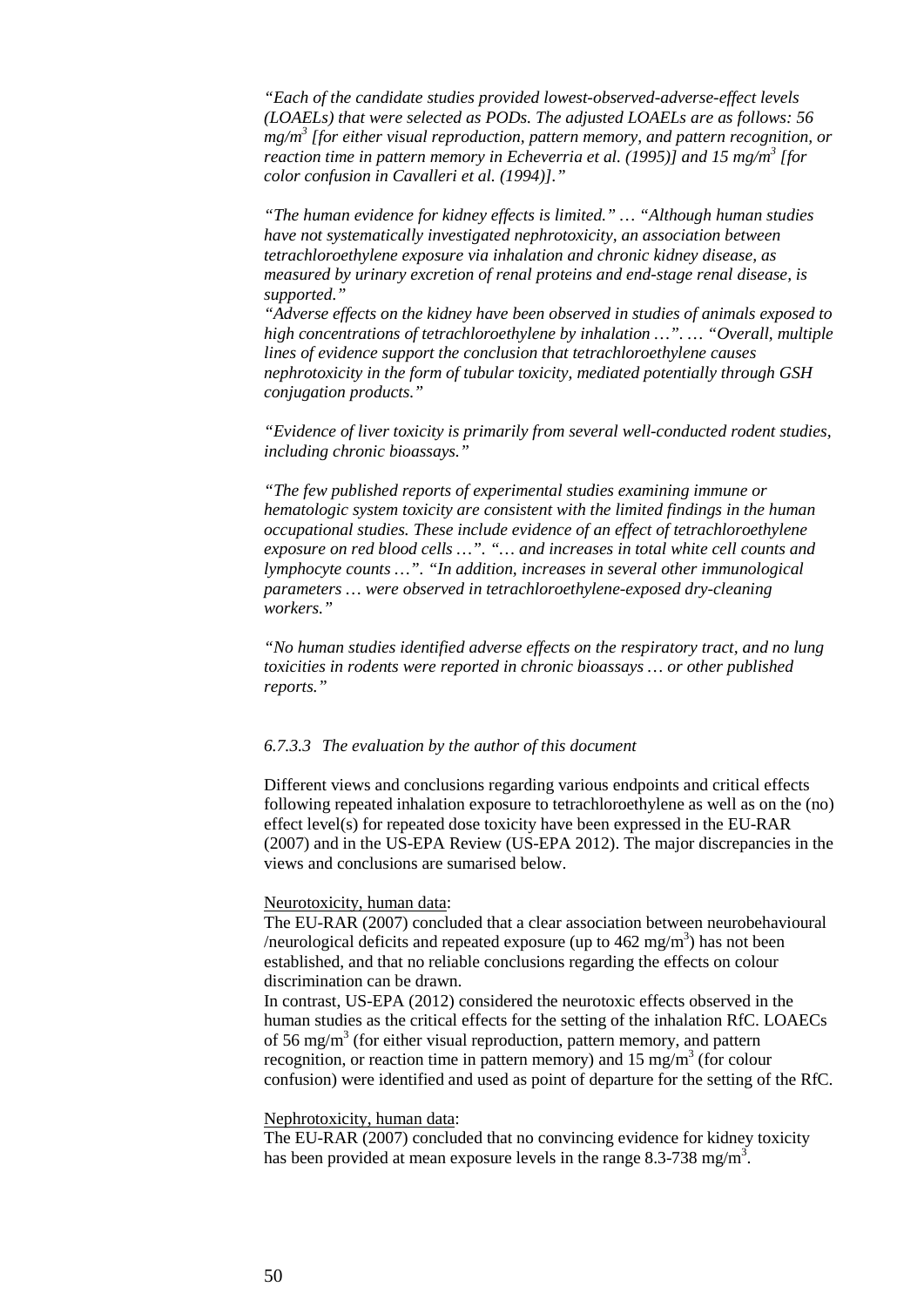In contrast, US-EPA (2012) concluded that the human evidence for kidney effects is limited, but an association between tetrachloroethylene exposure via inhalation and chronic kidney disease is supported.

#### Nephrotoxicity, studies in animals:

The EU-RAR (2007) concluded that kidney damage has been observed in both rats and mice. An inhalation LOAEC of  $690 \text{ mg/m}^3$  was identified from the 2-year mouse inhalation study.

The US-EPA (2012) concluded that adverse effects on the kidney have been observed in studies of animals exposed to high concentrations (not further specified) of tetrachloroethylene by inhalation and that the evidence supports that the nephrotoxicity is mediated potentially through GSH conjugation products.

#### Lung toxicity, studies in animals:

The EU-RAR (2007) concluded that effects in the lungs (congestion) have been seen in mice. An inhalation LOAEC of 690 mg/m<sup>3</sup> was identified from the 2-year mouse inhalation study.

In contrast, US-EPA (2012) concluded that no lung toxicities in rodents were reported in chronic bioassays.

#### Risk characterisation (EU) / standard setting (US-EPA):

In the EU-RAR (2007) the risk characterisation for repeated dose toxicity in workers, consumers and indirect exposure via the environment was performed based on the inhalation LOAEC of  $690 \text{ mg/m}^3$  for nephrotoxicity and lung damage in the 2-year mouse study, and for workers and indirect exposure via the environment also on the human NOAEC of 173 mg/m<sup>3</sup> for no clear evidence from studies in humans for repeated dose effects of tetrachloroethylene. The potential risk was discussed for the various populations and for the selected exposure scenarios (see section 5.7), but a specific reference MOS (equivalent to a total uncertainty factor) for comparison with the estimated MOS values was not established.

US-EPA has based the setting of the inhalation reference concentration (RfC, 0.04 mg/m<sup>3</sup>, the midpoint of the range from 0.015-0.056 mg/m<sup>3</sup> rounded to one significant figure) on the LOAECs for neurotoxic effects  $(15 \text{ mg/m}^3)$  for colour vision changes; 56 mg/m<sup>3</sup> for cognitive and reaction time changes) observed in the two human principal studies. A total uncertainty factor of 1000 (10 for intraspecies variation, 10 for a LOAEC instead of a NOAEC, 10 for database uncertainty) was applied.

In general, well-performed and valid human studies are preferred to animal studies for the setting of health-based air quality criteria.

The US-EPA view regarding the validity of the human studies expressed in the final Review (US-EPA 2012) was previously brought forward in the peer review of the US-EPA draft Review (US-EPA 2008) performed by NRC (NAS 2010). On this basis, the human data are considered as being valid for the purpose of proposing a health-based air quality criterion for tetrachloroethylene and the neurotoxic effects observed in the human studies are considered as the critical effects for the setting of the health-based air quality criterion. It is noted that the EU-RAR (2007) has expressed the view that humans may not be as susceptible as animals to the toxicity of tetrachloroethylene. This is considered as a further support to the selection of the human studies as the basis for the setting of the health-based air quality criterion for tetrachloroethylene.

LOAECs of 56 mg/m<sup>3</sup> (for cognitive and reaction time changes) and 15 mg/m<sup>3</sup> (for colour vision changes) were identified by the US-EPA from the two human principal studies (Echeverria et al. (1995) and Cavalleri et al. (1994), respectively).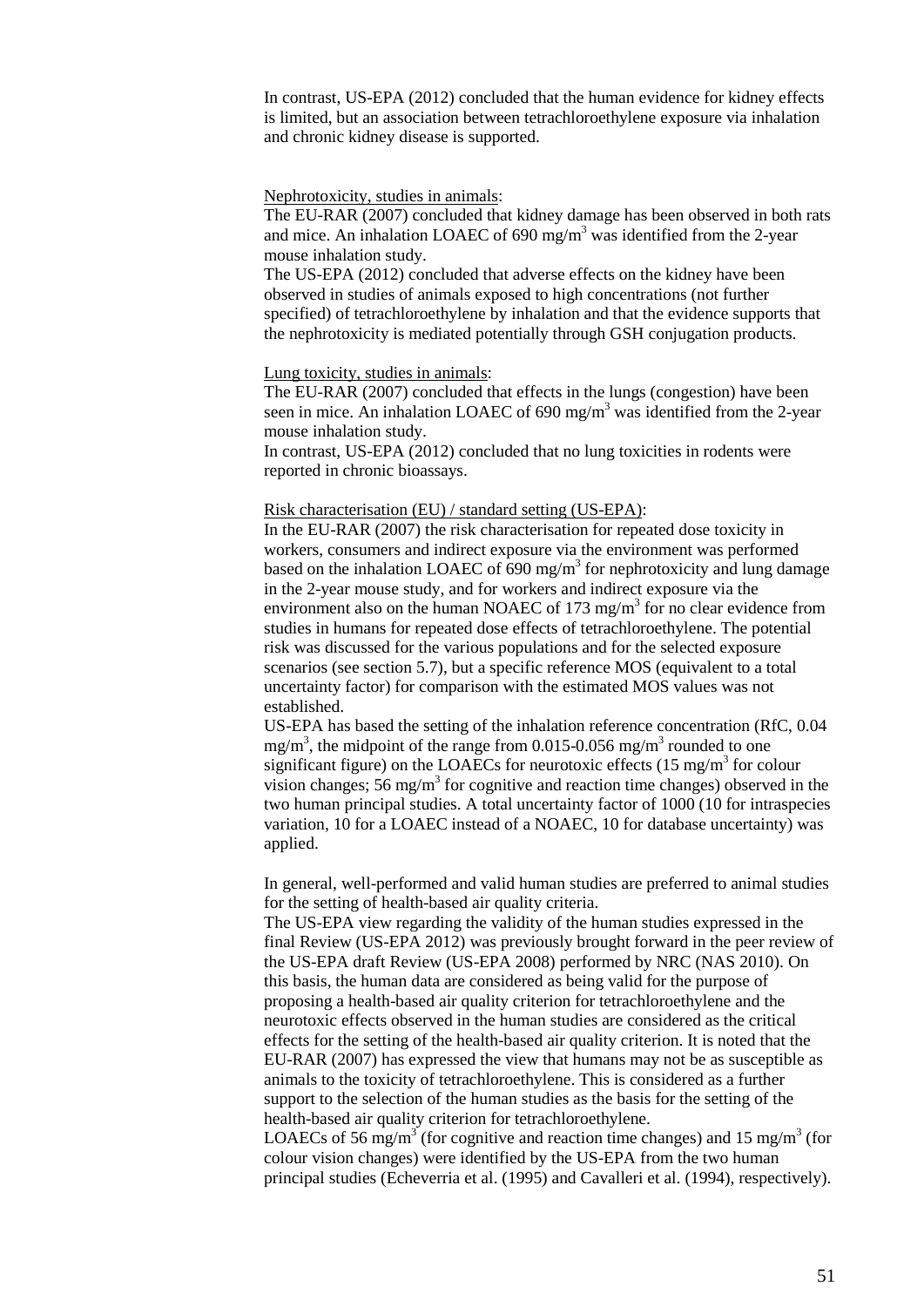For the setting of the health-based air quality criterion for tetrachloroethylene the LOAEC of 15 mg/m<sup>3</sup> (for colour vision changes) is selected as colour vision changes are considered as an adverse effect. It should be noted that the consideration of colour vision changes as an adverse effect is in concordance with the position taken in relation to the classification and labelling of styrene for specific target organ toxicity.

#### <span id="page-51-0"></span>**6.7.4 Critical effect(s) and NOAEC**

Overall, the critical effects for the purpose of proposing a health-based air quality criterion for tetrachloroethylene are the repeated dose toxicity, carcinogenicity and reproductive toxicity.

In relation to repeated dose toxicity in humans, neurotoxic effects (cognitive and reaction time changes, and colour vision changes) have been observed in two wellperformed and valid human studies (workers). A LOAEC of 56 mg/m<sup>3</sup> can be identified for cognitive and reaction time changes in the study Echeverria et al. (1995) and a LOAEC of 15 mg/m<sup>3</sup> can be identified for colour vision changes in the study by Cavalleri et al. (1994).

In relation to repeated dose toxicity in experimental animals, damage to the kidney (rats, mice), liver (mice) and lung (mice) has been seen following inhalation exposure to tetrachloroethylene. A LOAEC of 690 mg/m<sup>3</sup> can be identified for these effects from the 2-year mouse inhalation study.

In relation to carcinogenicity, the relevance to human health of the kidney tumours seen in male rats and the liver tumours seen in mice cannot be excluded. Tetrachloroethylene is not considered to have a significant *in vivo* genotoxic potential, if any, at the exposure levels generally measured in ambient air (majority of measured levels below 10  $\mu$  g/m<sup>3</sup>, with most levels below 1  $\mu$  g/m<sup>3</sup>). Although the mode of action(s) leading to the tumour formations in the experimental animals have not been fully elucidated and understood, the weight-ofevidence suggests that there probably is a threshold for the tumour formation in the kidney and liver.

For the purpose of proposing a health-based air quality criterion, a threshold approach is considered. The LOAEC of  $690 \text{ mg/m}^3$  identified for repeated dose toxicity in the 2-year mouse inhalation study is considered for tumour formations as well.

In relation to reproductive toxicity, developmental effects were observed in mice and rats following inhalation exposure to tetrachloroethylene (from 1695 mg/m<sup>3</sup>). A NOAEC of 690 mg/m<sup>3</sup> can be identified from a good-quality 2-generation study in rats.

Overall, the critical effects for the purpose of proposing a health-based air quality criterion for tetrachloroethylene are considered to be the neurotoxic effects observed in the two well-performed and valid human studies (workers). The LOAEC of 15 mg/m<sup>3</sup> (for colour vision changes) is selected for the estimation of the health-based air quality criterion as colour vision changes are considered as an adverse effect. This LOAEC is considered also to protect against tumour formation in the kidney and liver as well as for developmental effects. The LOAEC of 15  $mg/m<sup>3</sup>$  is the adjusted LOAEC for continuous exposure (6 ppm mean 8-hour time weighted average, 41 mg/m<sup>3</sup> x 10/20 (breathing rate) x 5/7 corresponding to 15  $mg/m<sup>3</sup>$ ).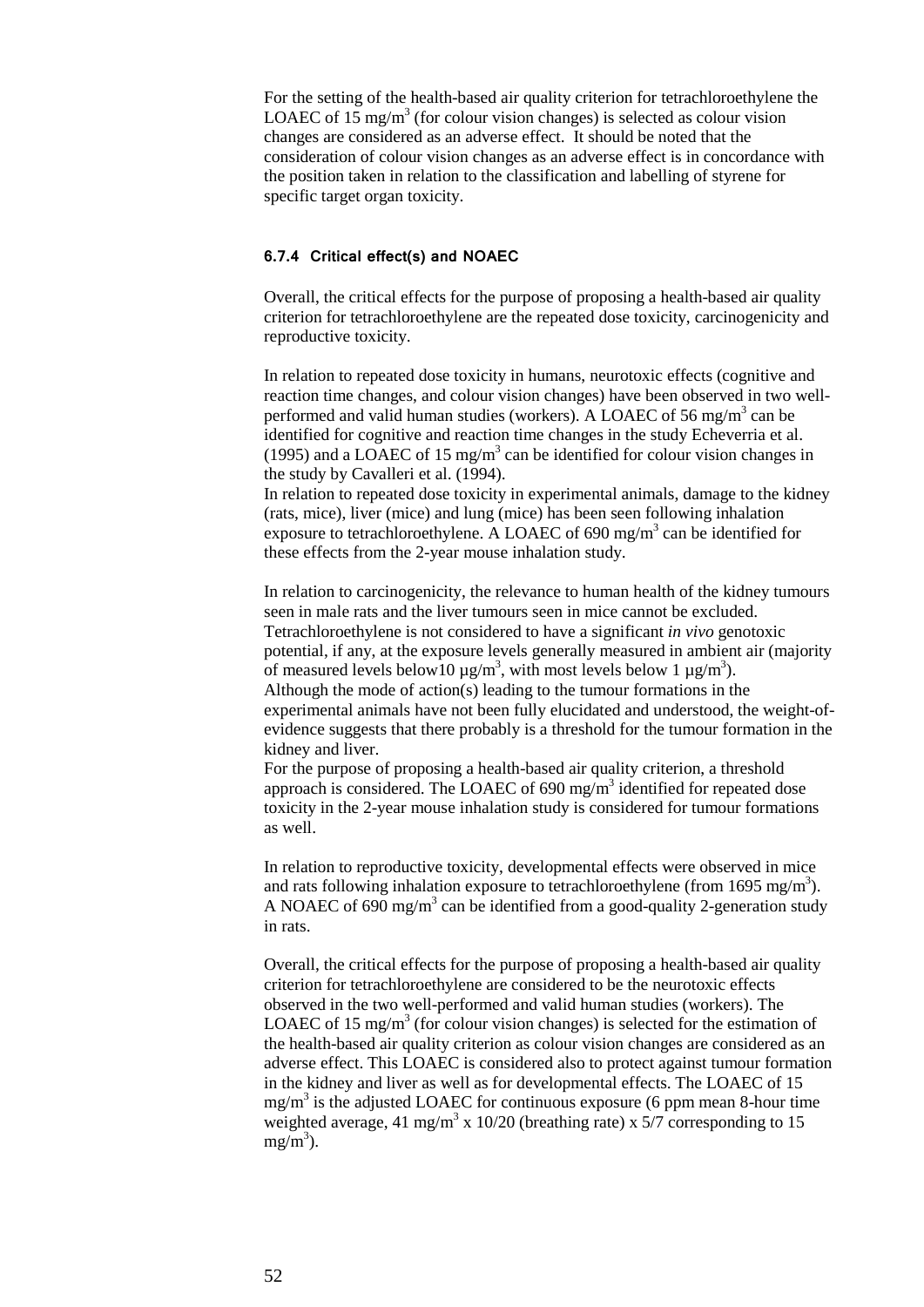It should be noted that this LOAEC is different from the LOAEC of 61 mg/m<sup>3</sup> (continuous exposure) for liver effects in mice (30 days of exposure) (Kjellstrand et al. 1984) which is the basis for the C-value of 0.01 mg/m<sup>3</sup> in the 2001 documentation (Larsen 2001).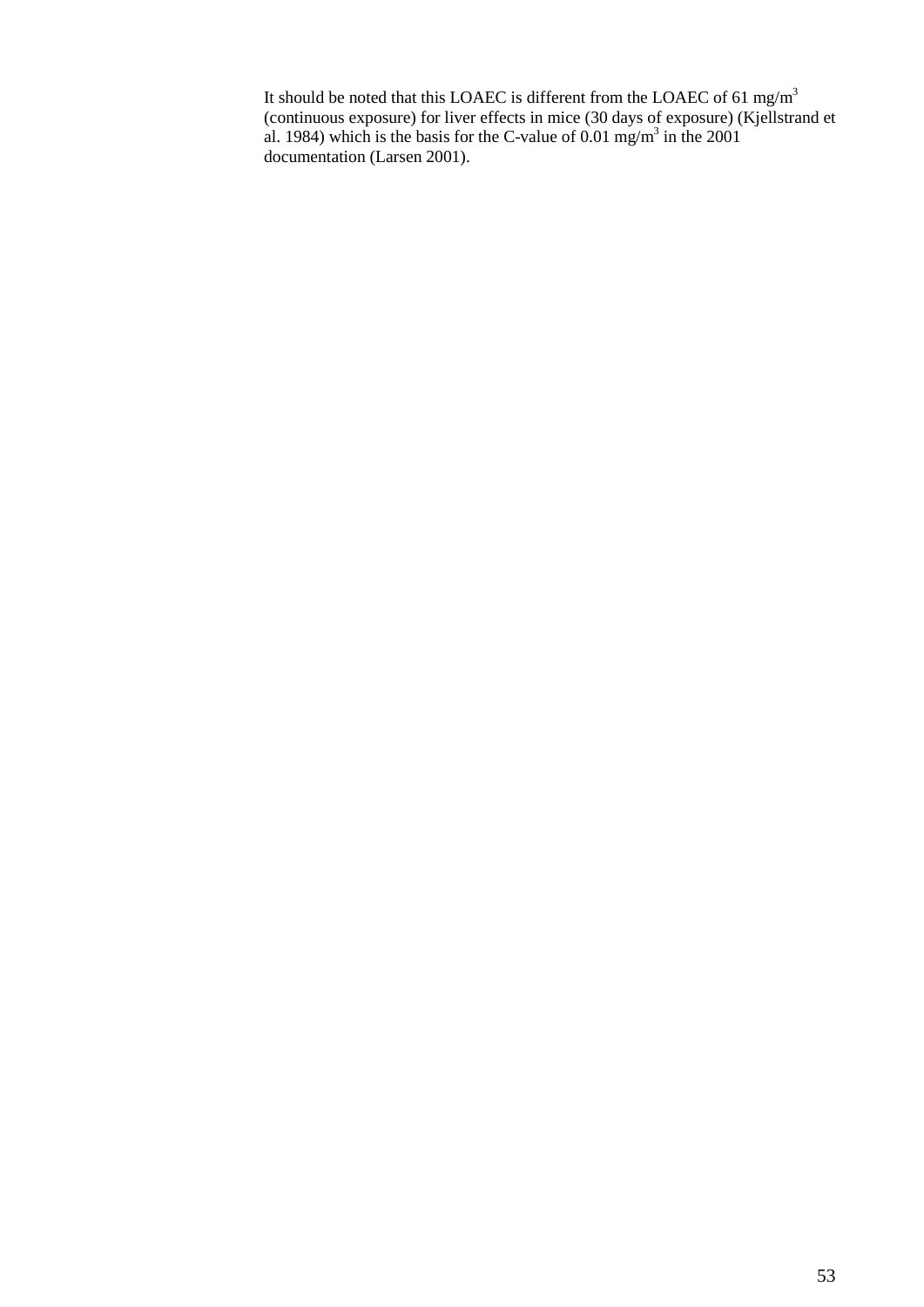## <span id="page-53-0"></span>7 Quality criterion in ambient air

The health-based quality criterion in air  $QC_{air}$  is estimated based on a LOAEC of  $15 \text{ mg/m}^3$  identified for repeated dose toxicity (colour vision changes) from a wellperformed and valid human study (workers). This LOAEC is considered also to protect against tumour formation in the kidney and liver as well as for developmental effects. The LOAEC is the adjusted LOAEC for continuous exposure.

$$
QC_{\text{air}} = \frac{\text{LOAEC}}{\text{UF}_{\text{I}} * \text{UF}_{\text{II}} * \text{UF}_{\text{III}}} = \frac{15 \text{ mg/m}^3}{1 * 10 * 30}
$$

$$
= 0.05 \text{ mg/m}^3
$$

The UF<sub>I</sub> accounting for interspecies variability is set to 1 as human data are used. The  $UF<sub>II</sub>$  accounting for intraspecies variability is set to 10 reflecting the range in biological sensitivity within the human population. The  $UF_{III}$  is set to 30 with a factor of 3 to account for the LOAEC-to-NOAEC extrapolation and a factor of 10 for database uncertain, e.g. the relevance to human health of the kidney tumours seen in male rats and the liver tumours seen in mice cannot be excluded and the mode of action(s) leading to the tumour formation in the experimental animals have not been fully elucidated and understood.

A QC<sub>air</sub> of 0.05 mg/m<sup>3</sup> has been calculated. The C-value at present for tetrachloroethylene is  $0.01 \text{ mg/m}^3$  and tetrachloroethylene is placed in Main Group 1 (MST 2002). A C-value of 0.05 mg/m3 and placing in Main Group 2 is proposed.

<span id="page-53-1"></span>7.1 C-value

 $0.05$  mg/m<sup>3</sup>, Main Group 2.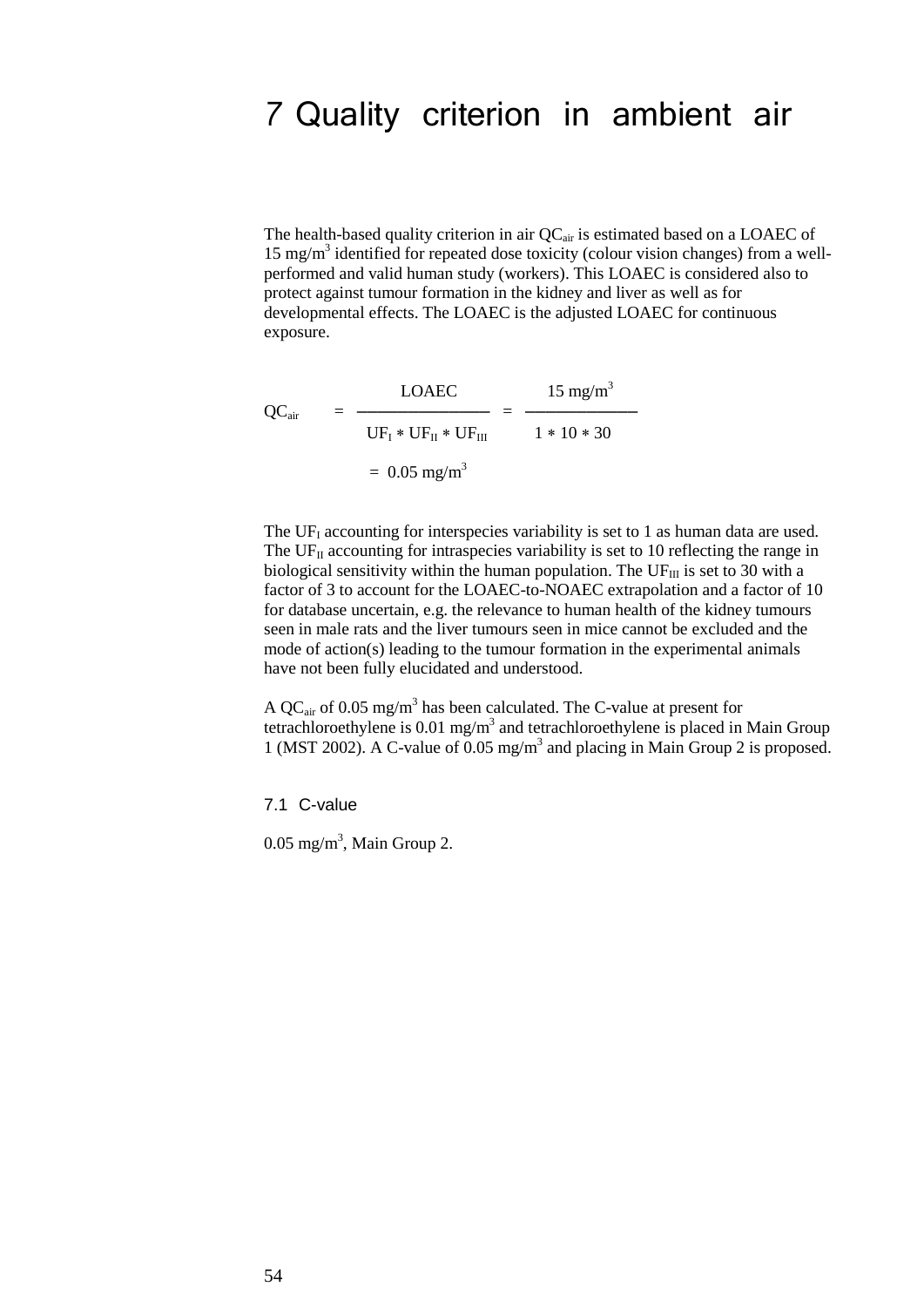## <span id="page-54-0"></span>8 References

At (2007). Grænseværdier for stoffer og materialer. Arbejdstilsynets At-vejledning C.0.1, august 2007.

Cederberg H, Henriksson J, Binderup M-L (2010a). DNA damage detected by the alkaline comet assay in the liver of mice after oral administration of tetrachloroethylene. Mutagenesis 25, 133-138.

Cederberg H, Henriksson J, Binderup M-L (2010b). Response. RE: DNA damage detected by the alkaline comet assay in the liver of mice after oral administration of tetrachloroethylene (Mutagenesis, 25, 133-138, 2010). Mutagenesis 25, 429-430.

CICAD (2006). Concise International Chemical Assessment Document 68, Tetrachloroethene. IOMC Inter Inter-Organization Programme for the Sound Management of Chemicals, A Cooperative agreement among UNEP, ILO, FAO, WHO, UNIDO, UNITAR and OECD. IPCS Internation Programme on chemical Safety.

ESIS (2012). CLP/GHS 'Search Annex VI'. Available at: http://esis.jrc.ec.europa.eu/index.php?PGM=cla

EU-RAR (2001). European Union Risk Assessment Report, Tetrachloroethylene, Final environment report, August 2001, United Kingdom.

EU-RAR (2007). European Union Risk Assessment Report, Tetrachloroethylene, Draft human health report, December 2007, United Kingdom.

IARC (1995). Tetrachloroethylene. In: IARC Monographs on the Evaluation of the Carcinogenic Risk of Chemicals to Humans, Vol. 63 'Dry-Cleaning, some Chlorinated Solvents and Other Industrial Chemicals', Lyon.

Larsen PB (1995). Evaluation of health hazards by exposure to tetrachloroethylene and estimation of a limit value in ambient air. Instituttet for Toksikologi, Levnedsmiddelstyrelsen, 1995. Baggrundsrapport udarbejdet for Miljøstyrelsen.

Larsen PB (2001). Amendment to Larsen (1995). Udarbejdet for Miljøstyrelsen.

Lillford L, Beevers C, Bowen D, Kirkland D (2010). Letter to the Editor. RE: DNA damage detected by the alkaline comet assay in the liver of mice after oral administration of tetrachloroethylene (Mutagenesis, 25, 133-138, 2010). Mutagenesis 25, 427-428.

Lovell D (2010). Commentary. Is tetrachloroethylene genotoxic or not? Mutagenesis 25, 443-446.

MM (2011). Bekendtgørelse nr. 1024 af 31. oktober 2011 om vandkvalitet og tilsyn med vandforsyningsanlæg.

MST (1995). Toksikologiske kvalitetskriterier for jord og drikkevand. Projekt om jord og grundvand fra Miljøstyrelsen Nr. 12/1995.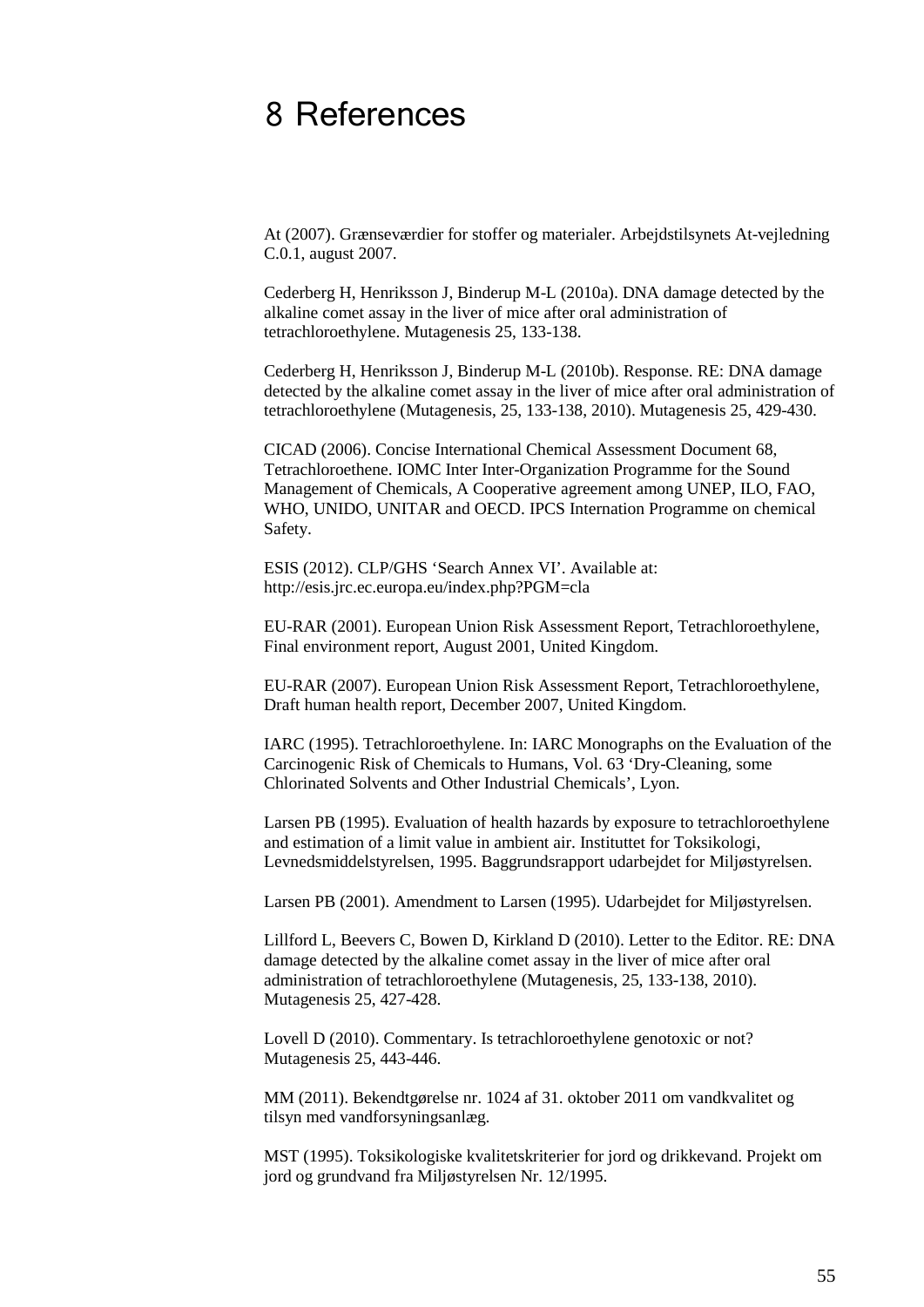MST (2002). B-værdivejledningen. Vejledning Nr. 2 2002, Miljøstyrelsen, Miljøministeriet.

MST (2006). Metoder til fastsættelse af kvalitetskriterier for kemiske stoffer I jord, luft og drikkevand med henblik på at beskytte sundheden. Vejledning fra Miljøstyrelsen Nr. 5/2006. Miljøministeriet, Miljøstyrelsen.

NAS (2010). Review of the Environmental Protection Agency's Draft IRIS Assessment of Terachloroethylene. Committee to Review EPA's Toxicological Assessment of Tetrachloroethylene; National Research Council. ISBN: 978-0-309- 15094-1, 186 pages.

NEG/DECOS (2003). The Nordic Expert Group for Criteria Documentation of Health Risks from Chemicals and The Dutch Expert Committee on Occupational Standards. 133. Tetrachloroethylene (PER). Karel de Raat. Nordic Council of Ministers, Arbete och Hälsa Nr 2003:14.

SCHER (2008). Scientific Committee on Health and Environmental Risks, SCHER Opinion on Risk Assessment Report on Tetrachloroethylene Human Health Part, adopted on 12 March 2008.

US-EPA (2008). Toxicological Review of Tetrachloroethylene (Perchloroethylene). In Support of Summary Information on the Integrated Risk Information System (IRIS). External Review Draft EPA/635/R-08/011A, U.S. Environmental Protection Agency, Washington, DC, June 2008.

US-EPA (2012). Toxicological Review of Tetrachloroethylene (Perchloroethylene). In Support of Summary Information on the Integrated Risk Information System (IRIS). EPA/635/R-08/011F, U.S. Environmental Protection Agency, Washington, DC, February 2012.